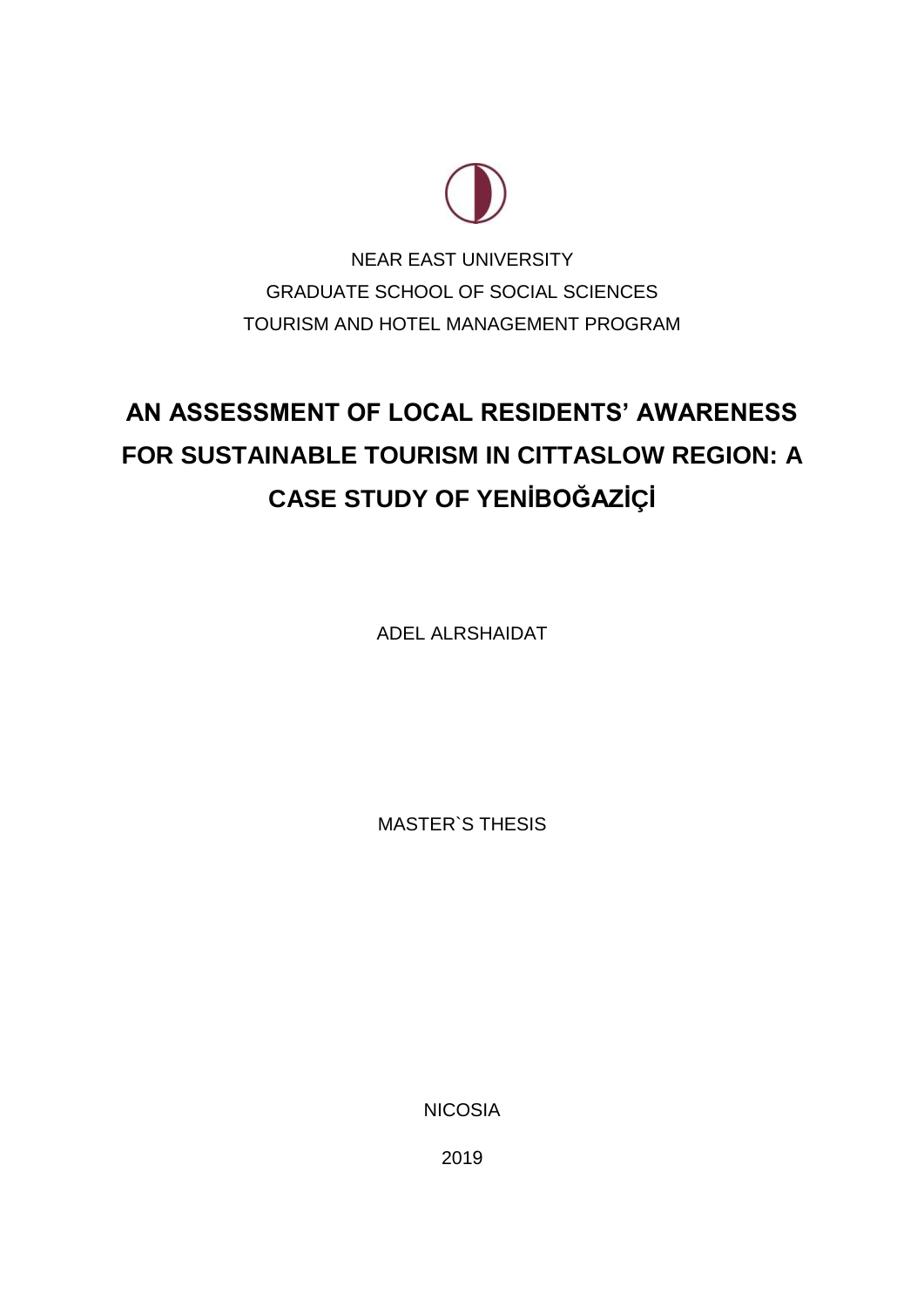# **AN ASSESSMENT OF LOCAL RESIDENTS' AWARENESS FOR SUSTAINABLE TOURISM IN CITTASLOW REGION: A CASE STUDY OF YENİBOĞAZİÇİ**

ADEL ALRSHAIDAT

## GRADUATE SCHOOL OF SOCIAL SCIENCES TOURISM AND HOTEL MANAGEMENT PROGRAM

MASTER`S THESIS

THESIS SUPERVISOR

ASSOC. PROF. DR NESRIN MENEMENCI

NICOSIA

2019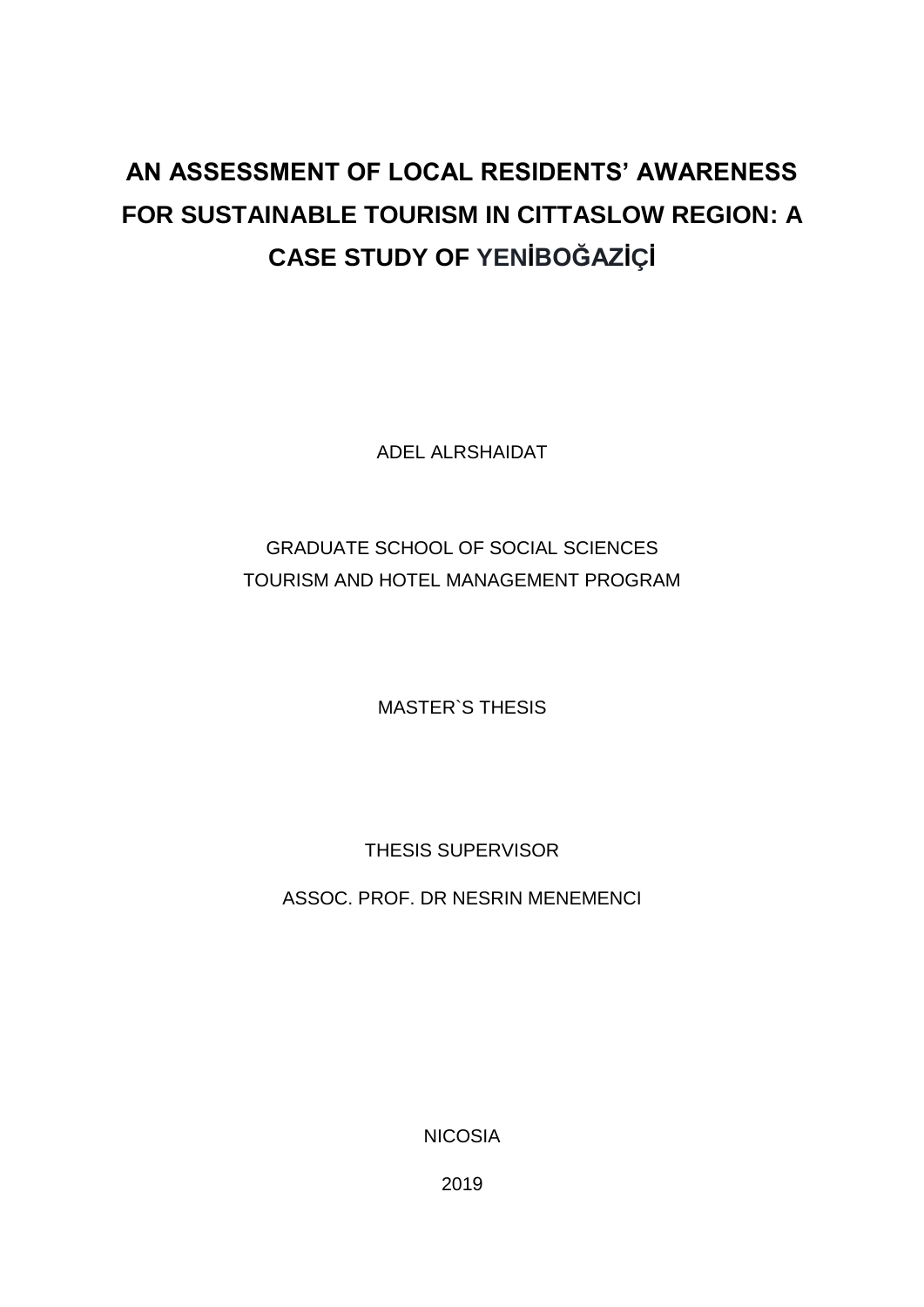## **ACCEPTANCE/APPROVAL**

<span id="page-2-0"></span>We as the jury members certify the **"An Assessment of Local Residents' Awareness for Sustainable Tourism in Cittaslow Region: A Case Study of Yeniboğaziçi**" prepared by Adel Alrshaidat defended on 14/01/2019 Has been found satisfactory for the award of degree of **Master**

### **JURY MEMBERS**

**Assoc. Prof. Dr. Nesrin Menemenci (Supervisor)** Near East University/Department of Tourism and Hotel Management

**Prof. Dr. Tülen SANER** (Head of Jury) Near East University/Department of Tourism and Hotel Management

**Prof. Dr. Şerife Zihni EYÜPOĞLU** Near East University/Department of Business Administration

> **Prof Dr Mustafa Sagsan** Graduate School of Social Sciences **Director**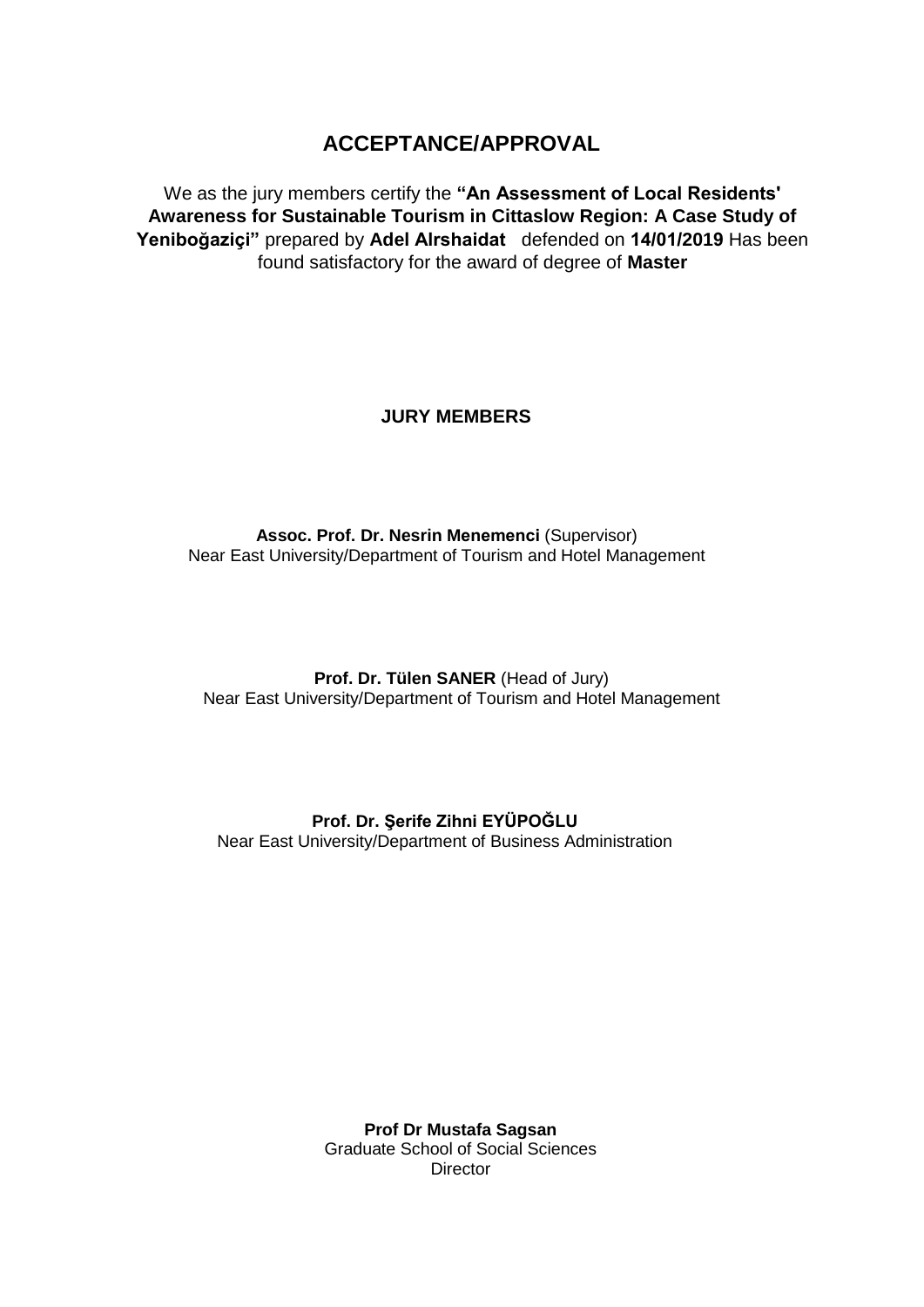## **DECLARATION**

<span id="page-3-0"></span>I Adel Alrshaidat hereby declare that this dissertation entitled "An assessment of local residents' awareness for sustainable tourism in Cittaslow region; a case study of Yeniboğaziçi" has been prepared by myself under the guidance and supervison of "Assoc. Prof. Dr Nesrin Menemenci" in partial fulfilment of The Near East University, Graduate School of Social Sciences regulations and does not to the best of my knowledge breach any Law of Copyrights and has been tested for plagarism and a copy of the result can be found in the Thesis.

- $\Box$  The full extent of my Thesis can be accessible from anywhere.
- $\Box$  My Thesis can only be accessible from Near East University
- $\Box$  My Thesis cannot be accessible for (2) two years. If I do not apply for extension at the end of this period, the full extent of my thesis will be accessible anywhere.

**Date Signature** Name, Surname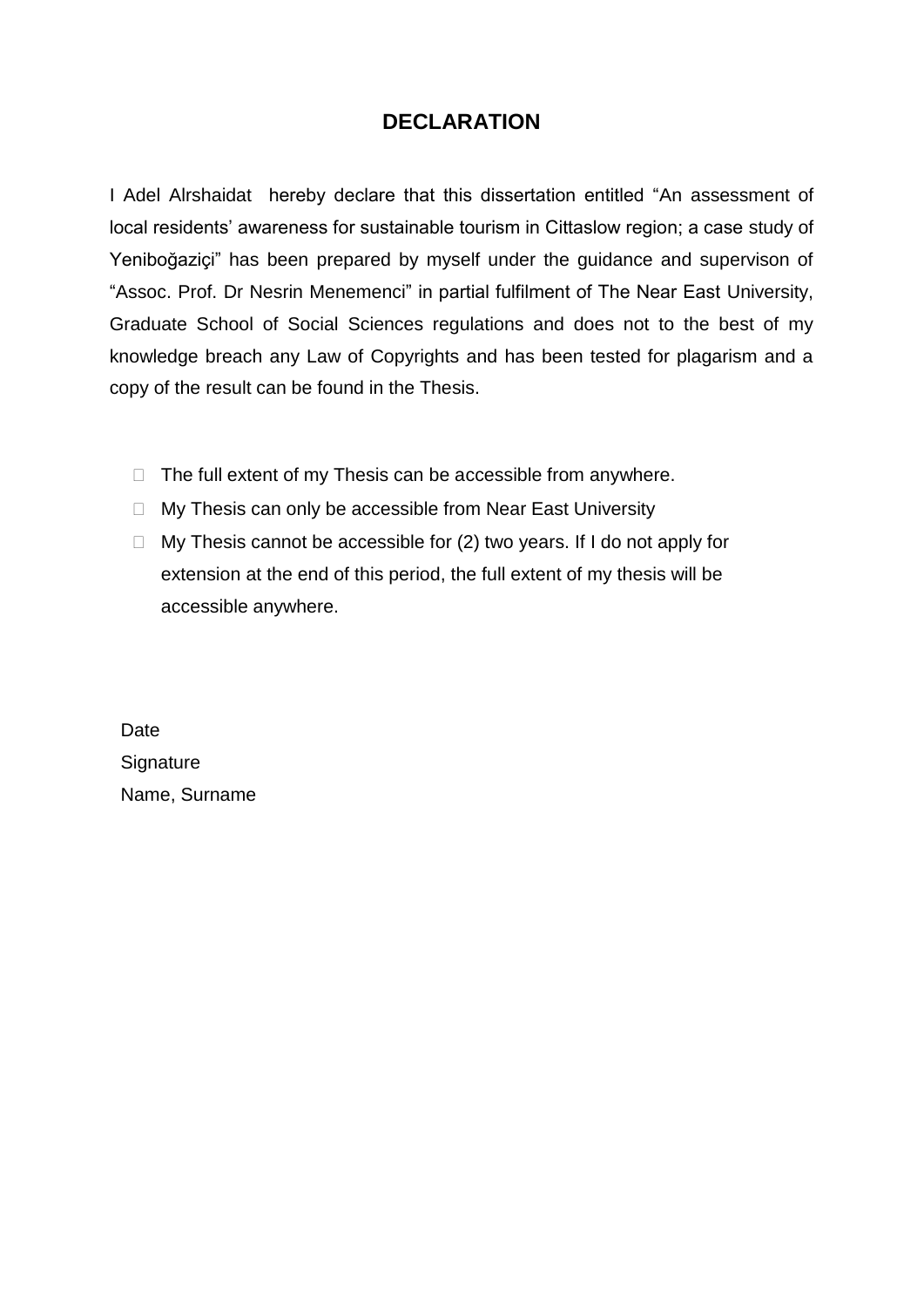## **ACKNOWLEDGEMENTS**

<span id="page-4-0"></span>I would like to appreciate my supervisor Assoc. Prof Nesrin Menemenci for the guidance and supporting during preparation of this research. Her mentorship skills and immense knowledge in tourism and hotel helped me in completing this Masters research. Last but not least, I would like to thank my friends and family for their unwavering support during my Masters study.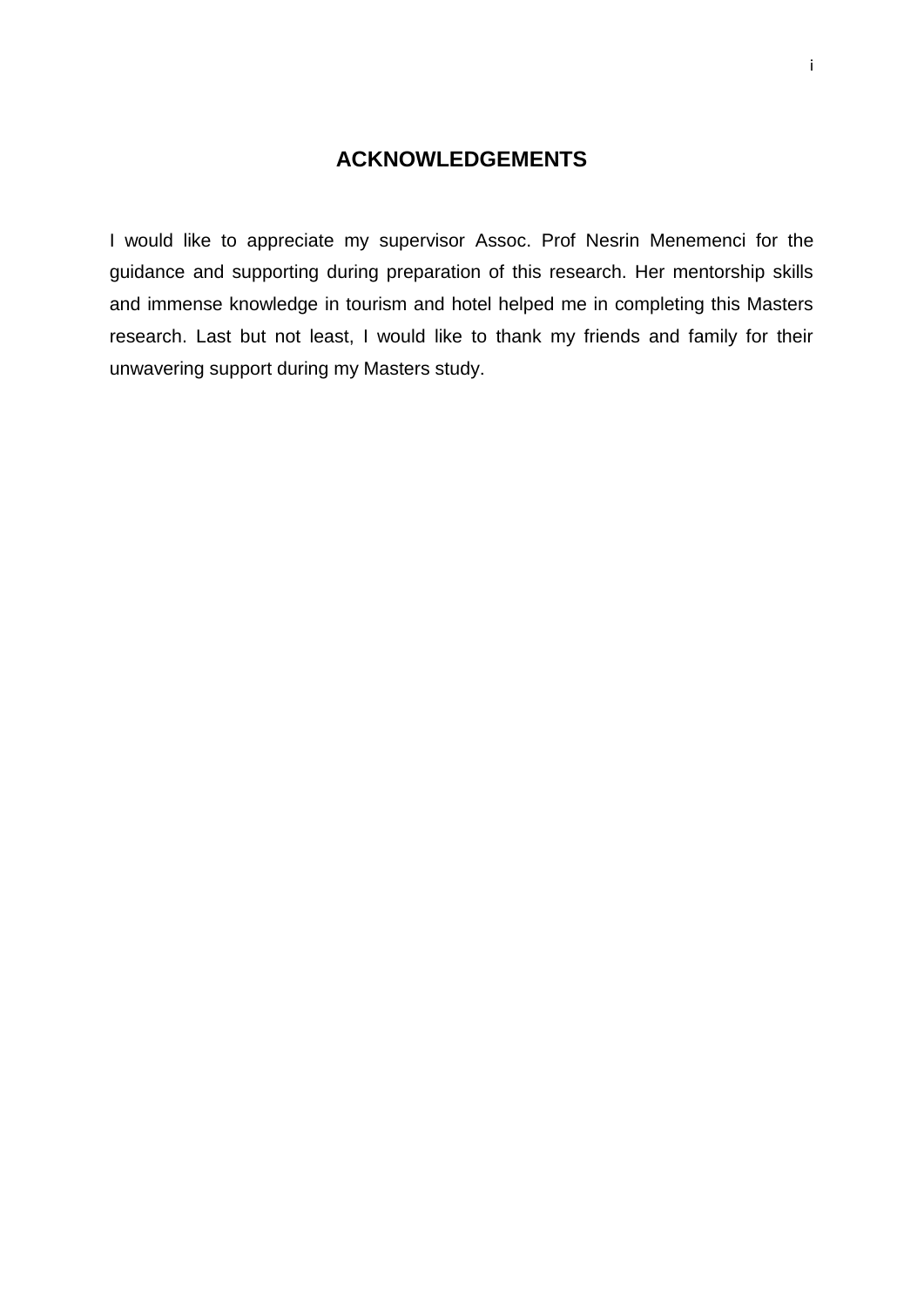## **ABSTRACT**

## <span id="page-5-0"></span>**AN ASSESSMENT OF LOCAL RESIDENTS' AWARENESS FOR SUSTAINABLE TOURISM IN CITTASLOW REGION: A CASE STUDY OF YENİBOĞAZİÇİ**

The aim of the study is to assess the local resident's awareness for sustainable tourism development in Cittaslow Region. The inception of the concept of Cittaslow movement have a significant impact to the sustainable tourism development of a destination. More focusing, planning and policy formulation for the inclusive of the local community in prosperity of the targeted destination for sustainable development. A quantitative approach was employed in this research whereby administered questionnaires were distributed to the local residents through a survey research technique. The study targeted all the local residents for obtaining information about the perception of people towards Cittaslow Movement in relation to the sustainable tourism development. An SPSS Version 23 software was used to analyse the data obtained. ANOVA and regression and correlation analysis were carried out to test and analyse the proposed hypothesis. A conclusion is made that the local residents is aware of the significant of the inception of Cittaslow Movement to the sustainable tourism development in Yeniboğaziçi Region.

**Keywords**: Sustainable tourism, Economic development, Environmental development and Social development.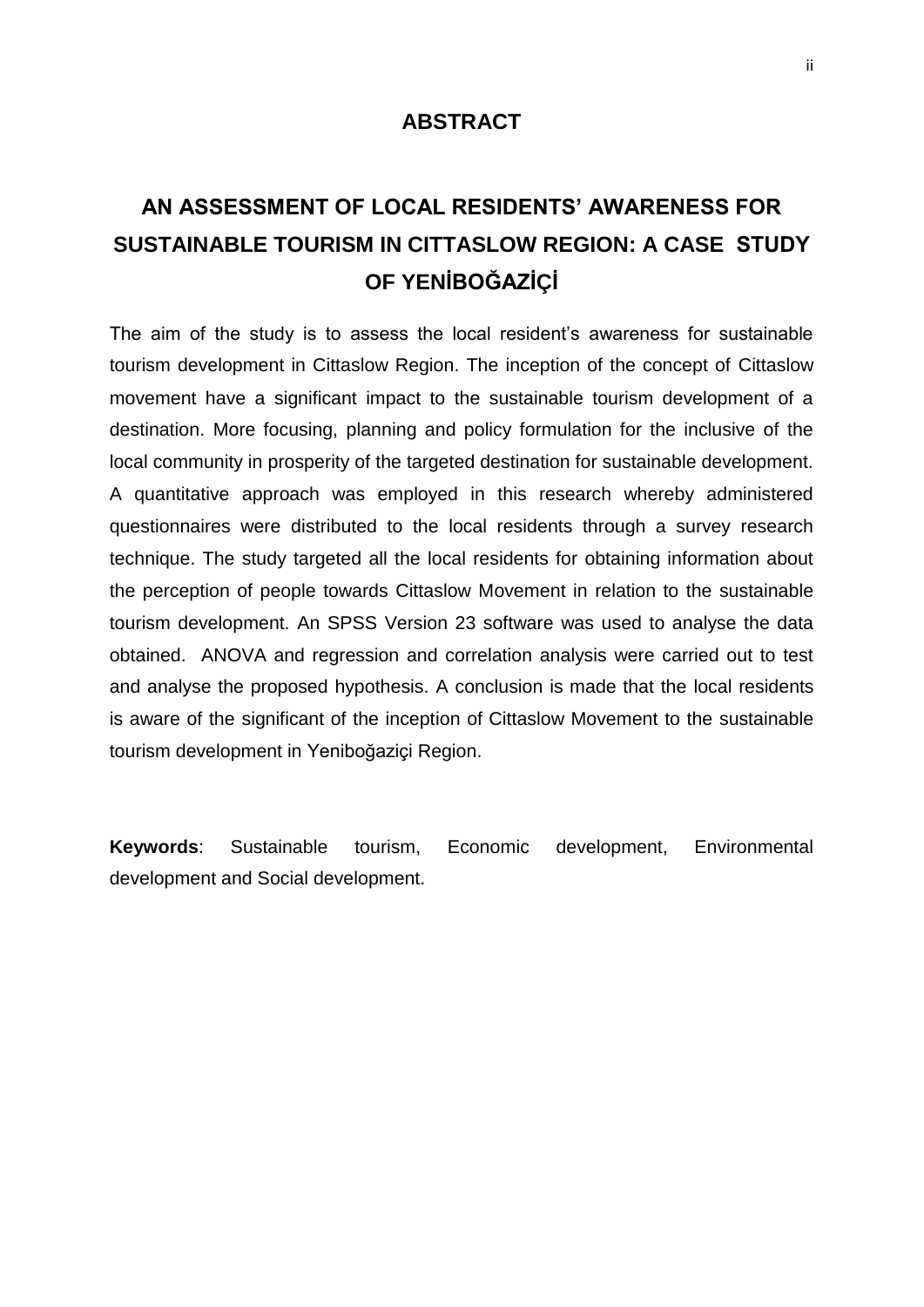## <span id="page-6-0"></span>**YEREL KONUTLARIN 'CITTASLOW BÖLGESİNDEKİ SÜRDÜRÜLEBİLİR TURİZM İÇİN BİLİNCİLİK DEĞERLENDİRMESİ; YENİBOĞAZİÇİ KUZEY KIBRIS'TA BİR VAKA.**

Çalışmanın amacı, yerel halkın Cittaslow Bölgesi'ndeki sürdürülebilir turizm gelişimi konusundaki farkındalığını değerlendirmektir. Cittaslow hareketi kavramının başlaması, bir varış yerinin sürdürülebilir turizm gelişiminde önemli bir etkiye sahiptir. Sürdürülebilir kalkınma için hedeflenen hedefin refahına yerel halkın dahil edilmesi için daha fazla odaklanma, planlama ve politika oluşturma. Bu araştırmada nicel bir yaklaşım uygulanmış ve anket uygulanmış anketler yerel halkın anket araştırması tekniği ile dağıtılmıştır. Çalışma, yerel halkın sürdürülebilir turizm gelişimi ile ilgili olarak Cittaslow Hareketi'ne yönelik algısı hakkında bilgi edinmek için tüm yerel sakinleri hedef aldı. Elde edilen verileri analiz etmek için bir SPSS Version 23 yazılımı kullanıldı. Önerilen hipotezi test etmek ve analiz etmek için ANOVA ve regresyon ve korelasyon analizi yapılmıştır. Yerel halkın Yeniboğaziç Bölgesi'nde sürdürülebilir turizm gelişimine Cittaslow Hareketi başlatılmasının öneminin farkında olduğu sonucuna varıldı.

**Anahtar Kelimeler:** Sürdürülebilir turizm, Ekonomik gelişme, Çevresel gelişme ve Sosyal gelişme.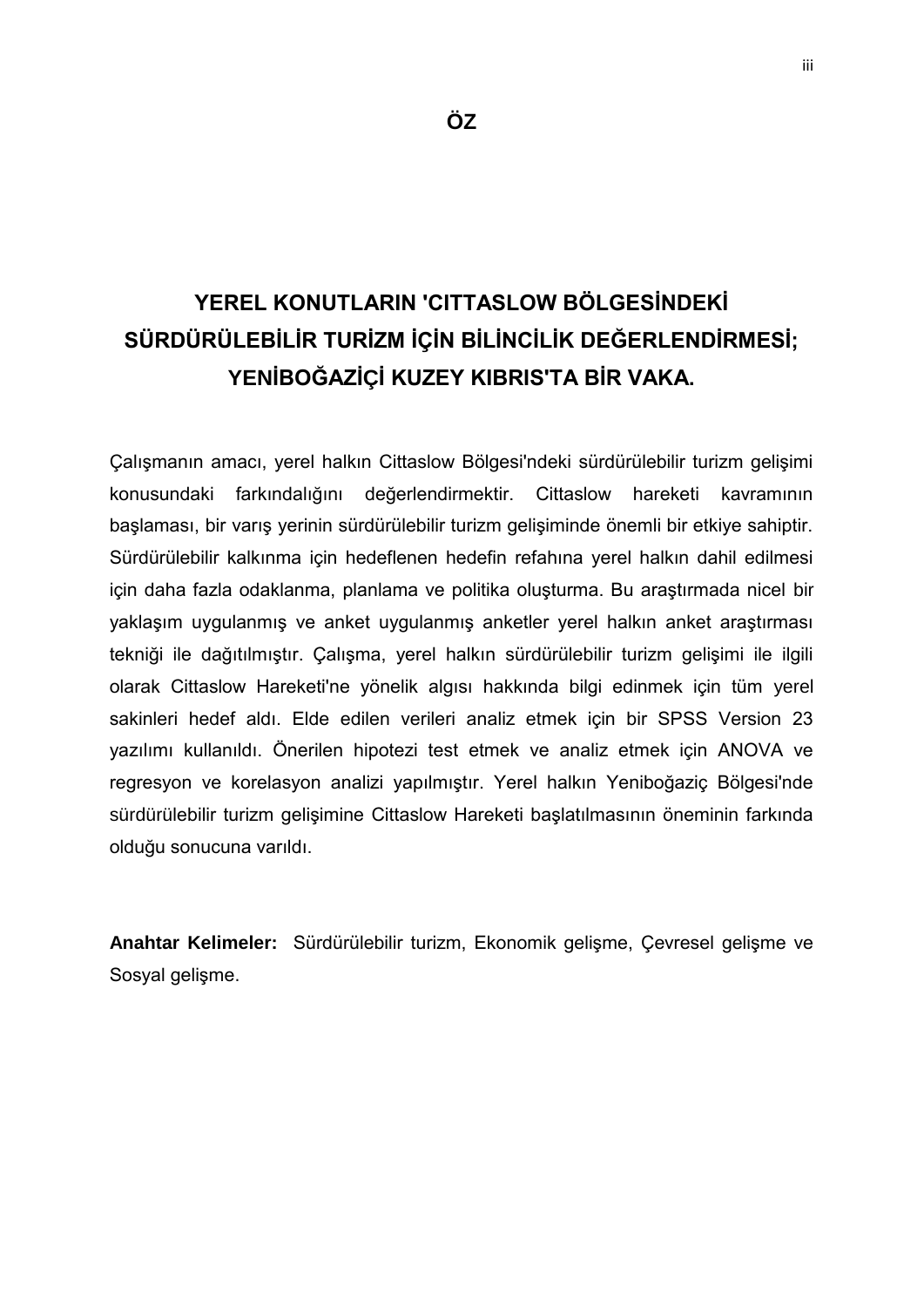## **TABLE OF CONTENTS**

<span id="page-7-0"></span>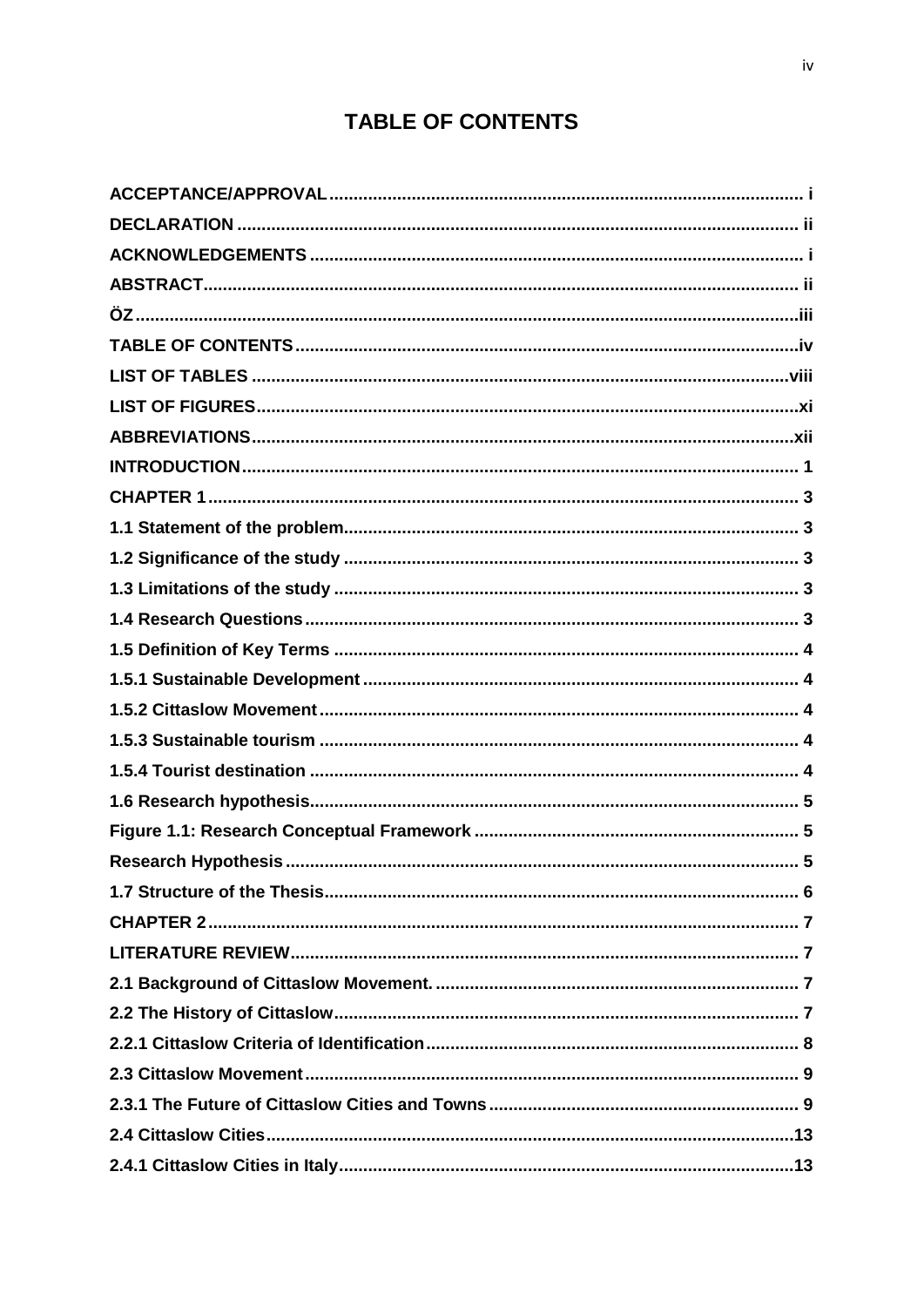| 3.2                                                                    |  |
|------------------------------------------------------------------------|--|
|                                                                        |  |
|                                                                        |  |
|                                                                        |  |
|                                                                        |  |
|                                                                        |  |
|                                                                        |  |
|                                                                        |  |
|                                                                        |  |
| 3.2.9 Record-breaking vine tree (Approved by Guinness World Records)22 |  |
|                                                                        |  |
|                                                                        |  |
|                                                                        |  |
|                                                                        |  |
|                                                                        |  |
|                                                                        |  |
|                                                                        |  |
|                                                                        |  |
|                                                                        |  |
|                                                                        |  |
|                                                                        |  |
|                                                                        |  |
|                                                                        |  |
|                                                                        |  |
|                                                                        |  |
|                                                                        |  |
|                                                                        |  |
|                                                                        |  |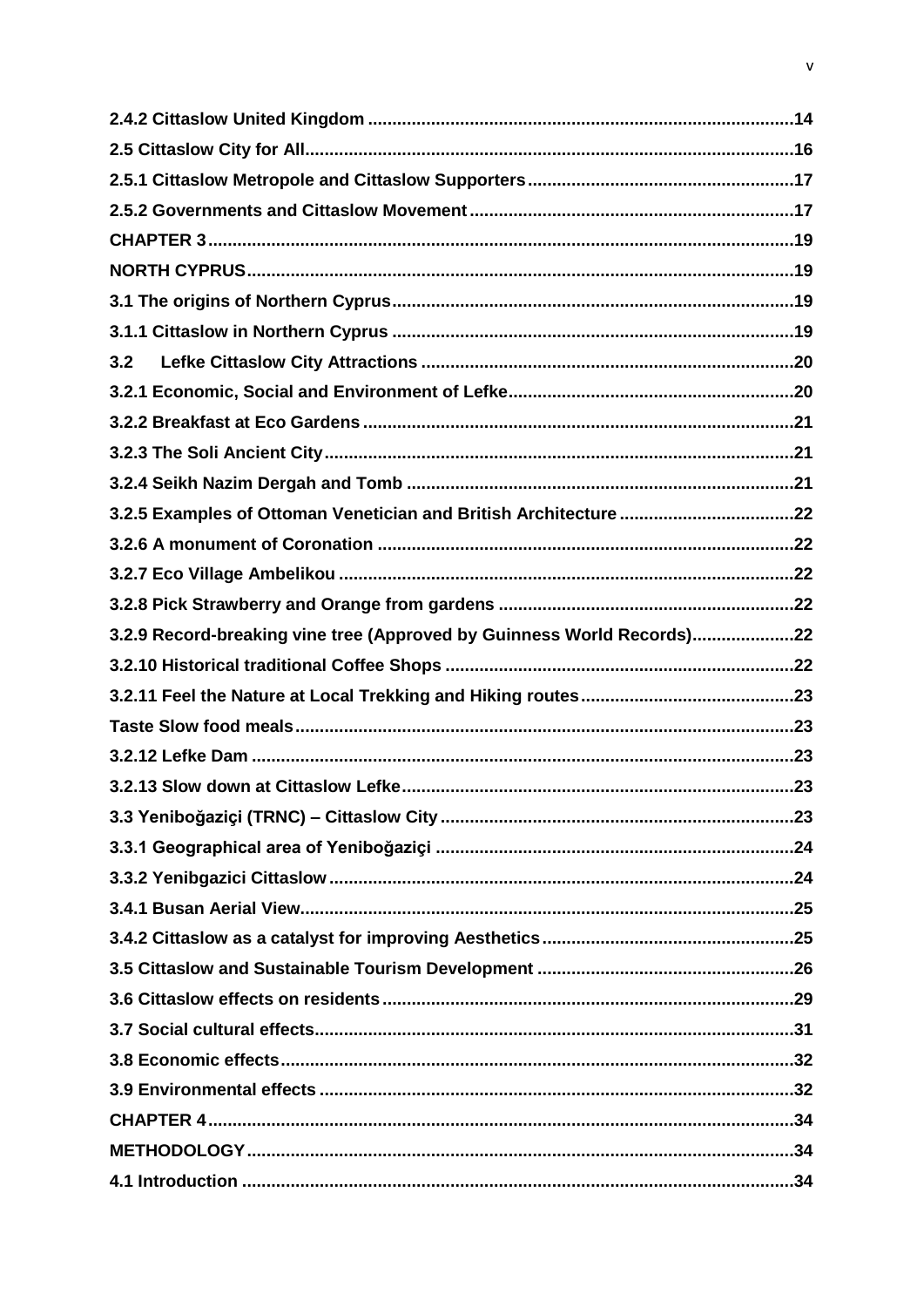| 5.2.3 What country do you prefer to be the tourists arriving in your region?42 |  |
|--------------------------------------------------------------------------------|--|
|                                                                                |  |
|                                                                                |  |
|                                                                                |  |
|                                                                                |  |
|                                                                                |  |
|                                                                                |  |
|                                                                                |  |
|                                                                                |  |
|                                                                                |  |
|                                                                                |  |
|                                                                                |  |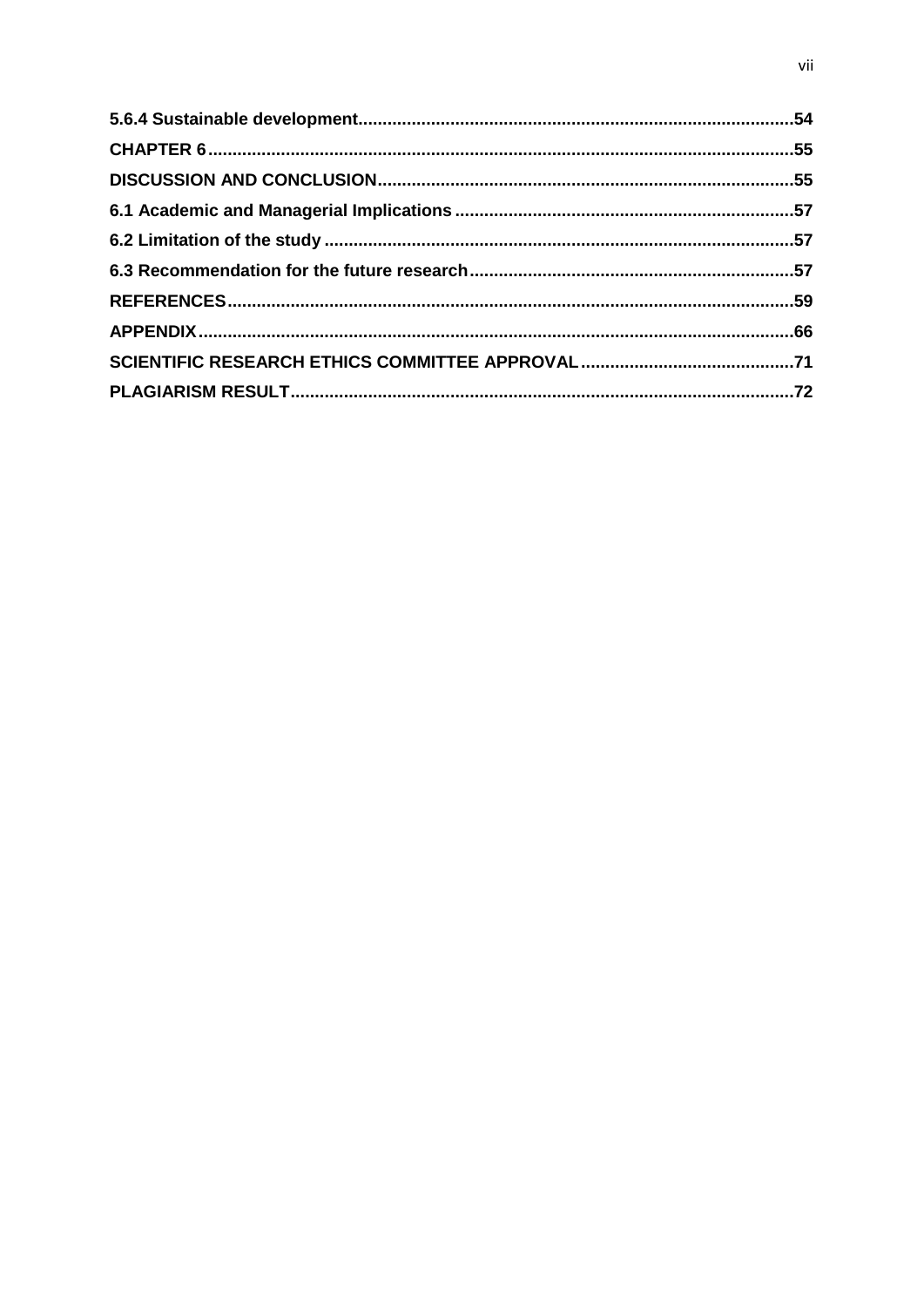## **LIST OF TABLES**

<span id="page-11-0"></span>

| Table 1.1  |                                                     |  |
|------------|-----------------------------------------------------|--|
| Table 5.1  |                                                     |  |
| Table 5.2  |                                                     |  |
| Table 5.3  |                                                     |  |
| Table 5.4  |                                                     |  |
| Table 5.5  |                                                     |  |
| Table 5.6  |                                                     |  |
| Table 5.7  |                                                     |  |
| Table 5.8  |                                                     |  |
| Table 5.9  | Model summary of Economic and Community Awareness46 |  |
| Table 5.10 |                                                     |  |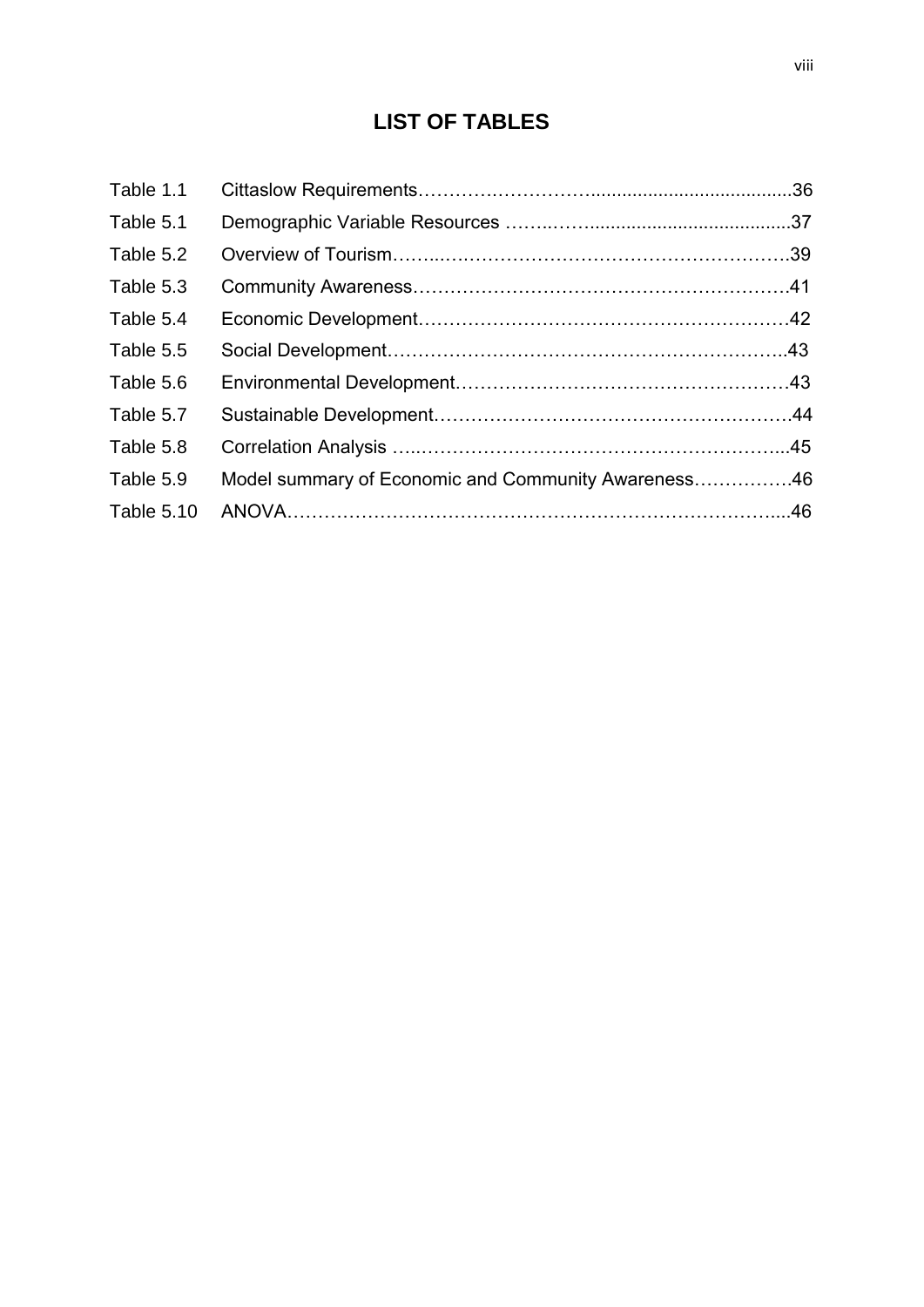## **LIST OF FIGURES**

<span id="page-12-0"></span>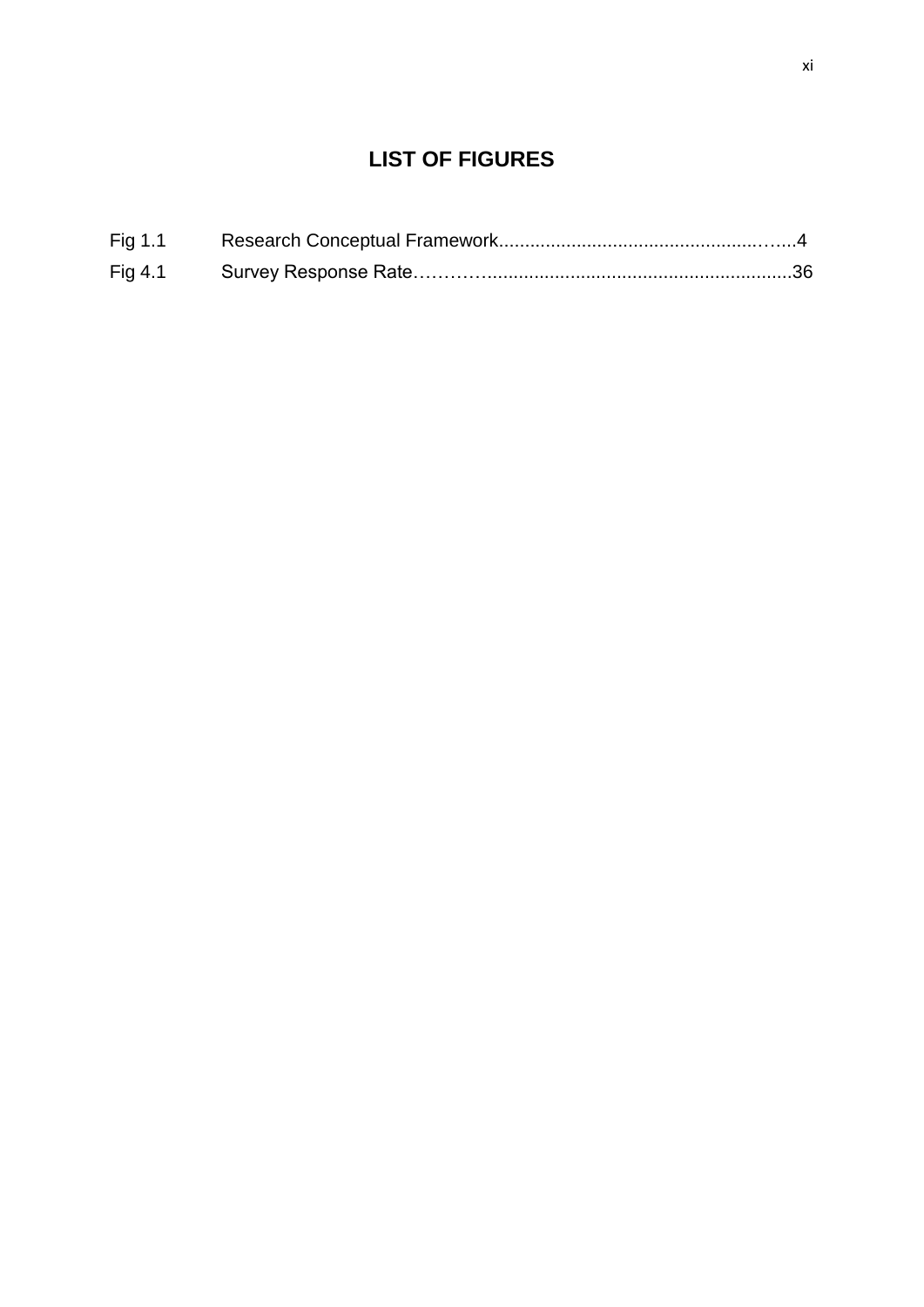## **ABBREVIATIONS**

<span id="page-13-0"></span>TRNC..................................Turkish Republic of Northern Cyprus

EU……………………………European Union

ANOVA………………………Analysis of Variance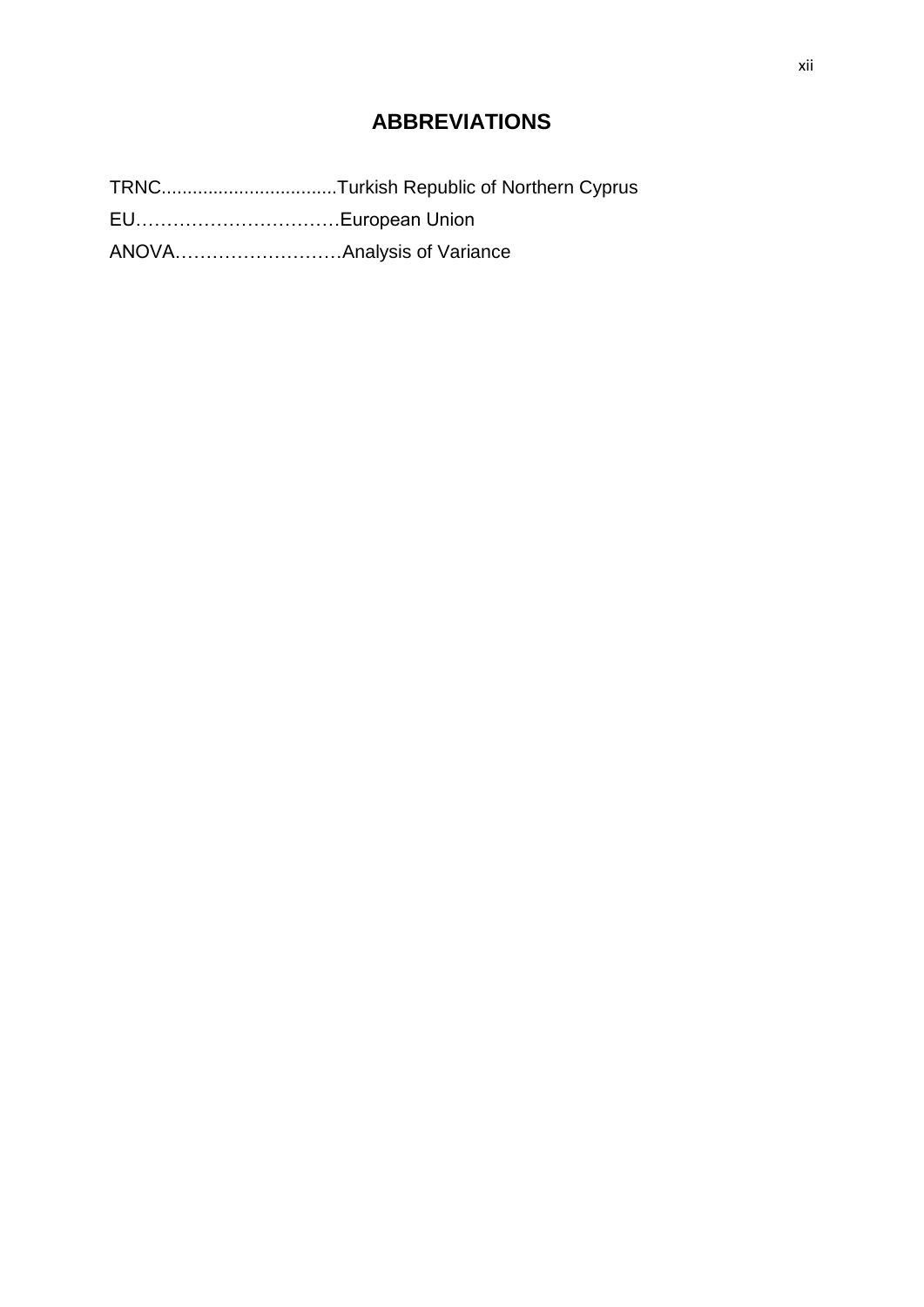### **INTRODUCTION**

<span id="page-14-0"></span>Cittaslow principles are more related to sustainable development as it aims to protect the richness of town's heritage. Through the involvement of local participation, networking promotes sustainable development and improvement of quality of life. Cittaslow is perceived as a way of utilizing the available resources in order to improve the quality of life of the local community by consideration the aspect of sustainability for future consumption. Realizing the pace of our life and the disconnection as an annoying state of affairs is and essential first step in re-establishing ways of slowing the pace and creating connections.

Considering the benefits associated by adopting Cittaslow Movement the strategy should be of promoting and ensuring development of small-scale business in the community. The Cittaslow movement as a strategy for local authorities in order to address interdependencies among goals for economic, environmental, and social development. However, certifications, such as Cittaslow, may represent suitable instruments to stimulate and activate strategic pathways aimed at achieving more sustainable development. A combination of both agriculture and tourism enhances economic development and create a linkage that is essential to the local people through fresh produce and generating of income respectively.

Cittaslow movement exerted influence to the sustainability aspect of the nation, as it foster development through effective use of resources and reduce wastage and pollution according its objectives as an organization. The mandate of the Cittaslow movement is to maintain and create a unique local character for a good living environment for both visitors and local people. Ekinci, (2014) mentioned that sustainable tourism development can be attained by increasing the number of Cittaslow members as it consists of a number of sustainable development indicators. Sustainable urban development is another system which is implemented by the local residents to raise awareness of the important insights about management of the environment and the people. Local communities are important players in the success of Cittaslow movement and sustainable tourism development through participation and involvement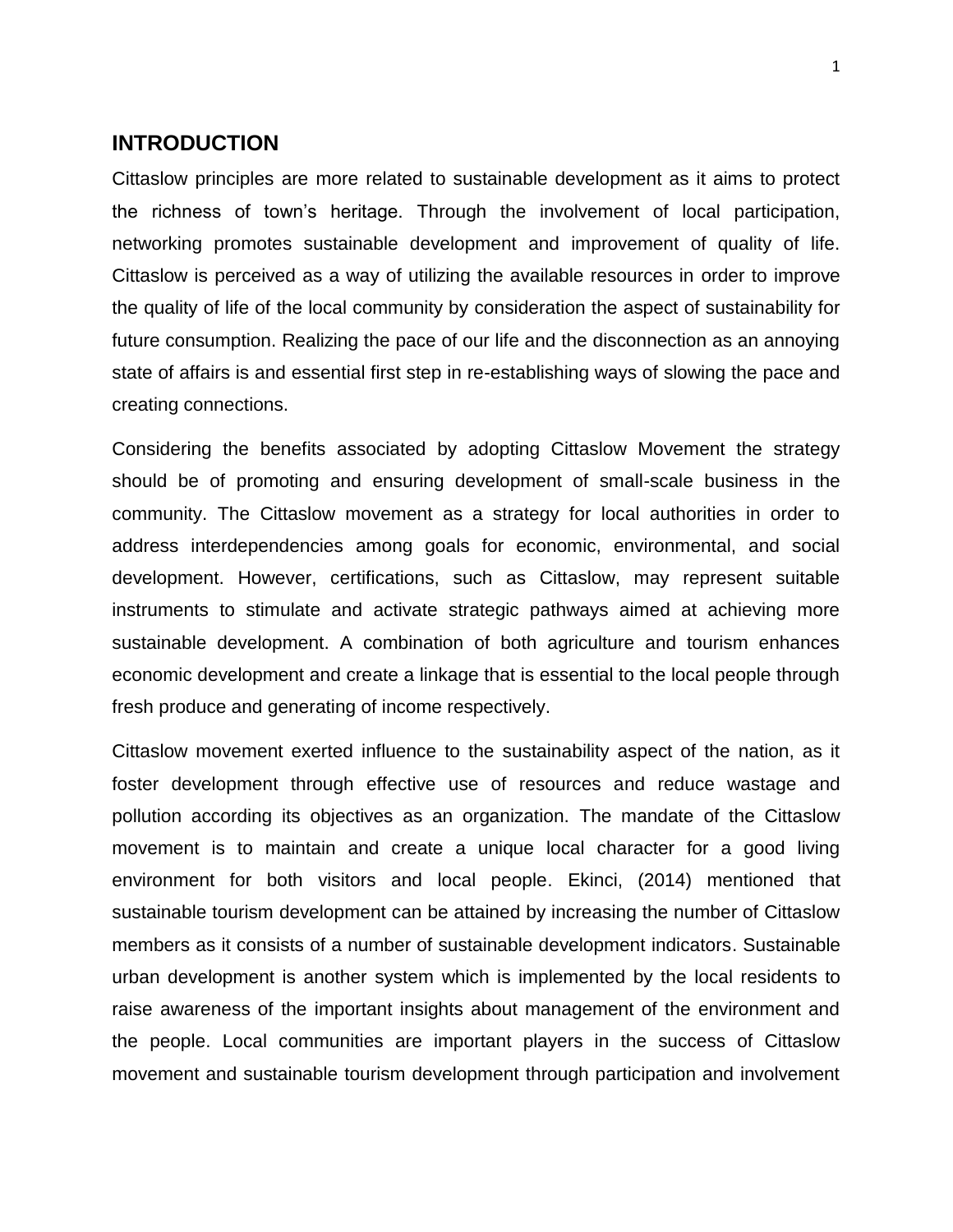in decision making from the initial stages of tourism planning and policy formulation system (Stone & Stone, 2011).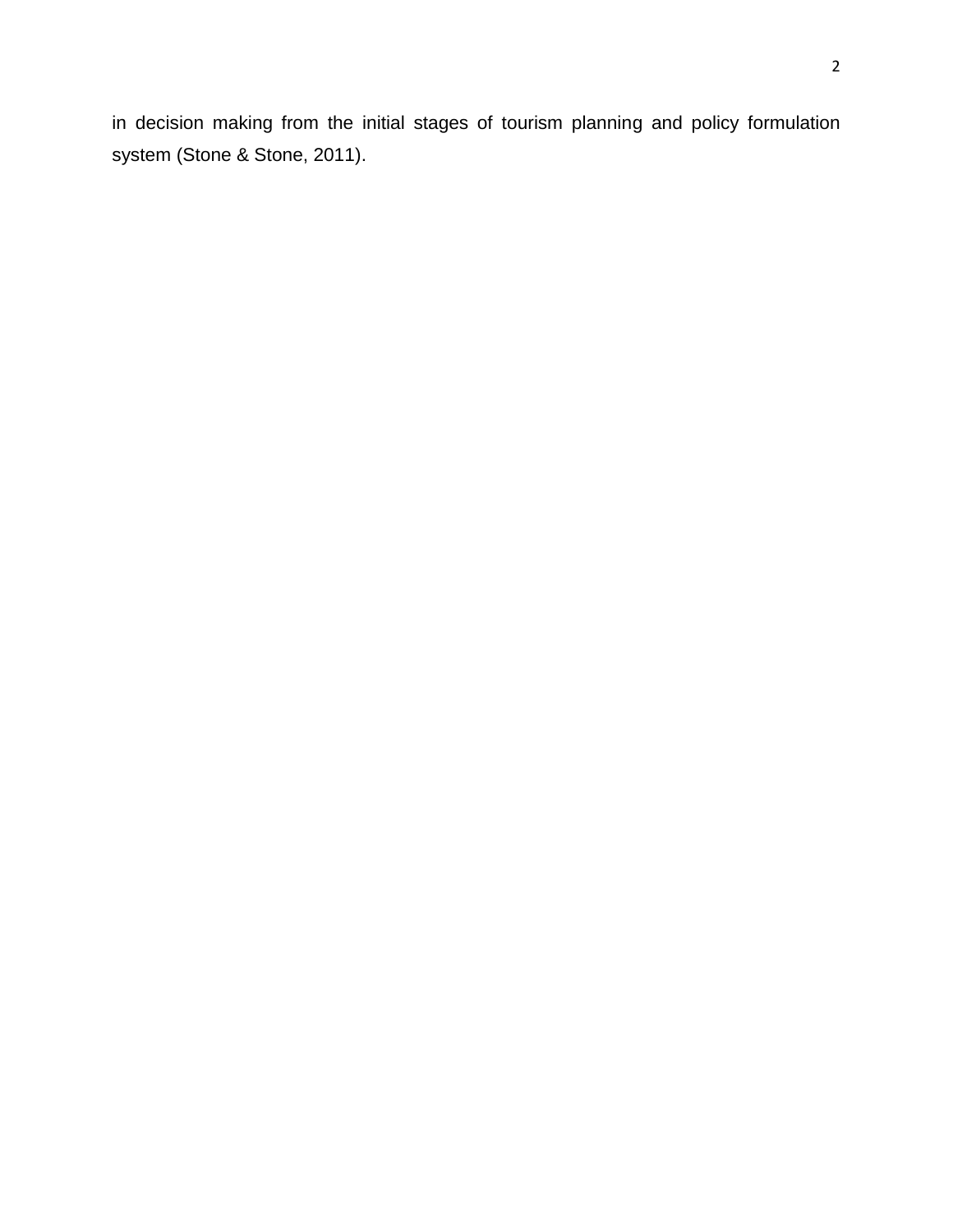## **CHAPTER 1**

#### **1.1 Statement of the problem**

<span id="page-16-1"></span><span id="page-16-0"></span>Some questions have been raised about the quality of Cittaslow based on project benefit for the whole local community or for a certain class of people (Hoeschele 2010; Bjelland, 2010). Some authors identify a gap which needs more research for the success of other dimension of Cittaslow movement. Further research is necessary for providing evidence of the Cittaslow Network for the provision of a good quality of life in the cities. The aspect of Cittaslow movement should be justified by the measurable evidence which are unique for the improvement of the quality of life of the local community.

#### **1.2 Significance of the study**

<span id="page-16-2"></span>This study contributes more literature to the tourism, slow movement and sustainable tourism development by illustration of the level of awareness of local residents to Cittaslow in connection with sustainable development. The research analyses the level of involvement of local residents in Cittaslow development by incorporating all stakeholders in the community to provide a clear picture of the significance of local community participation.

#### **1.3 Limitations of the study**

The study was done in Northern Cyprus, specializing in one destination called Yeniboğaziçi. This is one of the Cittaslow cities in the country.

#### <span id="page-16-3"></span>**1.4 Research Questions**

- 1. What awareness strategies which are related for sustainable tourism development?
- <span id="page-16-4"></span>2. What are the benefits of adopting of Cittaslow movement aspect in Yeniboğaziçi?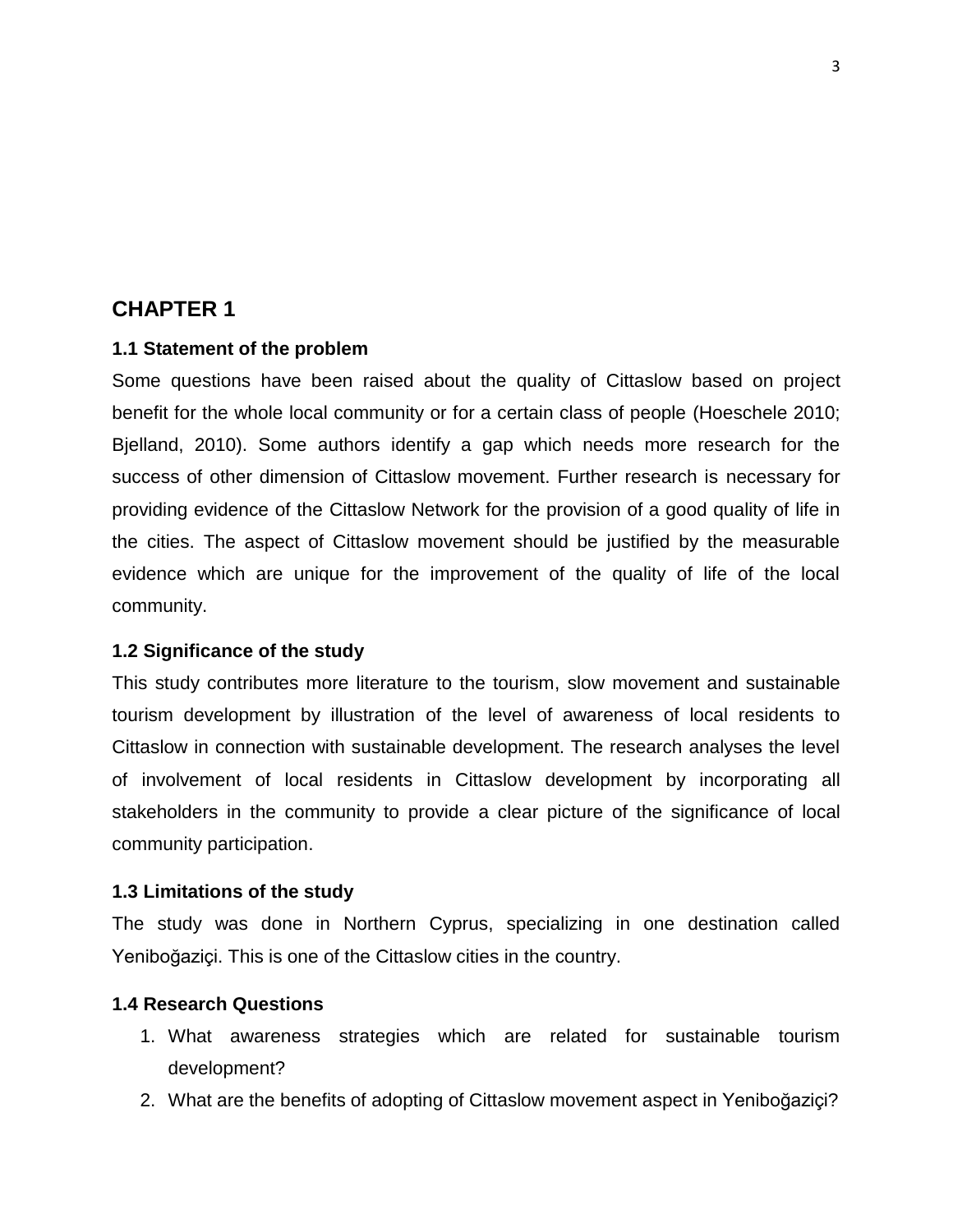3. What is the level of participation of the local people in sustainable development through Cittaslow in Yeniboğaziçi

#### **1.5 Definition of Key Terms**

<span id="page-17-0"></span>**1.5.1 Sustainable Development** is development that meets the needs of the present without compromising the ability of future generations to meet their own needs. "(United Nation Environment Programme, 1987)

<span id="page-17-2"></span><span id="page-17-1"></span>**1.5.2 Cittaslow Movement** an association which is formed to prevent and reduce degradation processes and the use of resources for cultural, economic, social and environmental protection for improving the local quality of life

**1.5.3 Sustainable tourism**- "Tourism that takes full account of its current and future economic, social and environmental impacts, addressing the needs of visitors, the industry, the environment and host communities" (UNWTO, 2011)

<span id="page-17-4"></span><span id="page-17-3"></span>**1.5.4 Tourist destination** refer to a place in which tourists, residents, stakeholders and enterprises interact and transactions take place, as well as planning, the development of industry and regional infrastructure and other aspects, and where there is an emphasis on tourism within a region (Laws et al 2011)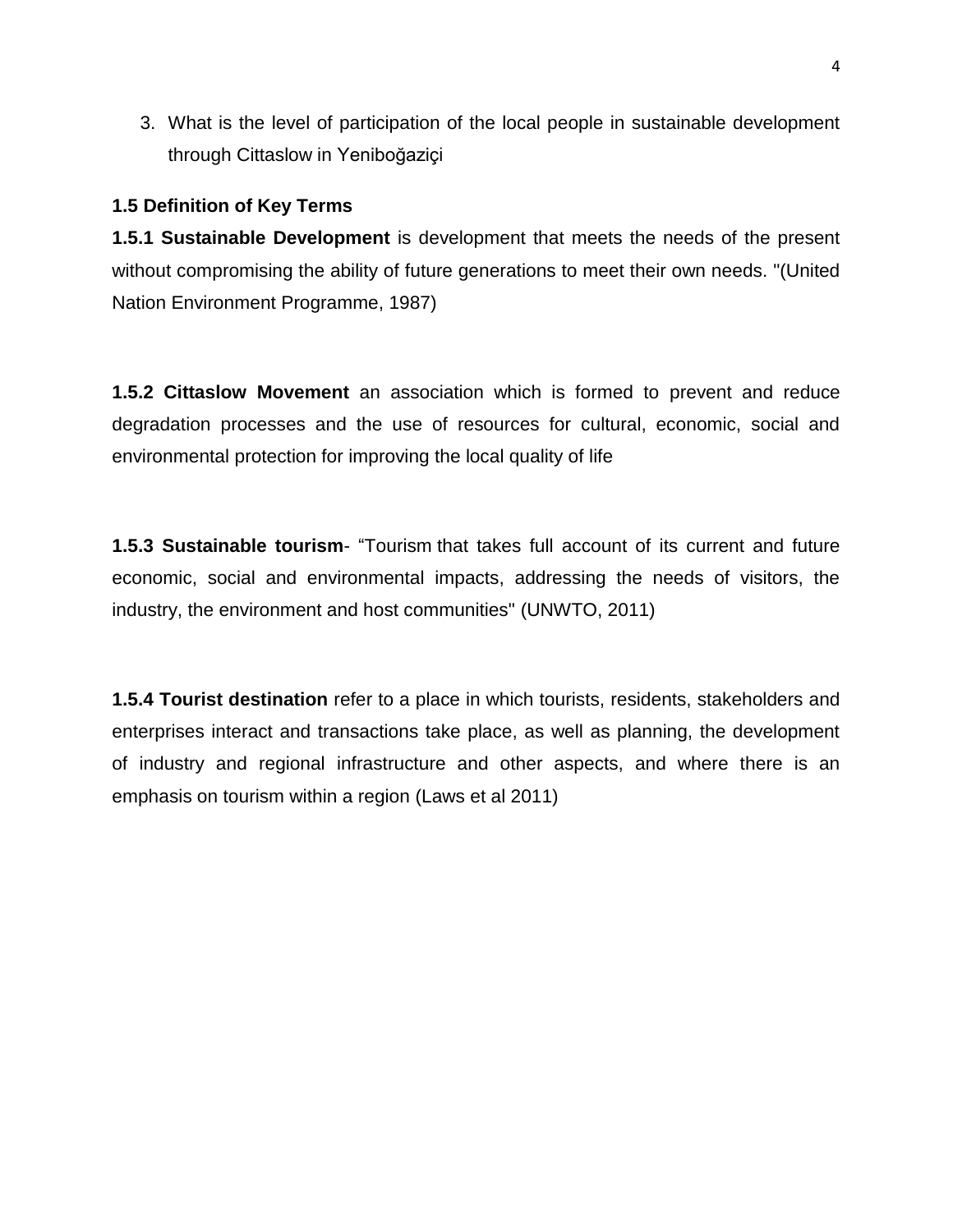## **1.6 Research hypothesis**

<span id="page-18-0"></span>

Figure 1.1: Research Conceptual Framework

Research Hypothesis

<span id="page-18-1"></span>**H1**: Cittaslow principles related to economic development has a direct effect on community awareness

<span id="page-18-2"></span>**H2**: Cittaslow principles related to social development has a direct effect on community awareness

**H3**: Cittaslow principles related to environmental development has a direct effect on community awareness

**H4:** Community awareness related to Cittaslow movement has a direct effect to sustainable development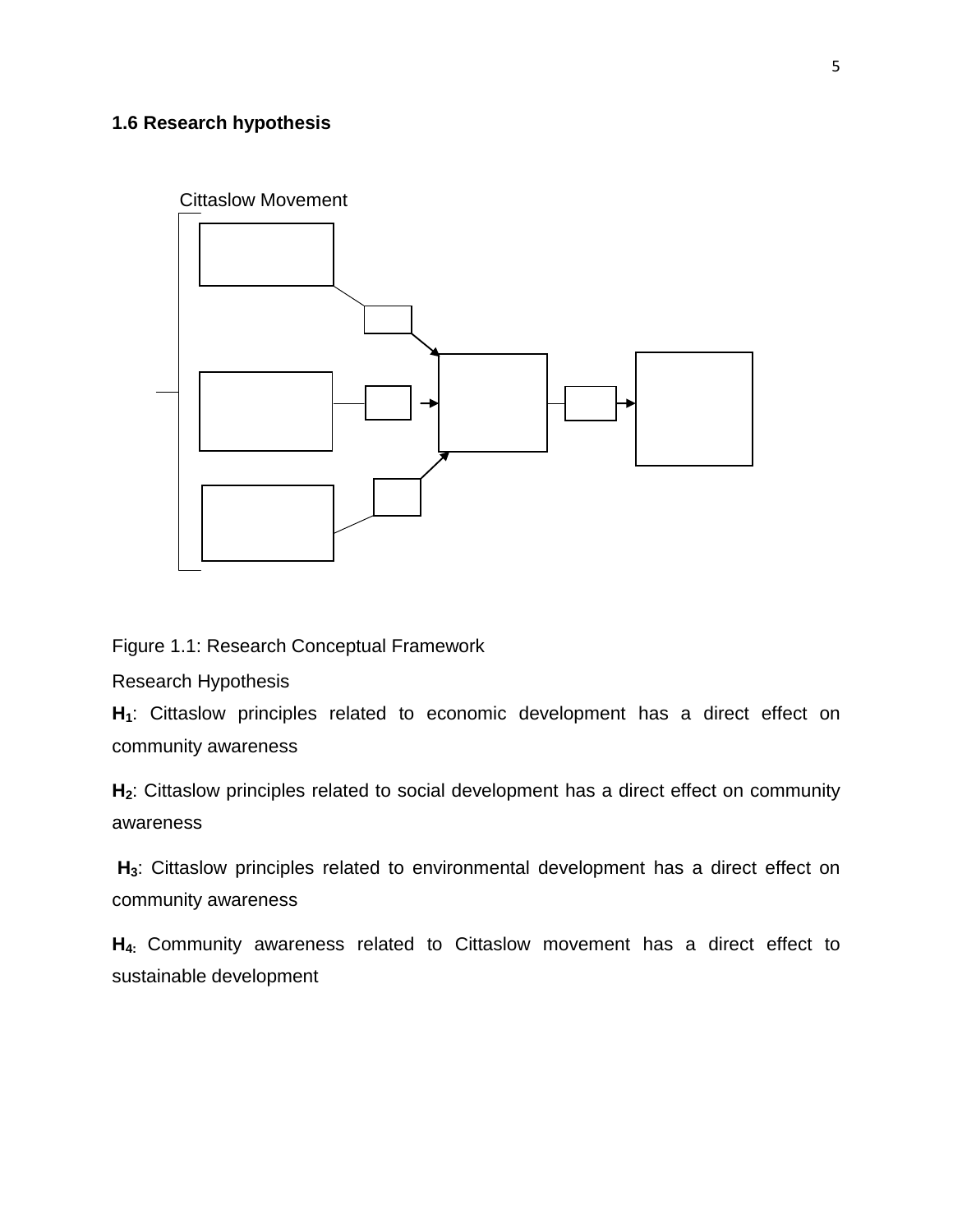#### **1.7 Structure of the Thesis**

The introductions consist of the background of the research, significance of the study, the scope of the research and hypothesis of the study.

<span id="page-19-0"></span>Chapter two focuses on literature related to Cittaslow Movement, overview of the area under study and sustainable development. Literature was used to develop a research model through deduce approach. The literature is focusing on the research objectives.

Chapter three highlighted the research design used in the research to test the hypothesis. This chapter focused on the research design, research instrument, sampling techniques, sampling population and size and data collection method, presentation and analysis of data. The response rate analysis and the demographic characteristics of the participants are described. The issue on data reliability and validity was also provided and indicated in this section.

Chapter four presents the discussion of the outcome obtained from the study and related studies in literature. This chapter consists of data analysis and presentation of the outcome. The results of descriptive and regression analysis for all the variables are indicated in this chapter.

Chapter five focuses on conclusion, recommendations' and implications of the study. This chapter indicates areas which need further research. Limitations of the study are also indicated in this chapter.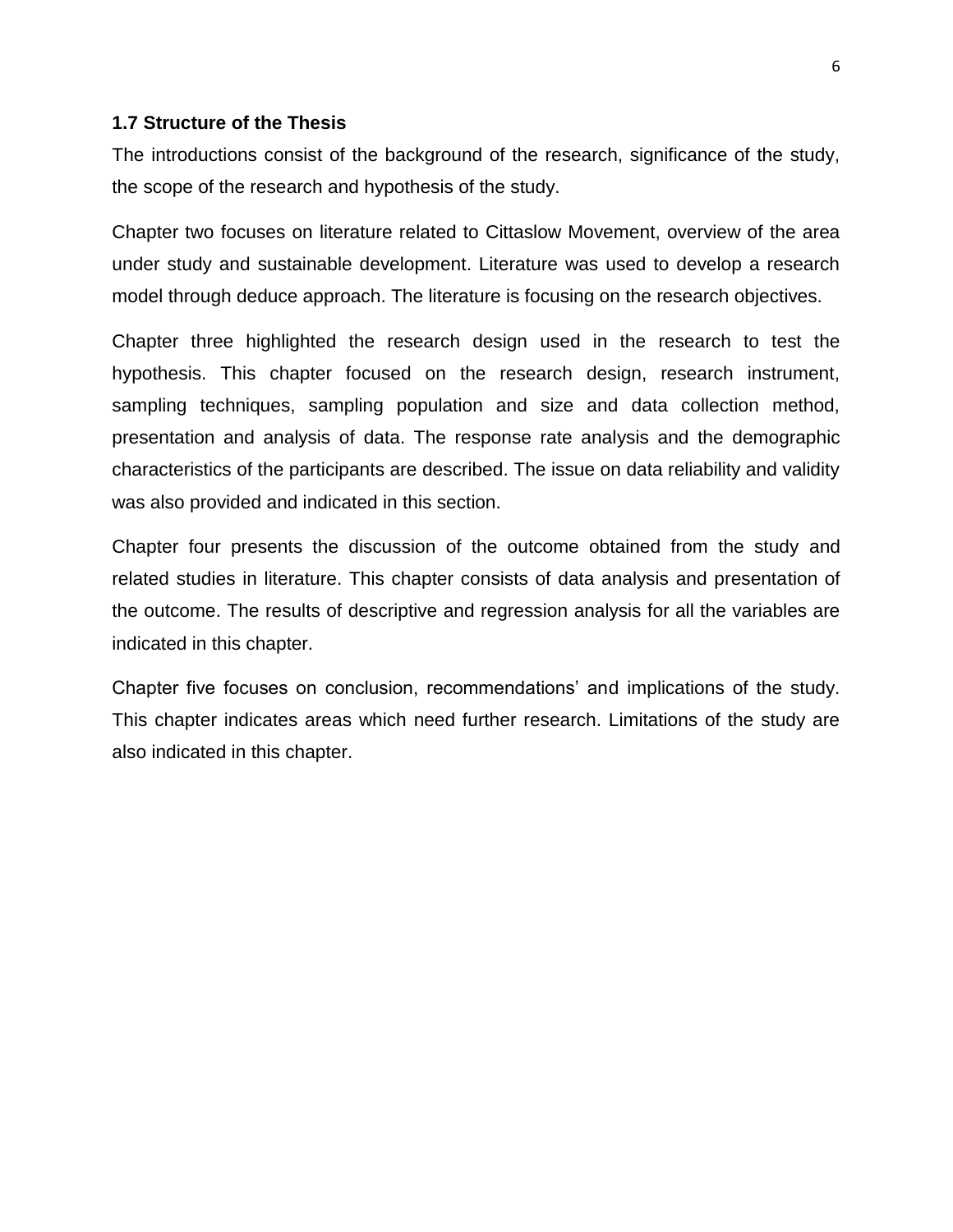## **CHAPTER 2**

## <span id="page-20-0"></span>**LITERATURE REVIEW**

#### <span id="page-20-1"></span>**2.1 Background of Cittaslow Movement.**

<span id="page-20-2"></span>Cittaslow is known as an international movement with a purpose of preserving and enhancing the quality of life of people in cities and towns, facilitate the element of participation and involvement of the local people through engagement process, creation of a conducive and enjoyment of urban environment for the communities, instill the sense of peace through creating substantial connections focusing on good environmental health.

#### **2.2 The History of Cittaslow**

<span id="page-20-3"></span>Cittaslow is a name which was derived from "Slow cities and slow movement". Citaslow Movement is described or branded by a slow way of life. Slow cities are also characterized by less traffic or congestion of people in towns and cities. A group of people in Italy came up with the notion of establishing an organization better known as Slow Movement. A global organization was formed with set rules and regulations for controlling, cities in the world called themselves Slow Cities. The purpose of Cittaslow is to solve issues which are related to local identity, economic development and special transformations. Cittaslow organization possesses powers to assess, analyze and evaluate a city that requires or claim to be a slow city movement. Cittaslow movement drafted the following principles:

1. Manifesto- consists of the fundamental principles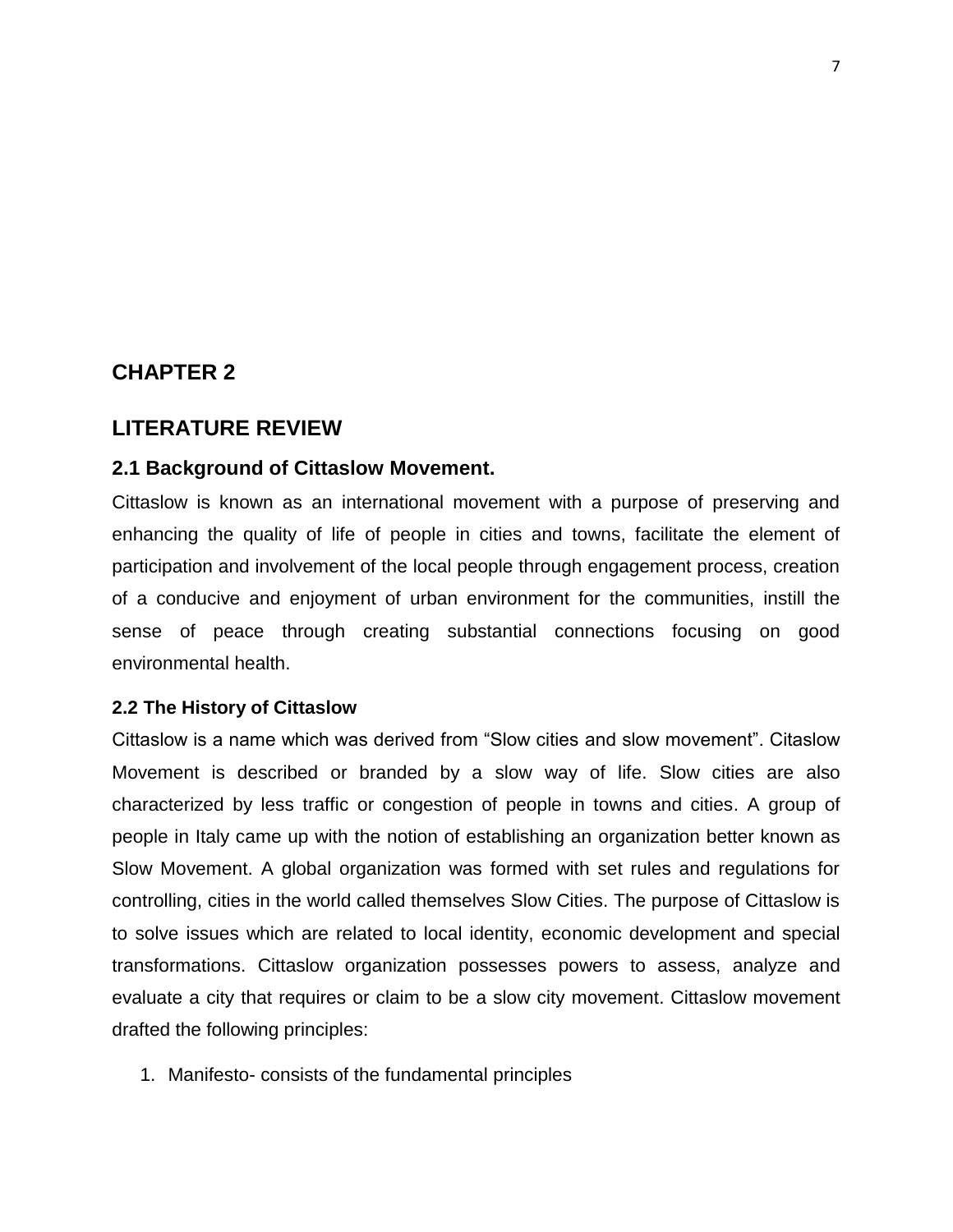- 2. Charter of Association- is a set rules and regulations which governs the slow city operations. Every member is expected to sign the document for acknowledgement of oneness.
- 3. A database was crated that consists of all member cities
- 4. Plans for organizing meeting for every year gathering.

According to Cittaslow International website, headquartered in Orvieto, the movement brings together 176 towns from 27 countries, including Italy, Poland, Germany, Turkey, France, South Korea and the United States.

#### **2.2.1 Cittaslow Criteria of Identification**

<span id="page-21-0"></span>Towns and cities with a population of more than 50 000 were unqualified to apply for a Slow City status. To gain a status of "a city or town should take into consideration the strategies of slow food and way of conserving the heritage of local people. Every slow city country required to attain the objectives of slow movement cities. Slow City "The Slow City manifesto contains seven main categories which were used to assess cities: infrastructure, hospitality, local products and produce, environmental policies, quality of urban fabric and community and Cittaslow awareness. An official website of the Polish National Cittaslow Network: "A Cittaslow town relies on the local material and intangible resources, the natural environment, natural and urban landscape, sites of historical, artistic and cultural value as well as local produce, products and cuisine to strengthen and restore the urban identity which, in many cases, has been impaired by the rapid changes of the past decades. There was a process of continuous checking of the cities to ensure that every city in maintaining the standard of the Cittaslow Movement. The Cittaslow movement aims to create a harmonizing scenario between the historical times and the present economic, environmental and local community culture. Cittaslow principles of development are more related to sustainable development as it aims to protect the richness of town's heritage.

The following seven macro areas in Slow City standard for quality improvement and mandated to create a hospitable environment for bot locals and international.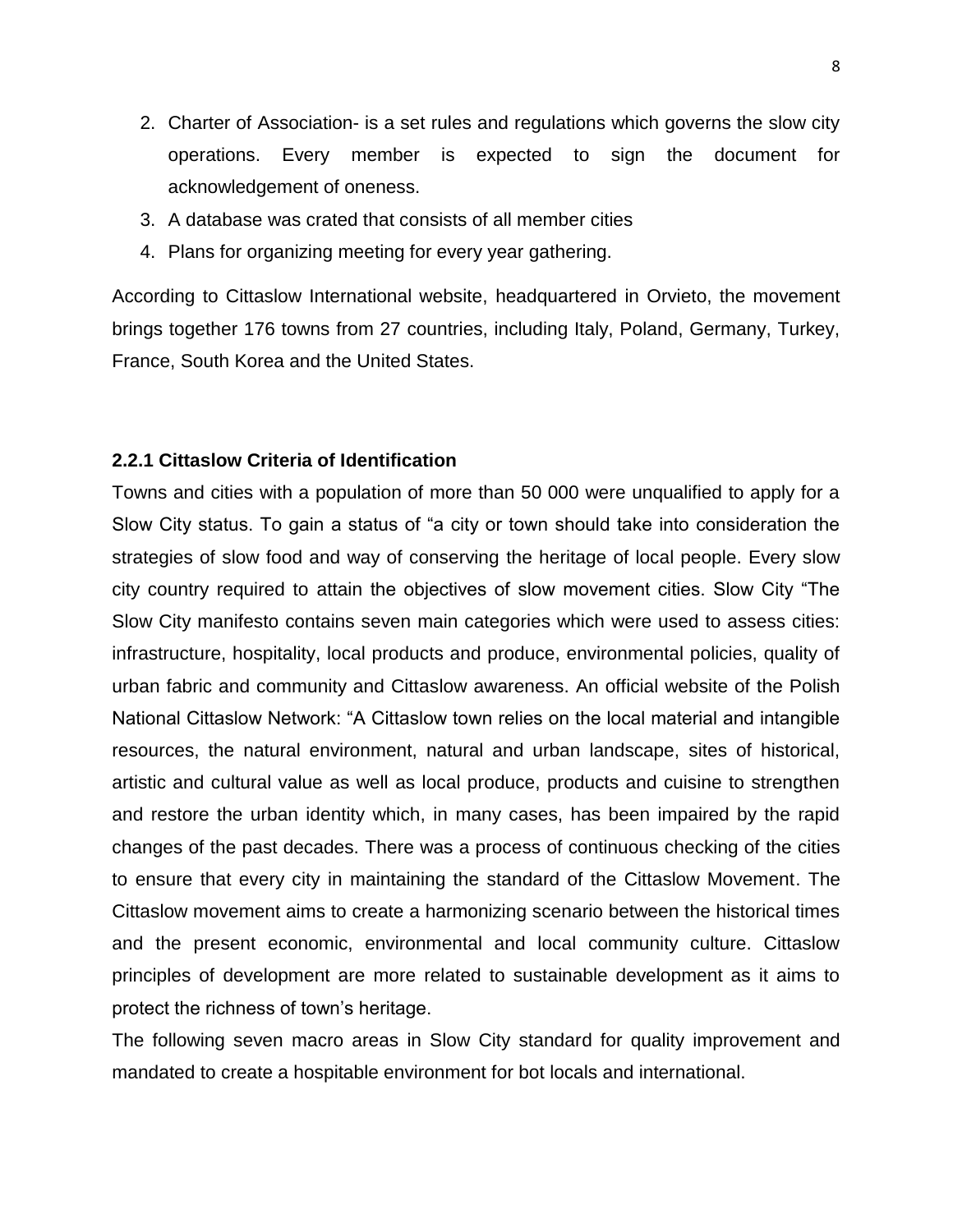- 1. Energy and environmental policies: this is a very important area which need attention from cities stakeholders in management of cities. The Stakeholders must observe and conserve parks and green areas. Cities are also encouraged to use renewable energy. Transport section of cities affect the environment through pollution. Encouraging people to use public transport helps cities to reduce congestion and air pollution. Companies in cities should use recycling process as a way of reducing creating environmental awareness.
- 2. Infrastructure policies: slow city have alternative mobility, street furniture and cycle paths.
- 3. Quality of urban life policies: smart city systems, cable network city and reuse of marginal areas.
- 4. Agricultural and artisan policies: avoiding and banning the use of GMO and resort to organic manure for agriculture. Promoting the use of traditional technics in crafts making in order to attract tourist from all walks of life.
- 5. Policies for the development of hospitality and tourism industry. Addressing the need for training, research and development in the cities and towns.
- 6. Social cohesion: the union and integration of the local community people including disabled and less privileged people
- **7.** Partnerships: Networking with other developing and developed cities for sharing experiences and ideas is very essential for Citaslow Movement members

## **2.3 Cittaslow Movement**

#### **2.3.1 The Future of Cittaslow Cities and Towns**

<span id="page-22-1"></span><span id="page-22-0"></span>Since its inception in 1999, the Cittaslow Association has extended beyond its national boundaries, currently consists of over 180 cities in 28 countries worldwide. Most cities belonging to Cittaslow takes into consideration of an efficacious environmental policy (air and water quality system evaluation).

Main aim of Cittaslow movement is to prevent and reduce degradation processes and the use of resources for cultural, economic, social and environmental protection for improving the local quality of life. Through the implementation of local participation, networking promotes sustainable development and improvement of quality of life. Every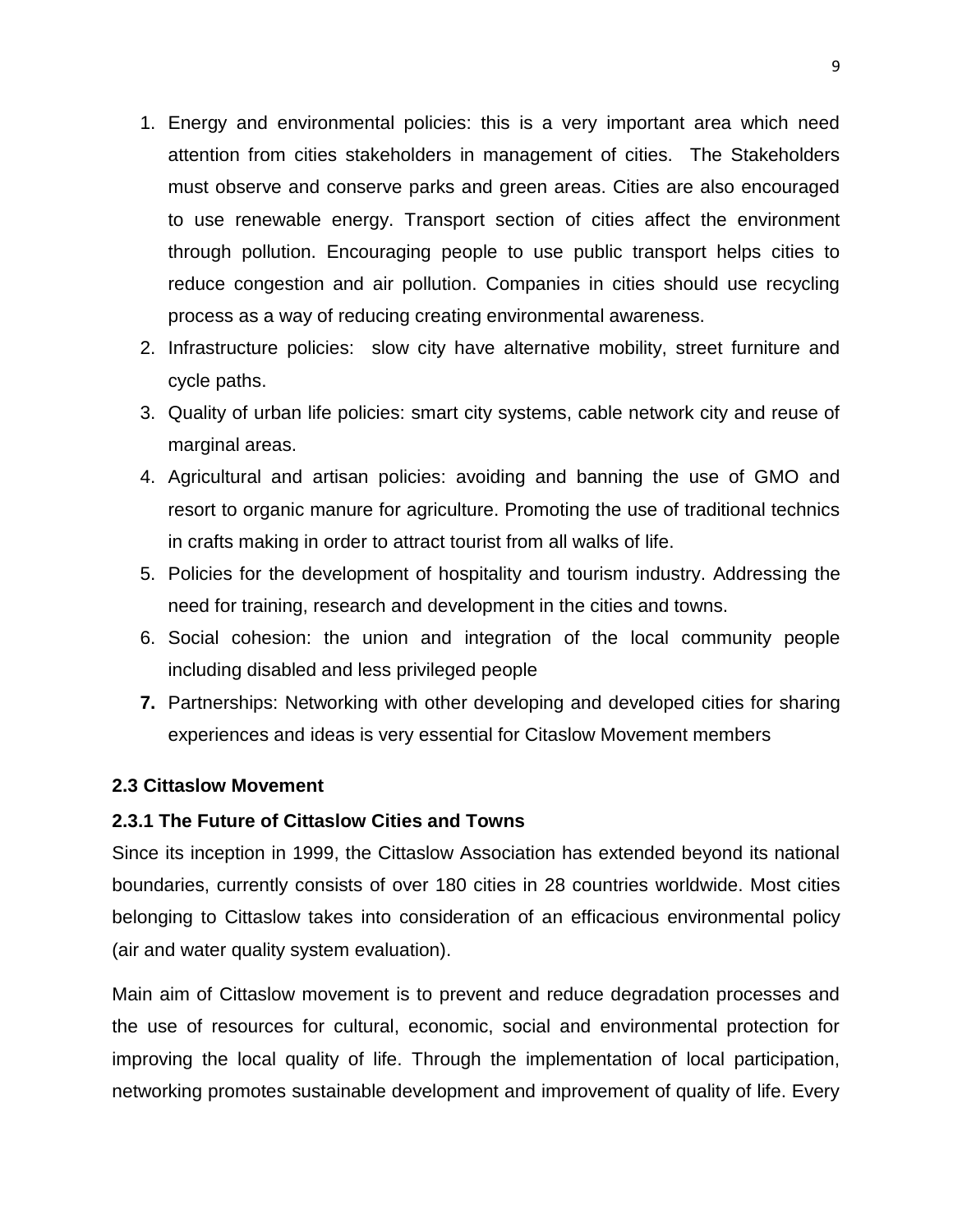region, town have different development progress due to the level of economic, social and spatial development. Therefore, evaluation of progress cannot be done by using same standard or criteria.

The following policies that are presented by the table below determines the future of Cittaslow organization.

Table 1.1: Cittaslow requirements.

## *Energy and Environmental Policy*

Compliance with existing regulations regarding air and water quality and biodiversity

Plans for the promotion and diffusion of domestic waste recycling and special waste disposal

Diffusion and promotion of industrial and domestic waste composting

Existence of a depurator (special sewage filter) for communal domestic water

Municipal Energy Saving plan, with special attention to use of alternative sources of energy (such as green hydrogen, mini-hydro) and thermo-valorization from RSU and biomass

Plans for control and reduction of noise pollution

Systems and programs for city illumination (prevention of lighting pollution)

*Infrastructure Policy*

Cycle lanes for facilitating journeys to schools and connecting public buildings

areas (moving walkways, escalators, cable cars, dedicated cycle routes to schools, etc.)

Implementation of projects for guaranteeing access to sites of public interest to disabled people and plans for overcoming architectural barriers

Promotion of plans for facilitating family life and for sustainable commodity distribution in urban centers

*Policies for urban quality*

Interventions for the restoration and enhancement of town centers

Recovery / construction of green areas

Urban livability (times to and from work, company nurseries, etc.)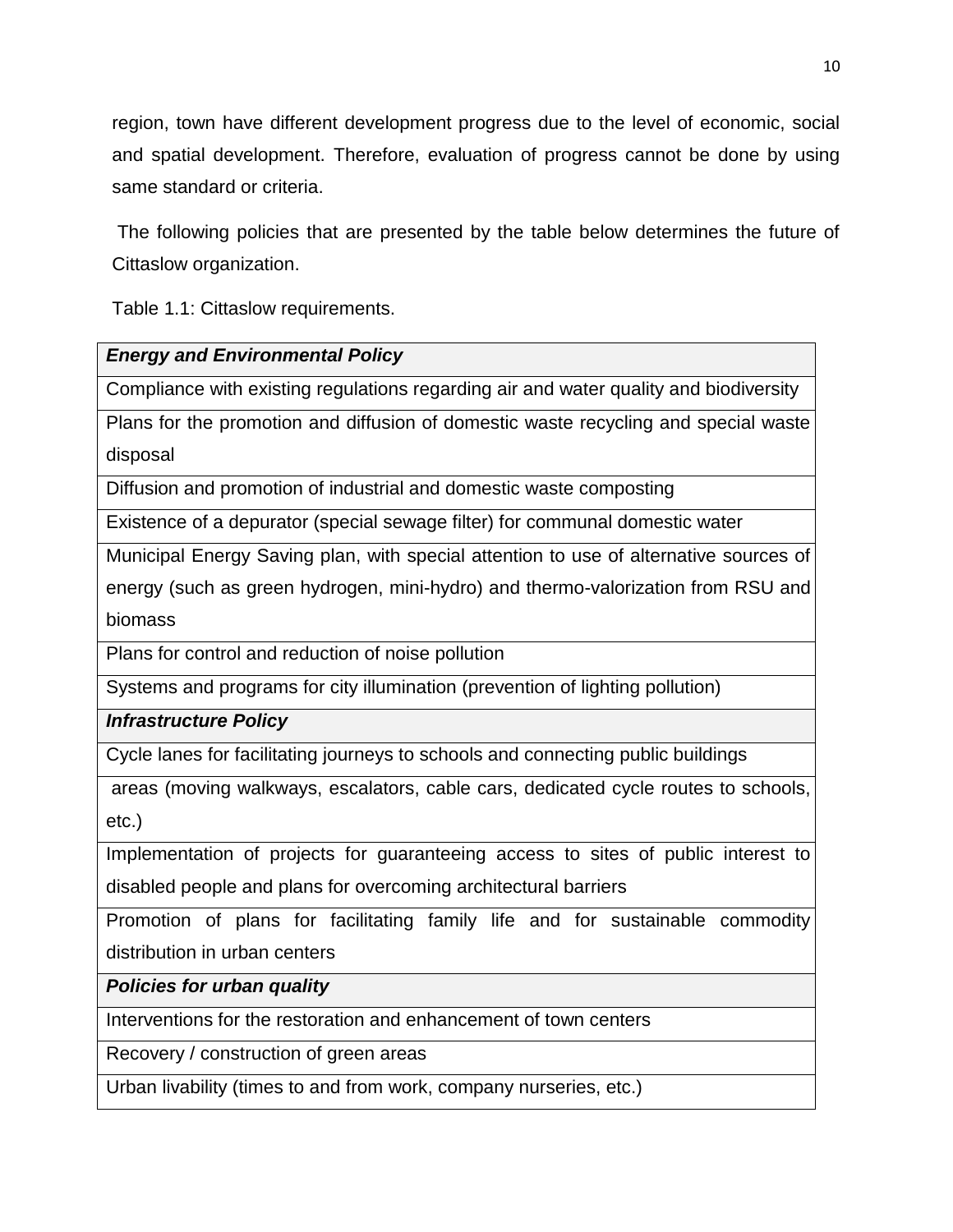Redevelopment and reuse of marginal areas

Use of ICTs in the development of interactive services to citizens and tourists

Bureau for sustainable architecture

Installation of optic fibers and wireless systems

Monitoring and reduction of pollutants (noise, electromagnetic fields, etc.)

Promotion of tele-working

Promotion of sustainable private building

Promotion of social infrastructure (time banks, free-cycling projects, etc.)

Promotion of sustainable urban planning

Recovery / realization of productive green areas

Creation of spaces for the commercialization of local products

Protection / enhancement of traditional shops

*Policies for agriculture, tourism, handicrafts*

Plans for development and promotion of organic farming

Quality certification of products and artisan goods and artefacts

Enhancement of traditional occupations

Enhancement of rural areas

Use of organic and/or local/typical products in school catering

Programs for taste education and correct nutrition

Enhancement and conservation of local cultural events

*Policies for hospitality, awareness and training*

Plans for tourist information and personnel training for good hospitality

Sensitization of tourist operators and retailers on price transparency and full information about prices of products and services on shopping sites

Activation of Slow itineraries in the town (leaflets, web information, dedicated web page, etc.)

Adoption of techniques to enable effective participatory bottom-up processes in administrative decisions

Health education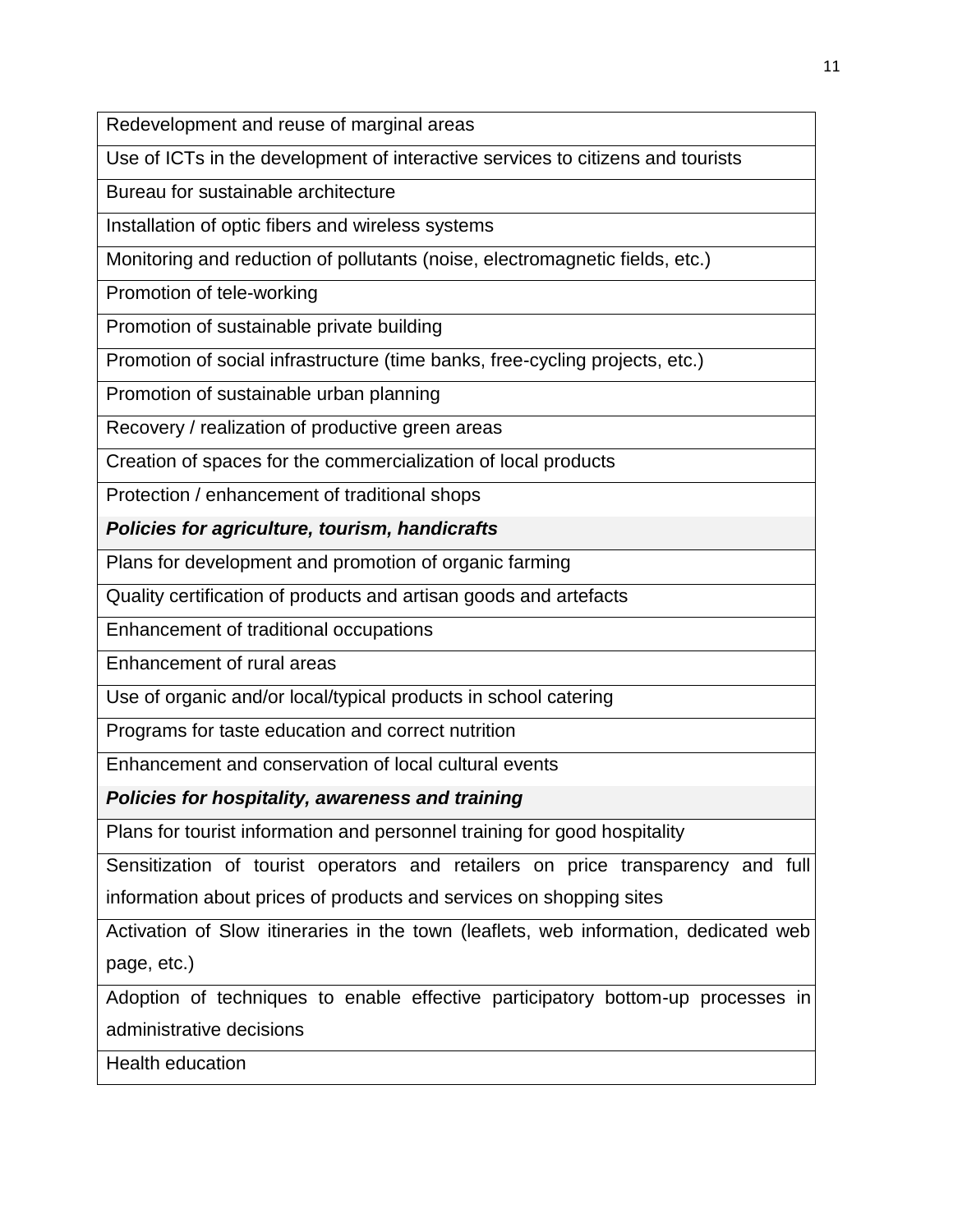Welcome policy for visitors and plans for facilitating their involvement in the town's activities (parking, flexible/ prolonged public office opening times) with particular attention to special events

#### *Policies for social cohesion*

Integration of discriminated minorities

Integration of the disabled

Youth policy

Poverty reduction

Associationism

*Partnerships*

Support for Slow Food campaigns and activities

Collaboration with Slow Food and other organizations to promote natural and traditional food

Support of twinning and cooperation projects that concern the Cittaslow and Slow Food philosophies

## Sources: Cittaslow, 2014; Ekinci, 2014.

Researchers like Doctor Carp have done a research about Cittaslow Movement or slow city movement aspect is related to sustainable development especially ecological and social development. Cittaslow is perceived as a way of utilizing the available resources in order to improve the life style of the local community but put into consideration the aspect of sustainability for future consumption. In the United States, Sonoma was named the first Cittaslow in November 2009. Furthermore, countries like Italy, Germany and Korea have got cities and towns which are under Cittaslow Movement.

## **2.3.1The Slow Movement: Making a Connection**

The mandate of the Slow Movement addresses the issue of time poverty through making connection to food, place, people and life. It is essential to connect to people, our community, our friends, our family, ourselves, place food and life in order to live a connected life. Traditionally, most people are connected through culture. Culture facilitate people to be connected to their place, life and people. Through the element of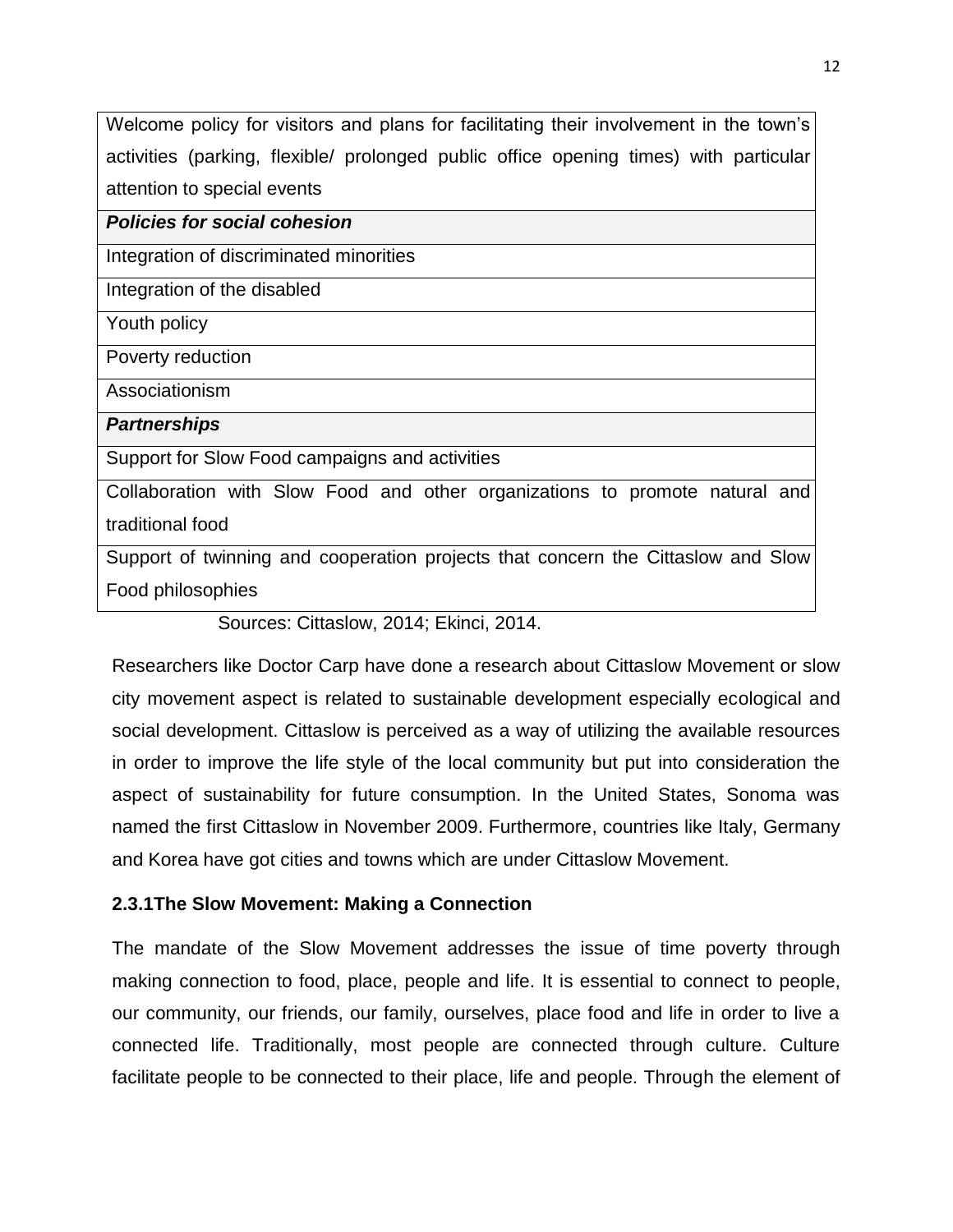extended families' children grew up together, living under one roof, knowing all their relatives. People were also connected to their food, they grew their own vegetables and some fruit. Not too long ago families had a house, poultry and cow for milk. Every member was involved in gardening, cleaning up and washing up. [\(http://www.slowmovement.com/\)](http://www.slowmovement.com/)

Technological advancement and fast paced life weakens these connections. Machines and other electrical gadgets replaced human labor for instance many houses are using, vacuum cleaners and electric stoves and bread maker. The other aim of slow Movement is to identify how people lost connection to most aspects of life and ways of recapture the state of connectedness. Realizing the pace of our life and the disconnection as an annoying state of affairs is and essential first step in re-establishing ways of slowing the pace and creating connections.

#### **2.4 Cittaslow Cities**

#### **2.4.1 Cittaslow Cities in Italy**

<span id="page-26-1"></span><span id="page-26-0"></span>Cittaslow Association was initiated in Italy by an Italian mayor of Greve di Chianti called Paolo Saturnini in 1999. There are many Cittaslow cities and towns in Italy namely: Anghiari, Castelnuovo Berardenga, Castiglione del Lago, Greve in Chianti, Orvieto, and Todi to name but a few. Most of these areas are tourist attractions. Authentic customs, local flavors and aromas, narrow streets with their unique architecture and bustling market squares are the character-istic features of Cittaslow towns in Umbria: Orvieto, San Gemini, Todi, Amelia and Montefalco. The region hosts regular festivals, holidays, cultural and artistic events and religious celebrations (Krajobrazu, 2015).

Anghiari is known as the beautiful cities in Italy and is a slow town in Italy. The city is located in Tuscan town and consists of attractions which lure Tuscany people and other international tourist from the global village. The village is also famous because of battles and paintings.

Castelnuovo Berardenga is also Cittaslow city which is found in Tuscany, Italy. The city is known because of the appendage of Sienna, as many visitors and tourism are aware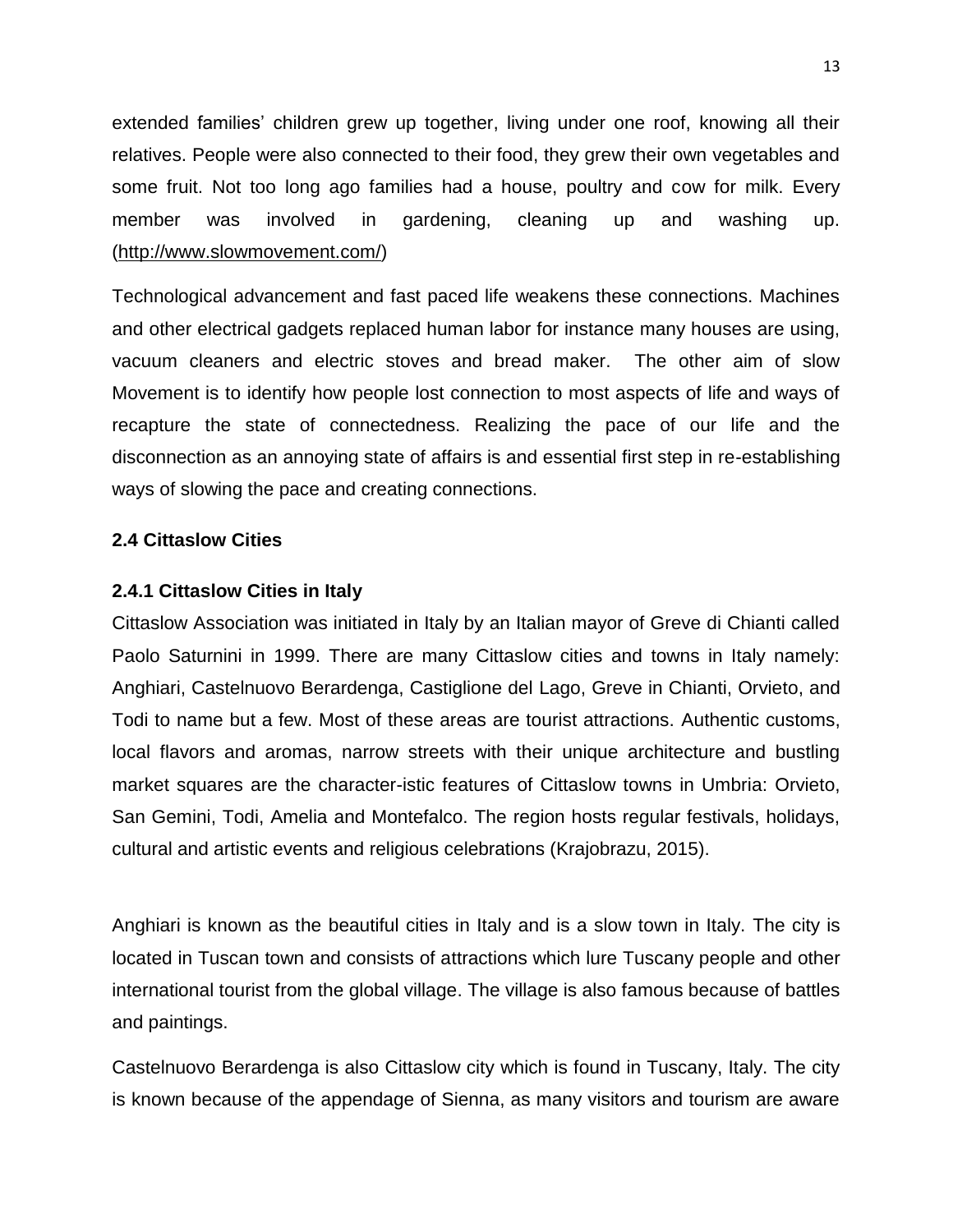of its attractiveness in the province of Sienna consist -of well-known features like charm and historical heritage buildings like Castelnuovo Berardenga that is along the Chianti the wine zone.

Orvieto is in Italy and it shows the most attraction for tourist with a outlook of the Umbrian countryside. The Cathedral is now easily accessed in different way by individual by using lift, escalators and it is also pedestrianized. The town is well designed with some well-planned houses and palaces around the Cathedral. The town is now free from congestion and positioned in a strategic way for tourism purpose.

Orvieto's has a magnificent because of its Duomo and it was associated by the wellknown Catholic Virgin Mary is a way of creating the religious belief of thelife of Virgin Mary to the tourist who visited the areas. Arnolfo di Cambio played an important role by putting the town on the international map since 1285 the areas was accessed by Italian painters and sculptors.

The area was given the name Todi well-meaning borders. It happened that the Chief of Todi, his name Tutero developed an idea of building a village in the area. One day something mysterious happened an eagle picked a cloth where the Tuderti were sitting having a picnic. The eagle dropped the cloth onto the top of the hill which was nearby the area. The local people considered it as the act of god and they decided to build a town called Todi on top of the hill.

#### **2.4.2 Cittaslow United Kingdom**

<span id="page-27-0"></span>The idea of spreading the aspect of Cittaslow Movement in United Kingdom was magnificent as it created environmental awareness campaigns, social cohesion and instilling the sense of ownership through maintaining and promoting traditional arts and cultural. The country is taking advantage of technological advancement for improving the quality of life of the local people. The notion of slow city movement was started in Italy and created a significant influence in the international community through networking of more than 150 towns that is to include six in the United Kingdom.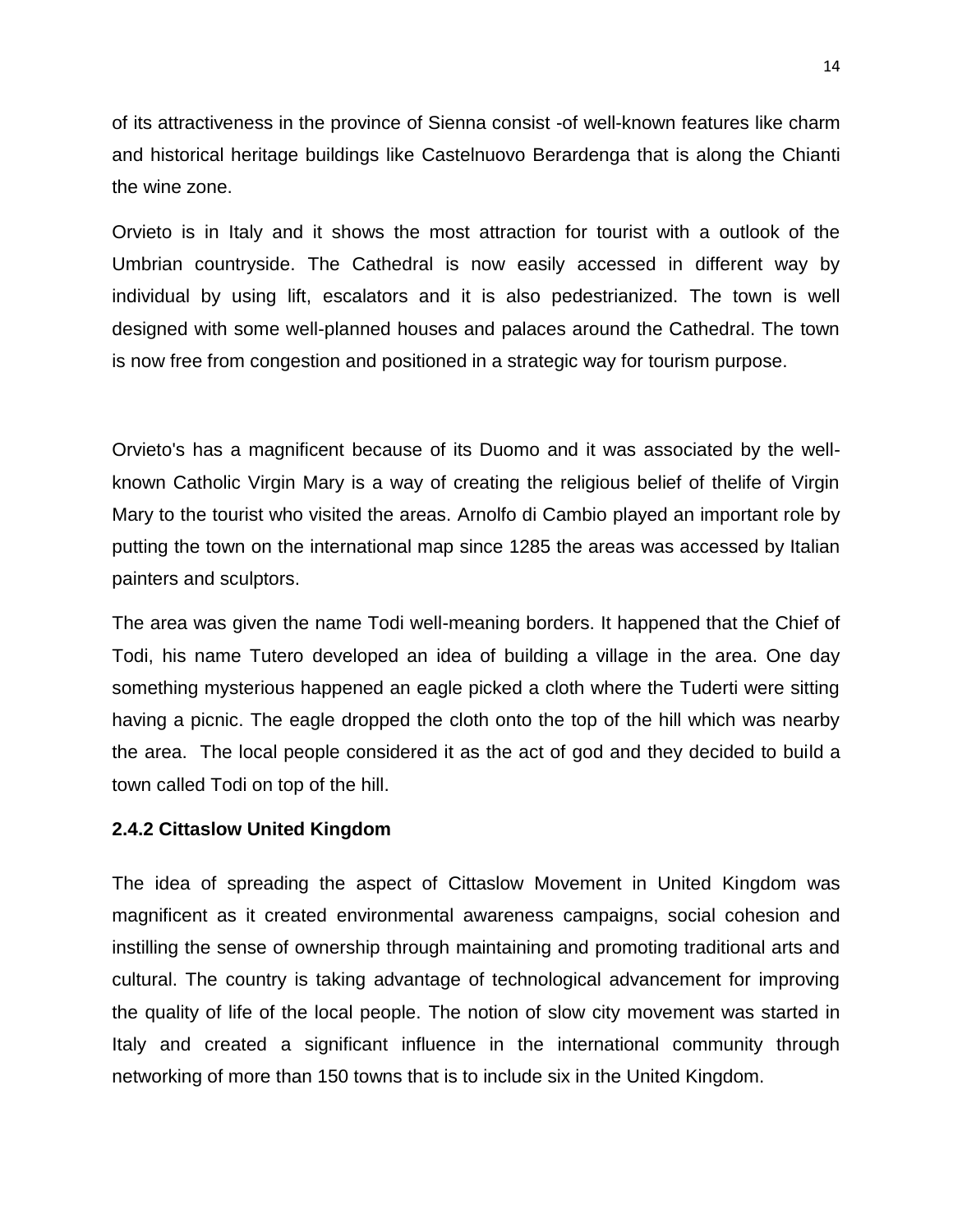Levanto is another Slow City in Italy. The Municipality of Levanto planned to take advantage of technology by creating a public lighting scheme in the city in order to reduce lighting pollution and tapping into new technology system with a conserving devices (Mayer and Knox 2011). Luca Del Bello was the one of the Public Work Councilors who were behind the idea of creating energy saving functionality with a purpose of respecting environment. Comune di Levanto, (2015) reiterate that it is essential to put every device in its place for the purpose of attaining best services or function in a sustainable manner.

There is a Cittaslow Movement in Scotland, in the City called Glasgow. Glasgow was known as a very populated city. The idea of meeting the Cittaslow requirement was a strategy to utilize the abandoned space and even distribution of land for cultural and environmental purpose. Most of the areas in the city is now used for exhibition, playgrounds, gardens, open air space zones and urban beaches. The Councilors drawn inspiration from the slow city of Perth where a plantation of sweet smelling garden was created in respect to the environmental development (Perth & Kinross Council, 2008). Creating and enhancing a clean city street which is pleasant to the citizens as well as tourist through slowing down strategies of reducing the population and utilizing all the available space for the wellbeing of people in order to connect to the environment.

The big cities are now taking part in the Cittaslow movement by meeting the ethos of the slow city movement. The big cities are known as the Cittaslow Supporter namely South Korea and Busan. South Korea is a very large city, which adopted the Cittaslow philosophy through slow tourism, transport and food. Wenzhou in China is also interested in implementing Cittaslow values in order to achieve a sustainable industrial development and preserve the cultural heritage of China (McKay, 2015).

Most German Cittaslow towns are situated in the proximity of large urban areas (Waldkirch near Freiburg/Br. and Hersbruck near Nuremberg), while very few are located in the rural periphery (Bischofsheim and Bad Schussenried). This arrangement promotes the establishment of close relations between local communities and the inhabitants of metropolitan areas. Due to a demographic decline housing estate and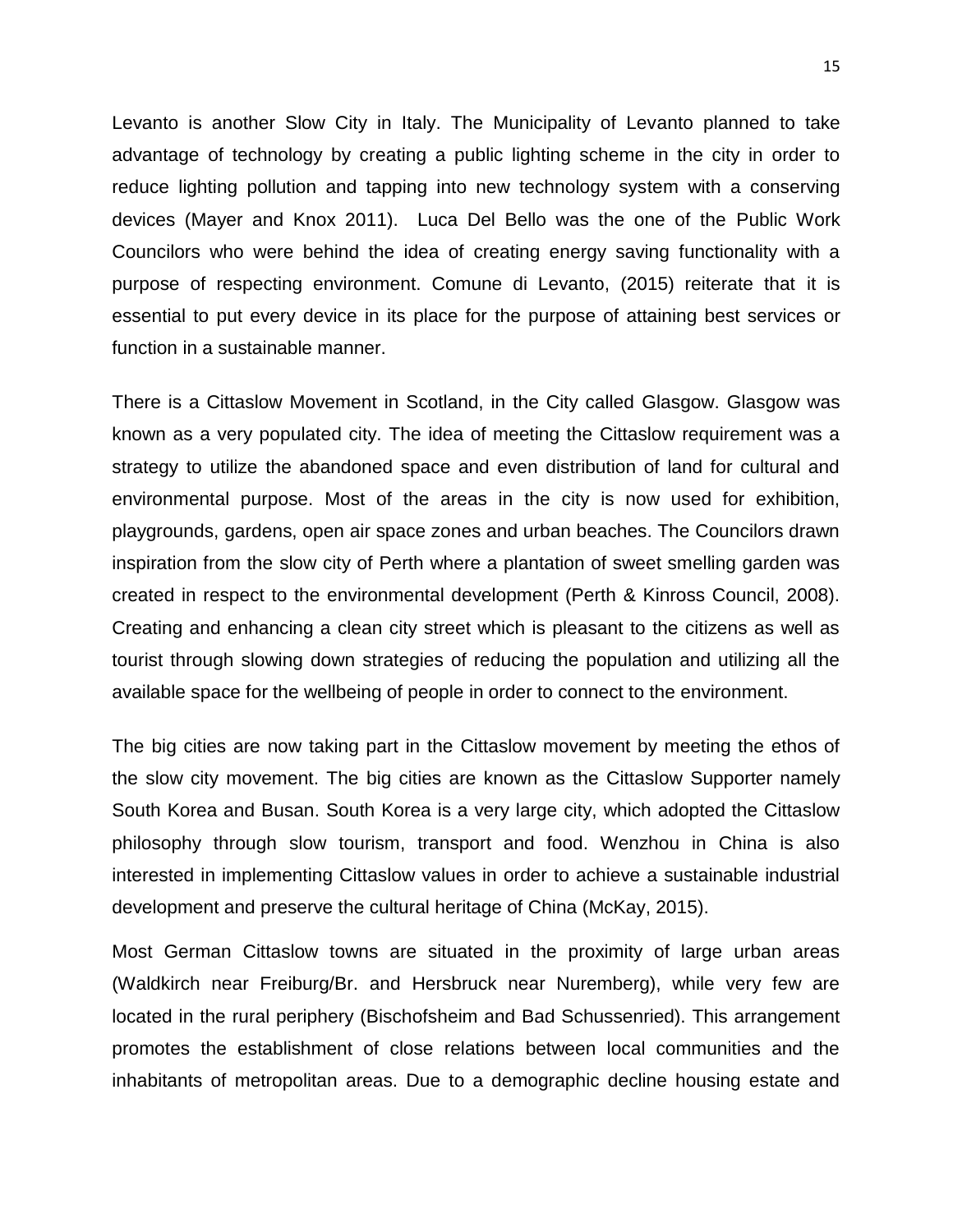buildings were abandoned through revitalization program tourism, recreation and special planning plays a pivotal role for developing German Cittaslow towns.

Countries like Turkey joined the network recently in 2009 as Seferihisar adopted Cittaslow movement ethos. The area is located far from the urban areas. Turkish town's sites have extraordinary historical, architectural and cultural value which differ in geographic location and climate. Turkish local cuisine and products plays an crucial role in the growth of Turkish Cittaslow towns. The Cittaslow network expands beyond Europe to the countries like South Korea, USA, New Zealand, South Africa, China and Australia. Expansion to other continent helps Cittaslow to diversify in approaches of development and take into consideration the concept of exchanging international experiences.

#### **2.5 Cittaslow City for All**

<span id="page-29-0"></span>Authors have different view concerning the development of slow movement cities. Their views aim to evaluate and assess the success of the implementation of the Cittaslow Movement. Some questions have been raised about the quality of Cittaslow based on project benefits on a certain class of people (Hoeschele 2010; Bjelland, 2010). Some authors like Mayer & Knox (2006) believe that most of the small communities are like to benefit a lot if they are located close to the larger cities as they are suited to attain Cittaslow notion. Most of the affluent people migrate from the bigger cities because of the increase in population and occupy town or cities which surrounded bigger cities. On the other hand, Semmens & Freeman (2012) discovered that some rules and regulations concerning Networking through technology can conflict with the Cittaslow ethos because of cultural practices that are difficult to change especially New Zealand. Bjelland (2010) reiterate that most of the slow Cities vales in connection with cultural heritage, cohesion and tradition are difficult to change depending on the region for instance the Italian and the European ideas. Grzelak-Kostulska et al (2011) basically, many cities are known for a certain industrial support like media, technology, commerce, tourism, mining, and politics whereby implementing Cittaslow should be a complementally strategy for development.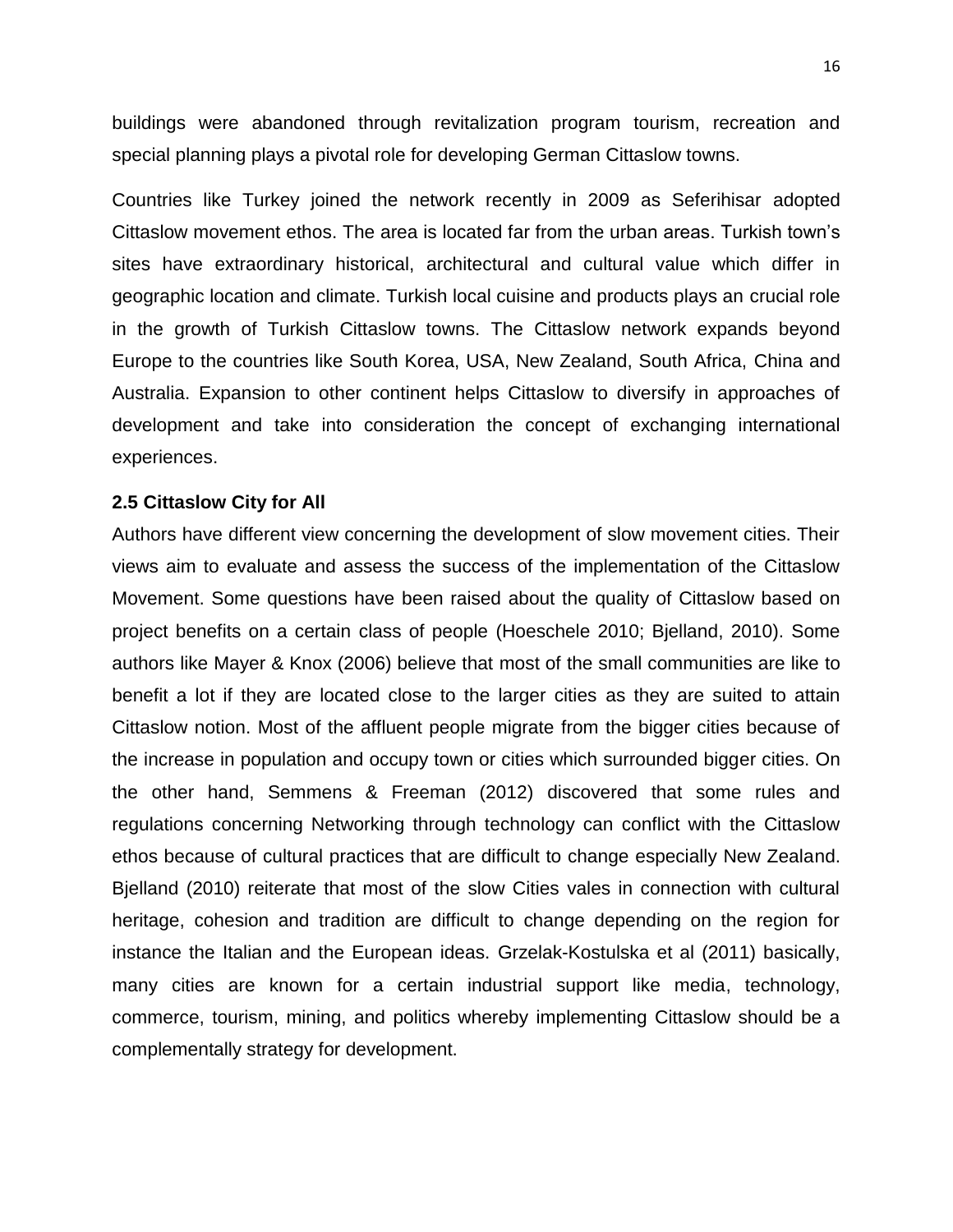#### **2.5.1 Cittaslow Metropole and Cittaslow Supporters**

<span id="page-30-0"></span>Cittaslow Metropole or a Cittaslow Supporter have the same mandate of achieving the slow movement ethos especially the idea of improving the local community quality of life. Cittaslow movement strategies provide an opportunity for the development of small scale enterprises when the idea is adopted by the large community. This is another dimension of Cittaslow movement development. The concept is now embraced by bigger cities and towns which have just a few of the principles and characteristics of the ideal Cittaslow city.

Some authors identify a gap which needs more research for the success of other dimension of Cittaslow movement. It is necessary to carry out a study about the Cittaslow Network have the influence of the changing the quality of life of the large cities. Cittaslow is a powerful tool for empowering the local community through initiating sustainable projects and providing the sense of equity for economic and socio-cultural diverse.

#### **2.5.2 Governments and Cittaslow Movement**

<span id="page-30-1"></span>Cittaslow movement is also perceived as one of the sustainable development strategy. Most of the countries are concerned about achieving the sustainable development goals. The Cittaslow movement as a strategy for local authorities in order to address interdependencies among goals for economic, environmental, and social development An strategy which works in favor of their agenda embraced with a desire to see a change especially the government. The element of territorial certification was adopted by government in order to accommodate Cittaslow movement for development. Honey and Stewart (2002) defined certification as "the process of acquiring and meeting the necessary requirements through presentation of capabilities that gives assurance of attaining the stipulated standard.

On the other hand, certifications give a guarantee of committing to meet the contents of the agreement for instance environmental awareness campaign and experiences in the areas of interest; and certifying tourism quality regarding products, services and attractions (Font, 2002). Cittaslow is a very noble idea that encourages a different style of cities and town growth concentrated on local variety and cultural assets, building on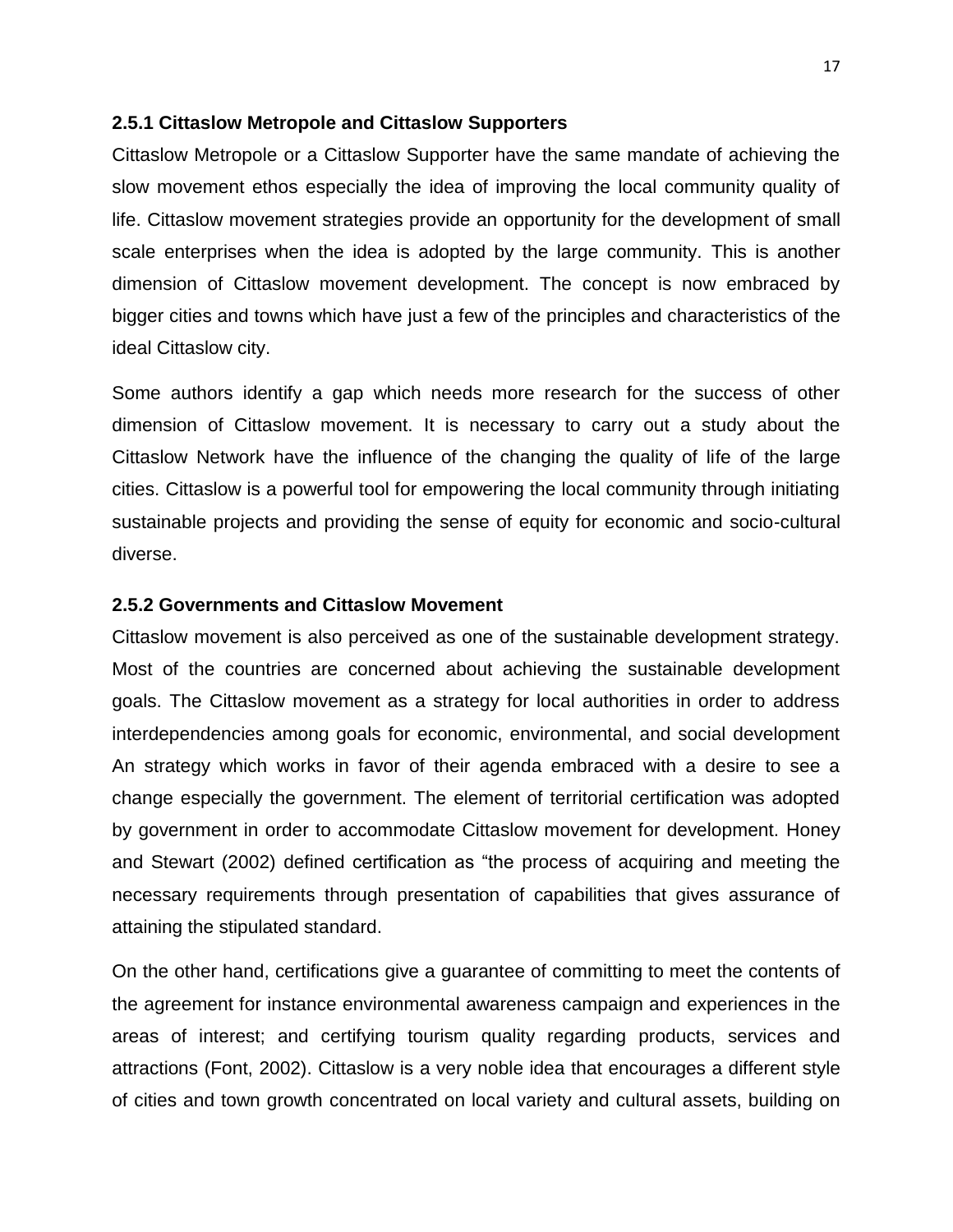cultural heritage and traditions and, specifically, encouraging a slow lifestyle (Cittaslow, 2014; Semmens & Freeman, 2012). It is becoming a curious example as a suitable classical for local governance, highlighting the desire of some local authorities to identify a sustain pathways for innovation. Cittaslow movement stimulates the creation of social interest networks through improving the quality of life of the local people which is different from the activities that are centered on environmental, territorial choices and economic development (Semmens & Freeman, 2012).

Compiling and running efficacy programs is a contemporary exigency for destinations in order to implement sustainable development principles more effectively (Minguzzi & Presenza, 2012). It requires the formulation of strategies and the implementation of interventions that become increasingly complex. However, certifications, such as Cittaslow, may represent suitable instruments to stimulate and activate strategic pathways aimed at achieving more sustainable development. The government is aware that certification represents an appropriate support for small towns because it allows a check-up of the destination to be carried out in terms of strengths and weaknesses in all the strategic areas identified by the Cittaslow movement. The certification assessment also contributes to providing a framework within which to develop strategies for improving visibility and attractiveness.

Opening up to other communities can produce interesting opportunities, so this network can also be viewed as a system of supporting and sharing of experiences. The local government focuses on the "environment" category and is therefore heavily involved in the implementation of activities and programs for the protection and preservation of the environment, this means that the policy-maker considers the strategic area of "environment" as more relevant to the sustainable development of small towns compared to other strategic areas (e.g. logistics, business). if policy-makers assume that the tourism area is strategically the most appropriate for the development of the town, then they will focus on projects in the category of "hospitality'.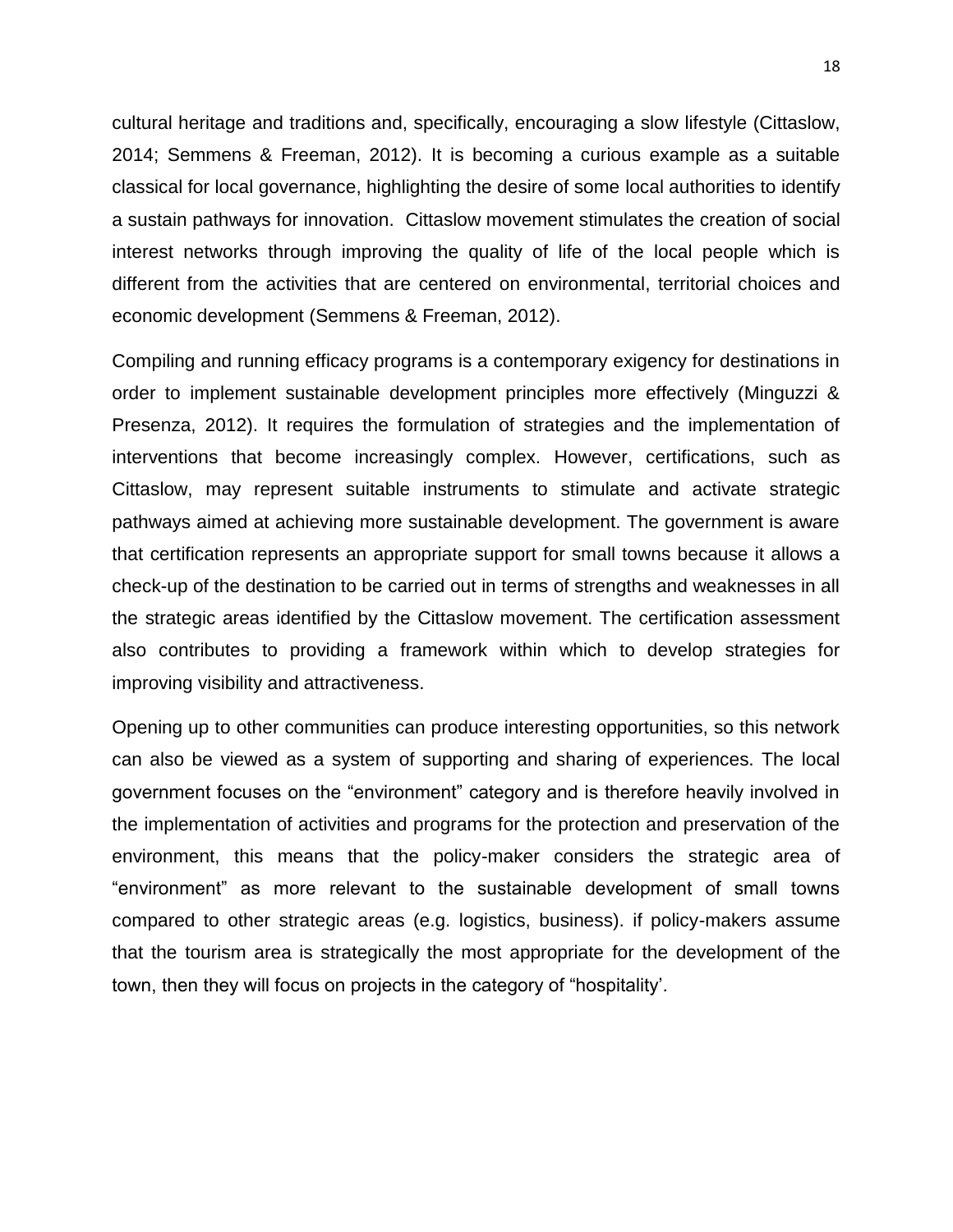## **CHAPTER 3**

## <span id="page-32-0"></span>**NORTH CYPRUS**

<span id="page-32-1"></span>Cyprus is known as the one of largest island in the Mediterranean Sea. It lies 322 km from Greece, 96km from the West of Syria and 60km from the South of Turkey (Rustem, 1987, Alipour & Kilic, 2005)

#### **3.1 The origins of Northern Cyprus**

<span id="page-32-2"></span>From 1571 the Ottoman's invasion, left a significant mark which lasted for three hundred years. The population of Cyprus increased during the Ottoman period. Turkish Cypriot were added to Cypriot identity to make two different communities namely Turkish Cypriot and Greek Cypriot. The Republic of Cyprus got independence in 1980 from the United Kingdom. Greece, Turkey and the United Kingdom set the Republic of Cyprus as a constitutional democracy. Greece and Turkey invaded Cyprus and two communities were formed the Northern and Southern Cyprus for the administration of the Island. Conflict of power sharing erupted between the two nations which causes the intervention of Turkey and Greece to resolve the civil war. As a result, the country was divided into two communities the TRNC (Turkish Republic of North Cyprus) community and the Greek community.

#### **3.1.1 Cittaslow in Northern Cyprus**

<span id="page-32-3"></span>Cittaslow International offices are situated at Lefke Town in Northern Cyprus. Lefke is located in the middle of the two valleys enfolding the sea and the mountain. First Turkish municipality in Cyprus was founded in Lefke in 1990s. Lefke is the Hidden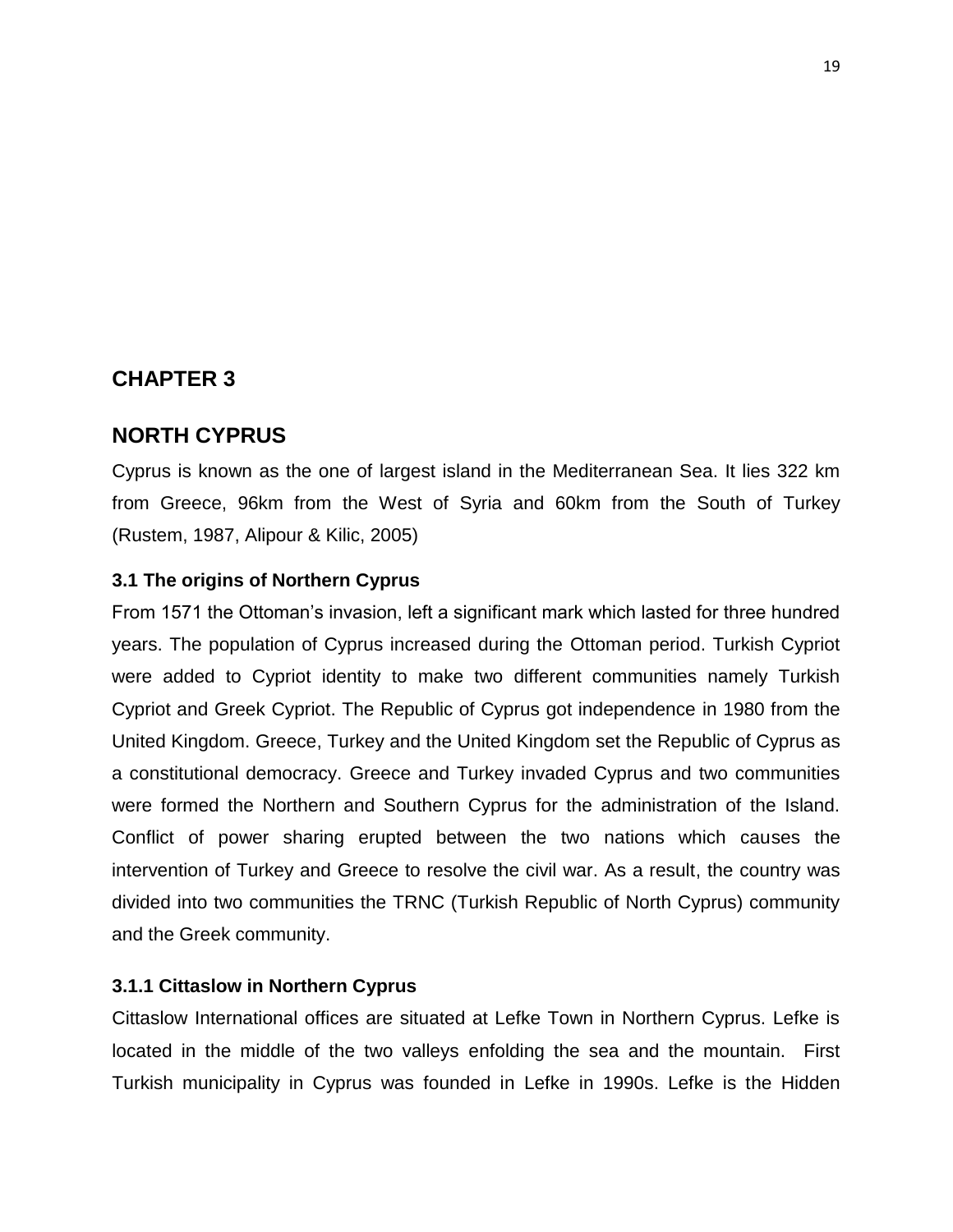Paradise, because of its ambient environment which consists of clean air, its green and plentiful sources of water. The Lefke area is now mainly Turkish, after the Ottoman invaded the area and they are some exciting features of traditional Ottoman architecture in the area. Lefke has got one of the most dynamic and interesting university of North Cyprus, known as the European University of Lefke. On 7th November 2015, Lefke received a Cittaslow membership certificate at the gathering organized by the Municipality of Lefke which was held in the Falköping city of Sweden.

#### **3.2 Lefke Cittaslow City Attractions**

<span id="page-33-0"></span>Lefke is also known as an agricultural center in Cyprus as most of the citrus fruits comes from the area for example Jaffa oranges are considered to be the sweetest oranges of Cyprus. Lefke is surrounded by walnut and date trees and is considered as the ever green corner of the island. Lefke hosted many traditional and festivals, organized by the municipality and the local associations. The following festivals attracts tourist from all walks of life, namely Walnut Festival, Yadidalga Verigo Grape Festival and Strawberry Festival, just to name a few.

The mandate of the Cittaslow was to restore and maintain historical heritage. A Copper and Culture Museum was created at Municipality of Lefke and the Lefke Tourism Association, in order to open traditional routes and restoring historical places and creating awareness to the public about Cittaslow philosophy. The Cittaslow projects were very important for development of quality lifestyle of locals and for the Natural and Culture Friendly" as well as the sustainable tourism development of the area. According to the webpage of Lefke Cittaslow: "Lefke communities is very conducive for agricultural purpose because of the natural resources like fauna and flora as well as the natural beauties.

#### **3.2.1 Economic, Social and Environment of Lefke**

<span id="page-33-1"></span>It is interesting to look into account the activities which are offered by Lefke as a Cittaslow town in order to appreciate the objectives of the organization. Cittaslow activities created attractions for the tourism which at the end enhances sustainability of the economy of Lefke and Northern Cyprus as a whole through generating income. Lefke is a tourist's destination where it is possible to productive lands, peaceful living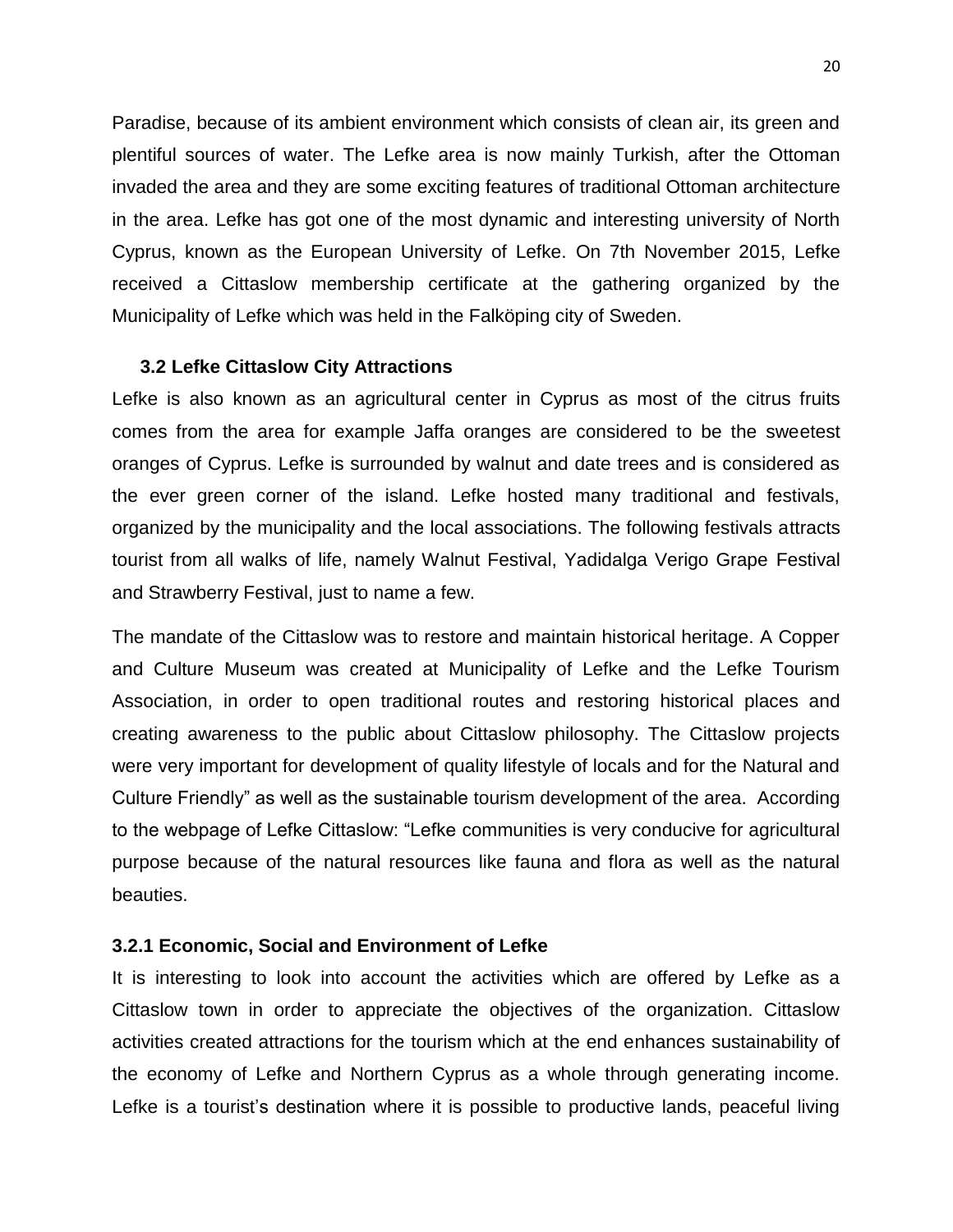conditions and unique cultural heritage that provide a good ambient environment for the visitors with a magical touch on it. Tourism is one of the departments that sustains the economy of Lefke and Northern Cyprus. Agriculture contributed significantly to the economic stability of Lefke. A combination of both agriculture and tourism enhances economic development and create a linkage that is essential to the local people through fresh produce and generating of income respectively.

Cittaslow movement exerted influence to the sustainability aspect of the nation, as it foster development through effective use of resources and reduce wastage and pollution according its objectives as an organization. It is very important to take into consideration the cuisine, historical monument, historical routes and some paintings which lure tourist to the area.

## **3.2.2 Breakfast at Eco Gardens**

<span id="page-34-0"></span>There is delicious local food for tourist who visit Cyprus. A variety of food gives a visit appetite to ask for more from each portion. Cittaslow movement's aim is to restore and maintain the traditional food. This is one of the Turkish cuisine which is well presented on serving table for the tourist to have a seemliness menu experience.

#### **3.2.3 The Soli Ancient City**

<span id="page-34-1"></span>This is a historical ancient city which tells a story about the Turkish people. Maintaining and restoring the status of the monument is one of the goals of Cittaslow movement in Lefke. The ancient city is surrounded by natural vegetation.

The above diagram shows, one of the oldest city kingdoms of Cyprus; Soli has a history up to B.C 700. During the excavations, archeologist found golden and silver jewelries from Hellenistic age, an Aphrodite statue from B.C 1, a glyph from BC 2, which illustrates a war at Amazon. Moreover, a road with columns was found from Hellenistic age. Furthermore, a Roman style theatre can be found in Soli Ancient City.

#### **3.2.4 Seikh Nazim Dergah and Tomb**

<span id="page-34-2"></span>The Tomb below is of a person who had extreme influence of the religions ideology and he succeeded in convincing the Turkish people to believe in Islamic worship. He has followers from Europe, Asia and America. Seikh and his followers contributed to cultural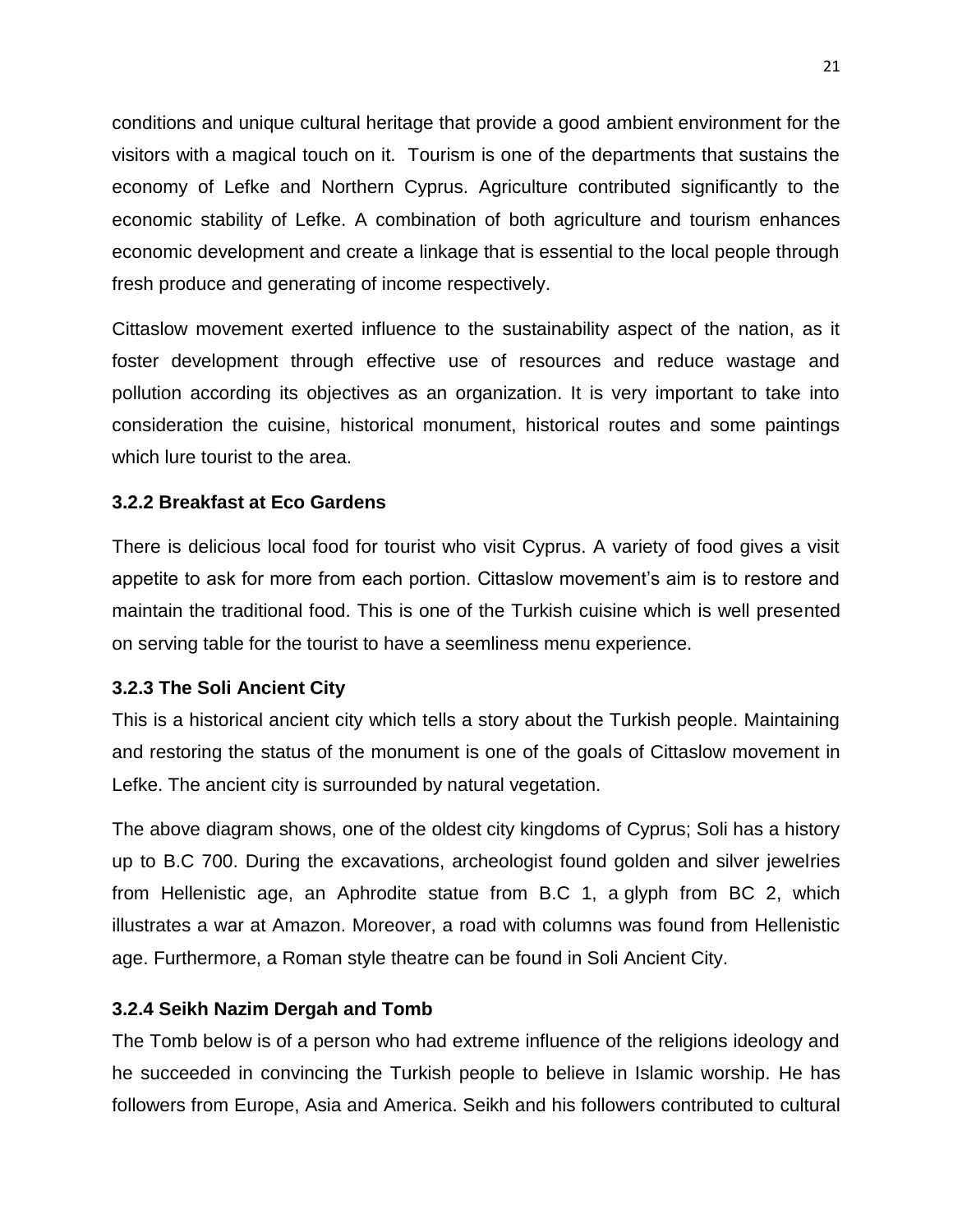richness of Lefke His tomb is playing a significant influence to those who are still following his beliefs. One of the most famous cults of Islam World is Naqsibendi Cult and its leader, Seikh Nazim was located at Lefke. Nowadays, his "dergah" and tomb is located at Lefke.

## **3.2.5 Examples of Ottoman Venetician and British Architecture**

<span id="page-35-0"></span>Ottoman mansions are one of the rare examples of Ottoman Architecture and after Nicosia most of these houses are found in Lefke. There are 41 mansions which are protected by Law. They were constructed at  $18<sup>th</sup>$ , 19th and 20th centuries.

## **3.2.6 A monument of Coronation**

<span id="page-35-1"></span>There is a sign of British Empire and a writing on the building which illustrates the coronation of VI.George. It was constructed in 1937 and can be found at Lefka central.

## **3.2.7 Eco Village Ambelikou**

<span id="page-35-2"></span>Networking and enjoying the natural environment is very important to tourist who travel for leisure and researchers. Visiting this cute village which is known as Eco village and meeting with locals will impress you. The village was given the name Eco Village because it provides an alternative tourism than mass tourism. What is important for the Cittaslow is that slow movement of change and to keep things in their natural state.

## **3.2.8 Pick Strawberry and Orange from gardens**

<span id="page-35-3"></span>You can pick strawberries at Yesilirmak and oranges at Lefke. Participation of tourist in picking and eating fruits provide that sense of satisfaction and unforgettable experience.

## **3.2.9 Record-breaking vine tree (Approved by [Guinness World Records\)](http://www.guinnessworldrecords.com/)**

Palm and Orange trees together

<span id="page-35-4"></span>Normally, these plants grow in different climates but it is possible for them to live together at Lefke.

## **3.2.10 Historical traditional Coffee Shops**

<span id="page-35-5"></span>Turkish traditional Coffee is given to anyone as a sign of love. The coffee is good to taste, and it goes well with a glass of water**.**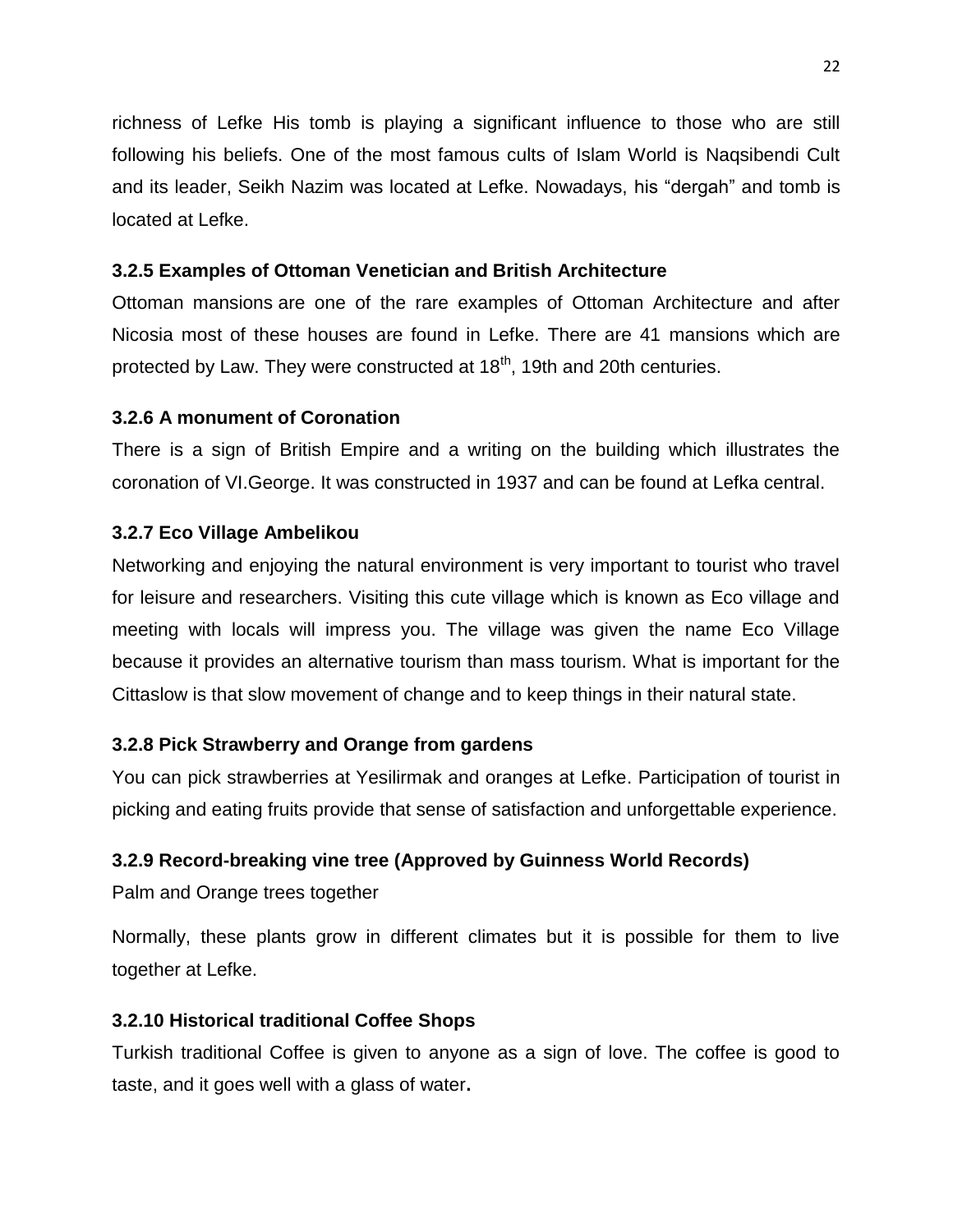### **3.2.11 Feel the Nature at Local Trekking and Hiking routes**

Discovering and using the old routes to the sea or from the sea is also one of the objectives which was attained by Cittaslow in Lefke. Old people are leading young people the routes that was discovered long back in 1900s. For those who visit these areas will not forget what transpires in 1900s.

Taste Slow food meals

### **What is Slowfood? Its vice versa of fast food**

### **3.2.12 Lefke Dam**

This is one of the artificial attraction in Lefke that lures tourist to the area and learn about mining processes which happened years ago. It is the second biggest dam of North Cyprus. It was constructed on old mining processing area. You can see or sometimes enter to baths of mine workers at your own risk.

### **3.2.13 Slow down at Cittaslow Lefke**

Cittaslow originated in Italy for the purpose of slowing down the pace of food development through scientific methods and also improving the quality of life of the local communities. The aim of Cittaslow is to achieve sustainable development by the method of slow food movement and making use of open space in a sustainable way.

On social cohesion, Cittaslow Movement opened the first farmer meeker project in North Cyprus. It was a strategy to provide a central market of all the agricultural produce. 40 Stand were given to local farmers in order to showcase their produce on market. Through the Committee in Mehmetcik social integration and cohesion between the people of Northern Cyprus was enhanced.

### **3.3 Yeniboğaziçi (TRNC) – Cittaslow City**

Another significant Cittaslow city in Northern Cyprus is Yeniboğaziçi it was officially opened in 2015 by Cittaslow Organization Vice President, Izimir Seferhisar Mayor Tunc Soyer. The areas were declared as the first (quiet city) in Cyprus. In the first city very famous for tourism and historical heritage (Salamis ancient roman town and Saint Barnabas tomb). There is also a Cittaslow garden and Cittaslow offices in the region.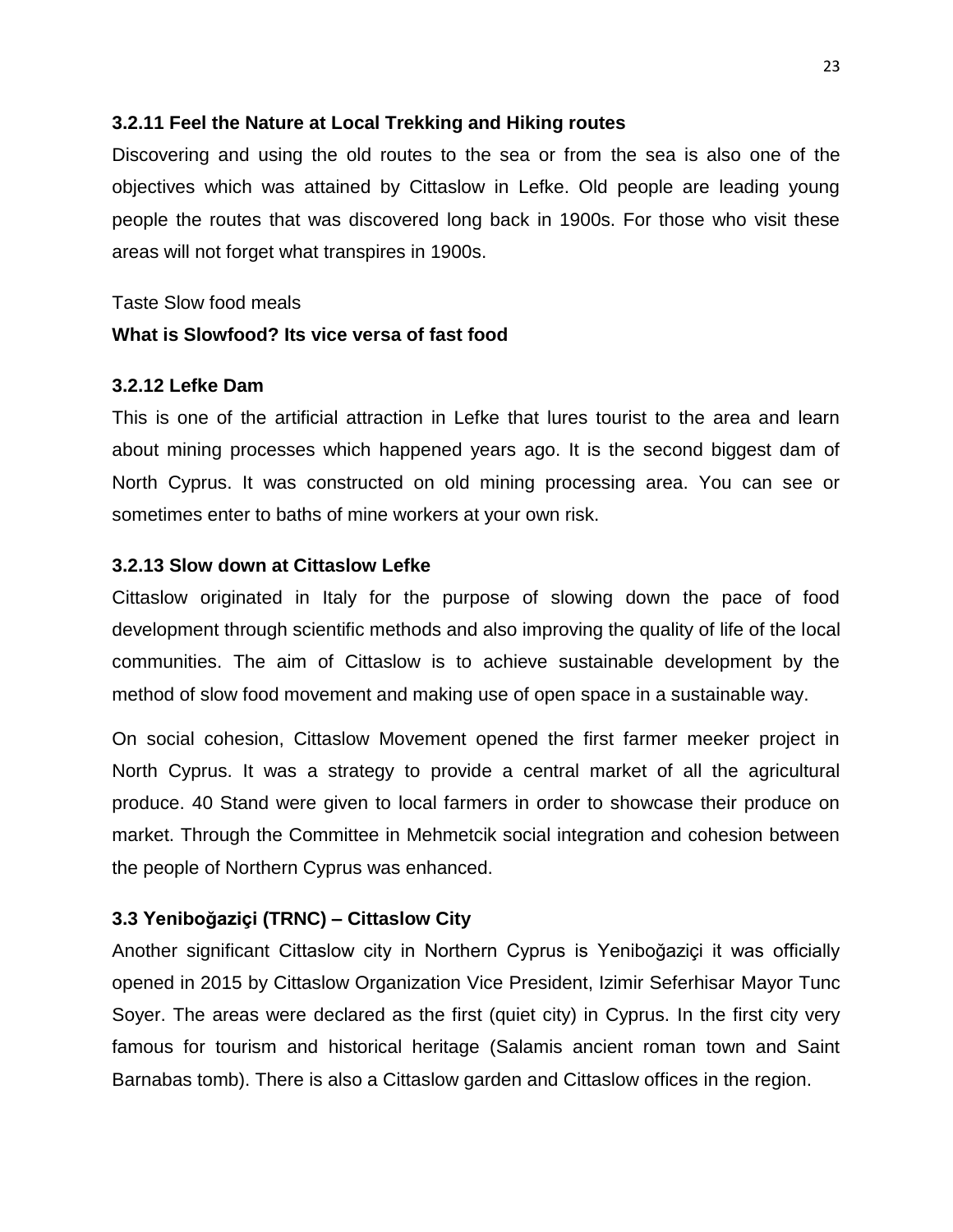#### **3.3.1 Geographical area of Yeniboğaziçi**

The area consists of eight villages namely, Alaniçi, Yıldırım, Atlılar, Sandallar, Muratağa, Yeniboğaziçi, Mormenekşe and Akova setting in the district of Gazimağusa (Famagusta). The region is known as the geographical jewel because of its proximity to the sea and ruins. The population of the area is around 7000 inhabitants and in the Cyprus district it is also known as the one of the largest rural communities.

Yeniboğaziçi area in 1974 it was occupied by both the Greek Cypriot and Turkish Cypriot people it was located in the district of Lamaca in the South of Cyprus and was known as the Aytotoro. During the formation of the TRNC in 1974, Yeniboğaziçi was relocated to its current place in the North of Cyprus. The area formally originated in 1980 as The Yeniboğaziçi Municipality as a village and the other seven villages joined the Municipality later to be in the current state.

The economy of the region is sustained by cultivation production of artichokes, agriculture and livestock production. Tourism plays an important role again through participation of both domestic and international tourists. There is abundance of traditional restaurants along the sea front and within the village. The ancient ruins draw many tourist to the area from the Roman eras. The region organized events which attract tourist during the peak and off season through organizing of Cyprus Spring Festival Picnic (9 March) the annual Yeniboğaziçi Pulya Festival (August) and Earth Day Celebrations (10 December). It is easy to participate in all these events because of the fixed dates. The women's organization is responsible for The Yeniboğaziçi Organic Market which is scheduled on Wednesday every week.

#### **3.3.2 Yenibgazici Cittaslow**

The Yeniboğaziçi Municipality adopted the ethos of Cittaslow for economic, social and environmental development of the town. Agriculture activities created strong community networking environment and unity through sharing ideas and experience from expertise in the region and from other Cittaslow areas like Lefke. The idea as well received by the residents of opening and observing the historical routes to the sea, slow food movement, improving quality of life and safe guarding the traditional Cypriot culture,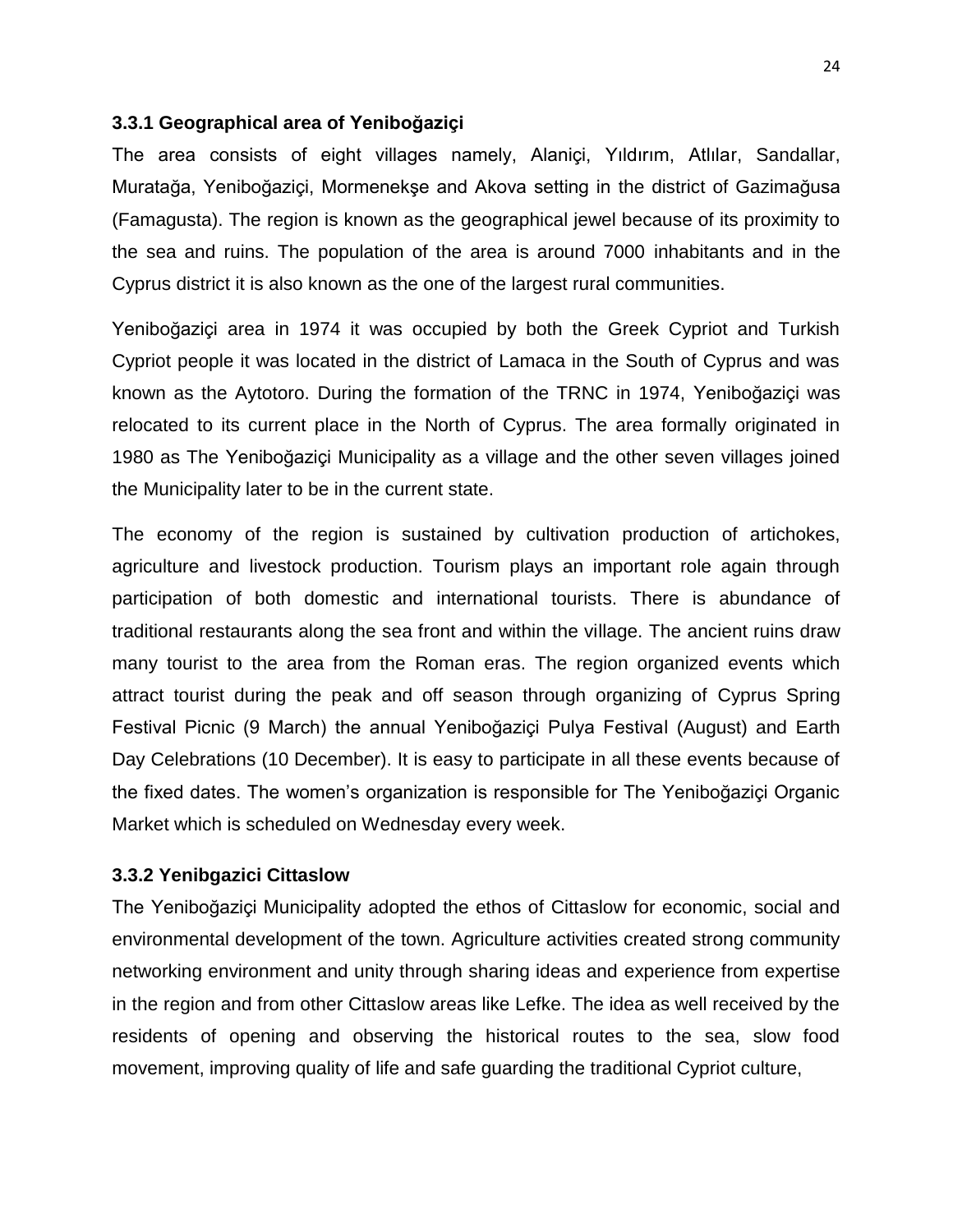#### **3.4 Cittaslow in urban areas**

Cittaslow was initially established for the late medieval towns in Italy through cultural heritage and regional ecologies. The concept was adopted by many cities and town in the world including the European Union and other continents (Turkmen, 2015). The focus is no longer on the peripheral areas where there is strong culture and natural environment. According to Cittaslow, 2014. The application of the concept to the urban cities has been termed as "Cittaslow Metropole". Meanwhile, there is an increase of urban population as people are migration to urban cities. Most urban areas attend to be more cultural diverse, with many residents and emigration from different countries around the world.

#### **3.4.1 Busan Aerial View**

The notion of applying the concept to the bigger cities is in contradiction with the principles of Cittaslow movement. The Cittaslow model is more suitable to the small towns rather than bigger cities because of the geographical locations and population of the people. In this case, big cities are also participating as "Cittaslow Supporter", adhering to the principles of slow cities. One of the typical example of a bigger city Cittaslow Supporter like Busan Aerial View, South Korea is one of the largest city, which aims to implement Cittaslow principles, by encouraging slow transportation, tourism and slow food. McKay (2015) indicates that there is another bigger city in China called Wenzhou is also interested in adopting the concept of Cittaslow city movement to preserve and conserve China's cultural heritage as well as a way of solving issues of fast paced life.

#### **3.4.2 Cittaslow as a catalyst for improving Aesthetics**

Cittaslow principles are catalyst for the development of the most cities in both developing and developed countries. Countries like Scotland took advantage of Cittaslow to utilize the open spaces for exhibition, promoting culture through organizing activities, creating gardens and also observing green space for tourism purposes. People are now in harmony with nature through making use of open spaces for economic and environmental development and some are now moving from congested cities and towns to quiet and spacious areas through Cittaslow programs.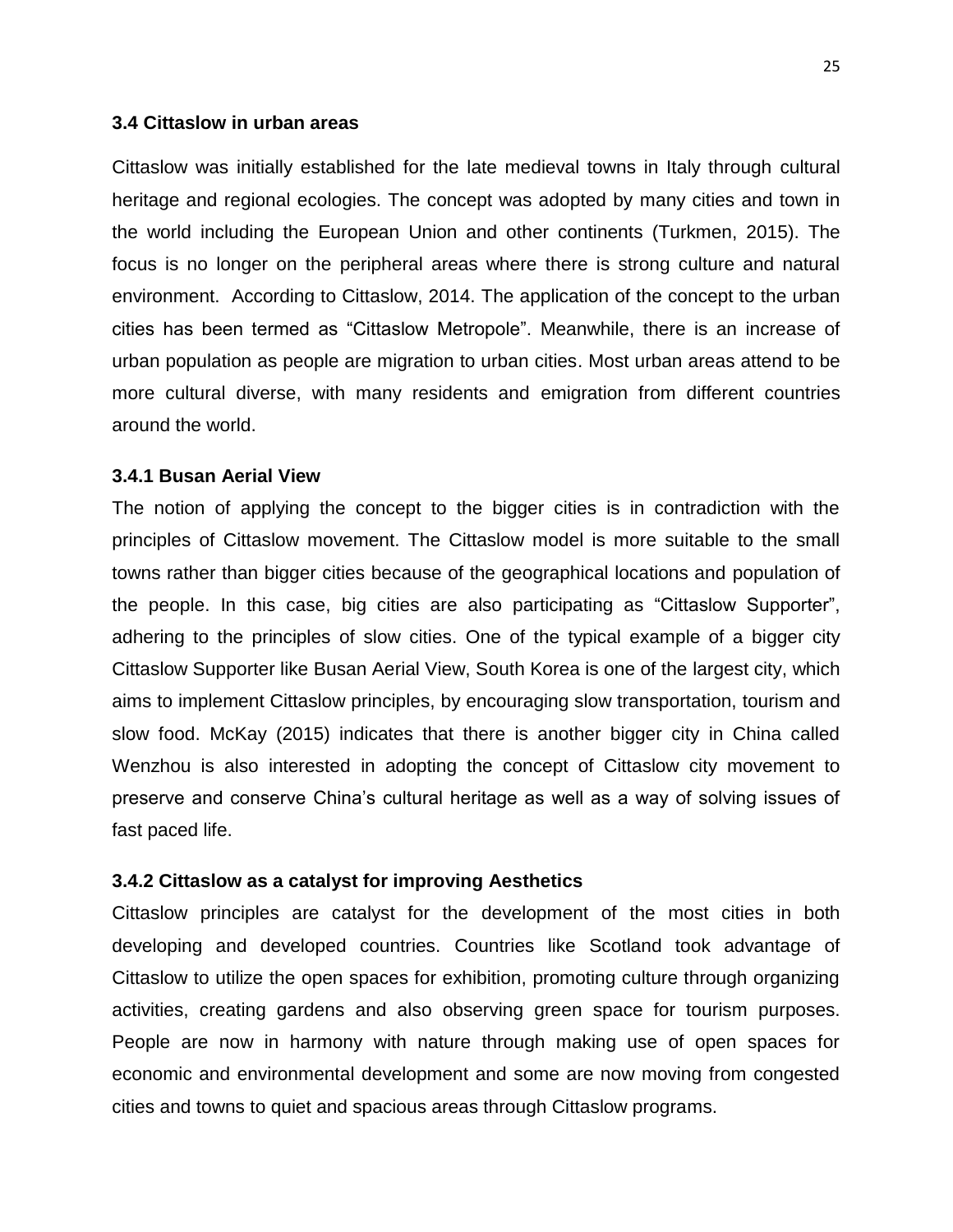It is essential to consider the ambient environment of the cities. Slow City of Perth, the Municipality organized a plantation of trees in the area in order to surrounding environment (Perth & Kinross Council, 2010). Some policies have been implemented in line with the characteristics of a Cittaslow movement city such as Edinburgh applied the principles to preserve and conserve the green spaces and enhancing accessibility (Edinburgh World Heritage, 2016

#### **3.5 Cittaslow and Sustainable Tourism Development**

The main aim of sustainable tourism development benefits the environment, society, cultural, environmental and economic. Local residents have the vision and mission of controlling tourism assets through development strategies for tourism (King and Pearlman, 2009). Jovicic (2014) sustainable tourism implementation is responsible for the three aspects of sustainable development and encourages the involvement of the local community namely social, economy, and environmental. Slow movement is responsible for sustainable implementation of principles of development. Slow movement applies to the various areas including sociology, geography and economy.

Slow movement also include slow travelling of people from one country to the other or slow urban migration system. Slow movement avoid exploitation of resources and the concept of sustainability encourages conserving of resources. There is also slowness to tourism development preferring alternative tourism instead of mass tourism according to Conway and Timms, 2010. There is also a different approach to slowness and tourism for environmental sustainable development putting attention to the slow movement of development of transport industry and tourism industry (Dickinson & Lumsdon, 2010).

Sustainable tourism development consists of the slow movement of the socio-ecological impacts of tourism. Mechanism of solving the negative impact of tourism to socioecological can be tackled by using slow movement principles. Cittaslow member countries have developed the system of turning the town into community based resources management, quality of life, and the visitors-friendly towns (Nilson et al, 2011). The concept of Cittaslow and sustainable tourism prioritize the issue of protecting the environment and socio-culture of the town. Sustainable tourism and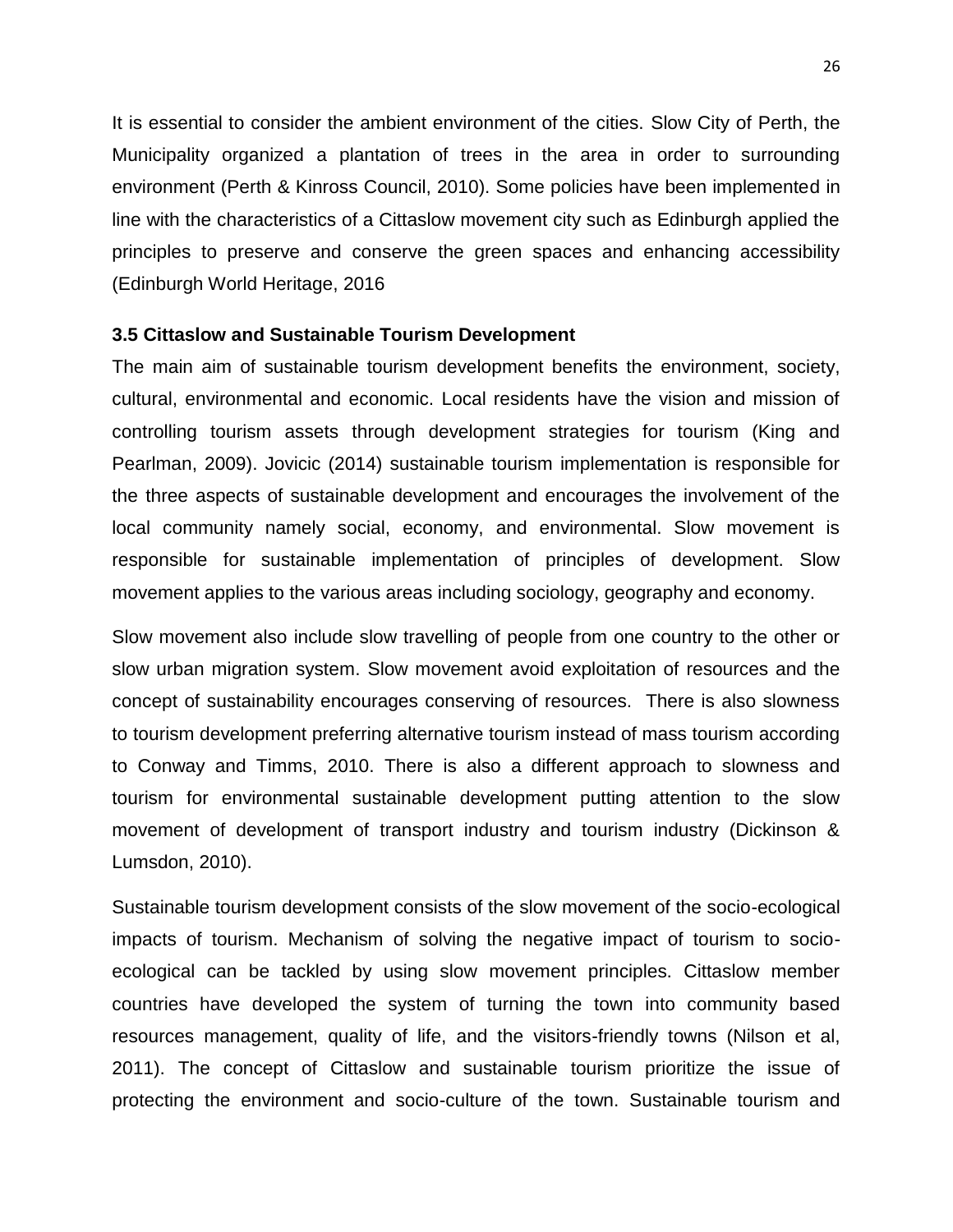Cittaslow concept encourages the involvement of community in development of the towns and the cities quality of life.

The philosophy behind Cittaslow movement is a community development strategy that encourages participation of the local community quality of life. Participation of the local citizen in sustainable tourism development gives individual identity and help the community to discover its identity. Cole (2006) highlighted that slow movement motivates the involvement of local citizen for tourism development through planning and management which is very vital for the development of destination. Cittaslow philosophy and practice mainly centered on the issues participation of the local communities in planning and formulating polies of sustainable tourism development.

Cittaslow gained momentum globally after developing a model for local governance that controls the development of infrastructure, maintain natural resources, cultural heritage and improving the quality of life of the local people. Cittaslow member towns are developing through implementation of projects, managing events, enforcement of policies and monitoring activities. According to the Brundtland report's (1987) sustainable development was defined in consideration the needs of the present generation and the future generation. In the process of meeting the needs and wants of the present community it is important to consider the existence of the future generation. In nutshell, the policies and practice should be flexible and capable to satisfy all the generation. The policies and operation of Cittaslow cities are more related to the achievement of sustainable development goals. The main goal of the sustainable development and Cittaslow is for the environmental protection, economic development and social development. The development will start from the grassroots level for environmental protection and economic development through implementation of technical strategies.

Slow movement of the cities and towns have different mandate:

- (1) Facilitate the development of biological diversity,
- (2) Encourages the development of the Small Medium Enterprise,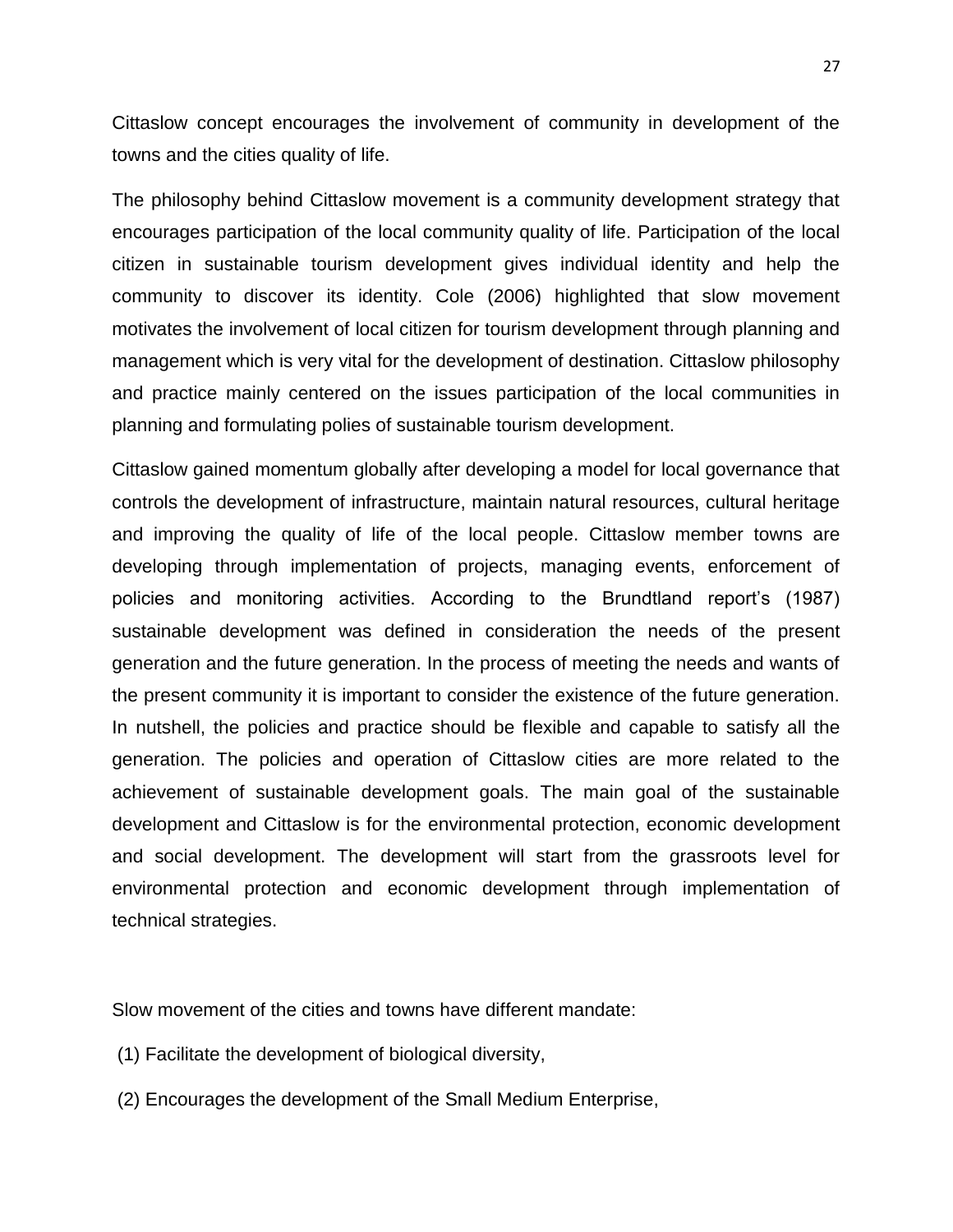(3) The provision of health food and nutrition health the enhancement of the knowledge of food, nutrition

Cittaslow movement extended its operation to the development of the cities and towns. Sustainable tourism concentrates on the development of the tourism destination for the benefit of all generations. Cittaslow movement in the long run is responsible for the management of natural resources. Cittaslow movement is encourages the provision of better quality of life for both locals and residents. Cittaslow incorporate of seven principles or policies for development of infrastructure, transport, landscape, and environmental and paying attention to the following areas: heritage, social inclusion, culture, tourism, quality of life, economy, partnership and industry. Cittaslow movement is confined for the small-scale towns and cities.

The Cittaslow movement eight principles:

(1) To promote the sense of ownership and community identity.

(2) To encourage production of original food from organic manure or organic agriculture for the provision of healthy food.

(3) To restore traditional dishes and cuisine

(4) To observe and protect historical heritage and culture.

(5) To promote and organizing of cultural and exhibition events and monthly and yearly festivals.

(6) to create a working environment which takes into account sustainability of environment, economic and socio-culture;

(7) To ensure networking of the communities including the international community for the benefit of the local community.

(8) To involve and encourage participation of the local community in planning and decision making.

Presenza et al, (2015) reiterate that Cittaslow movement does not concentrate of environmental, economic and socio-cultural development but it also adopted the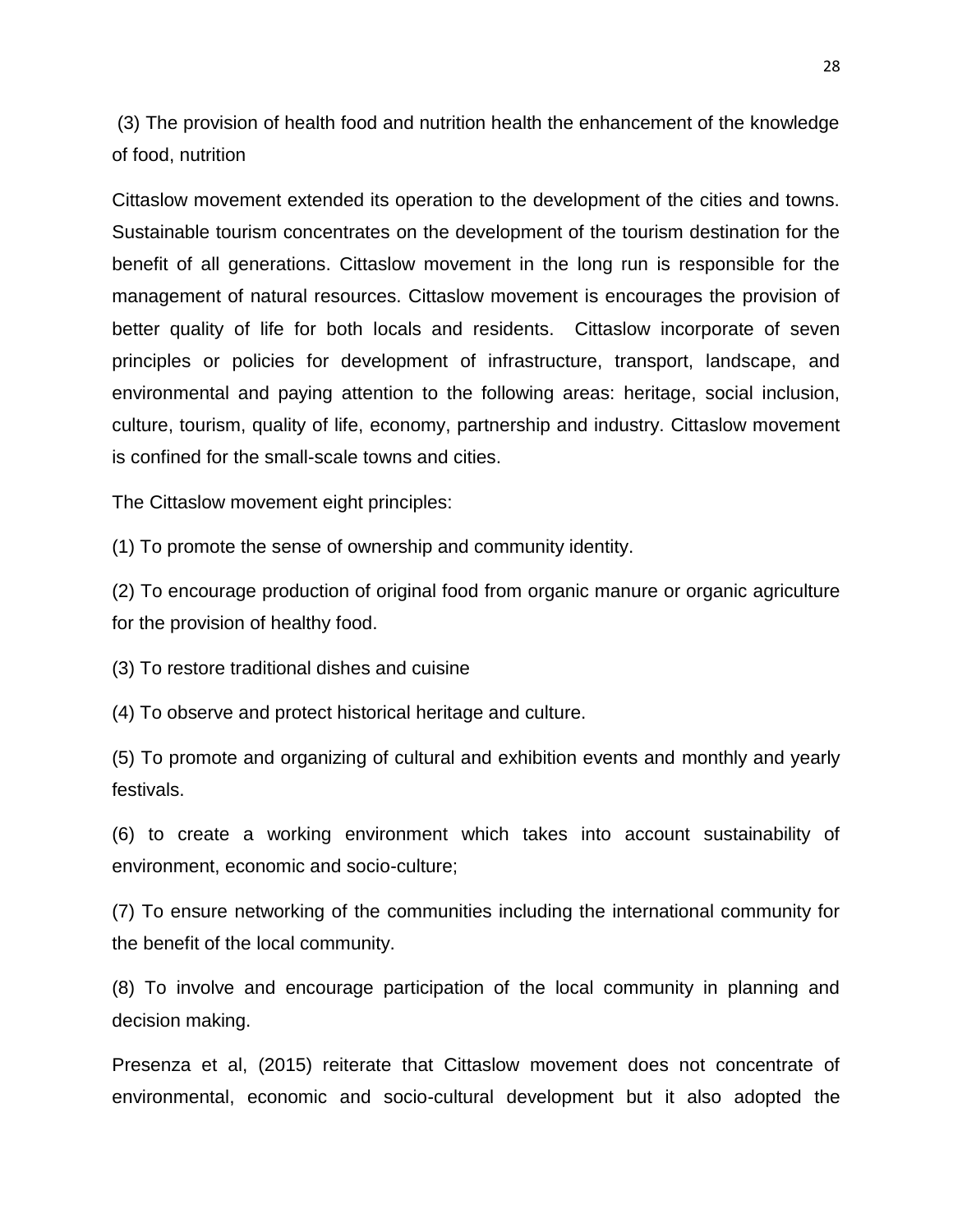principles of local government and self-assessment in order to enhance equality and fairness. Pink, (2007) supported the above assertion by relating local governance as a control and guiding aspect of development. Cittaslow is responsible for reducing issues caused by globalization and preserve the cultural identity that is important for sustainable tourism development.

Nilsson et al. (2011) states that Cittaslow concept is responsible for networking tourism and also used for marketing destinations through promotion and advertising. Developing of network with other cities and towns is also one of the roles of Cittaslow movement. Ekinci (2014) asserted that is is essential to increase Cittaslow member in the world as a strategy of achieving sustainable development as the association consists characteristics of sustainable tourism development.

Cittaslow principles ar very suitable or applicable for the reviving and empowering of the local community by encouraging local entrepreneurs at both local and international level. Most of the programs promote the development of small business in order to meet the needs of the local community. Cittaslow philosophy is very vital for sustainable tourism development through facilitating and restoration of the tourist attraction in the community like cultural heritage, observing green space and creation destination unique features and identity (Hatipoglu, 2015; Presenza et al., 2015).

#### **3.6 Cittaslow effects on residents**

There is increasing concern of the environmental issues in the world, attention is now shifting to the mechanisms of solving the issues through sustainability approach. Many players are joining together to combine different ideas according to individual perspective of achieving a conducive environment for both the present generation and the future generation. Cittaslow adopted a concept of sustainable development for the purpose of maintaining and conserving the natural resources and satisfying the local residents. The increase of people in the urban areas motivates the local residents to put in place measures of protecting the natural resources at the same time maintaining the population size according to the caring capacity of the areas. Sustainable urban development is another system which is implemented by the local residents to raise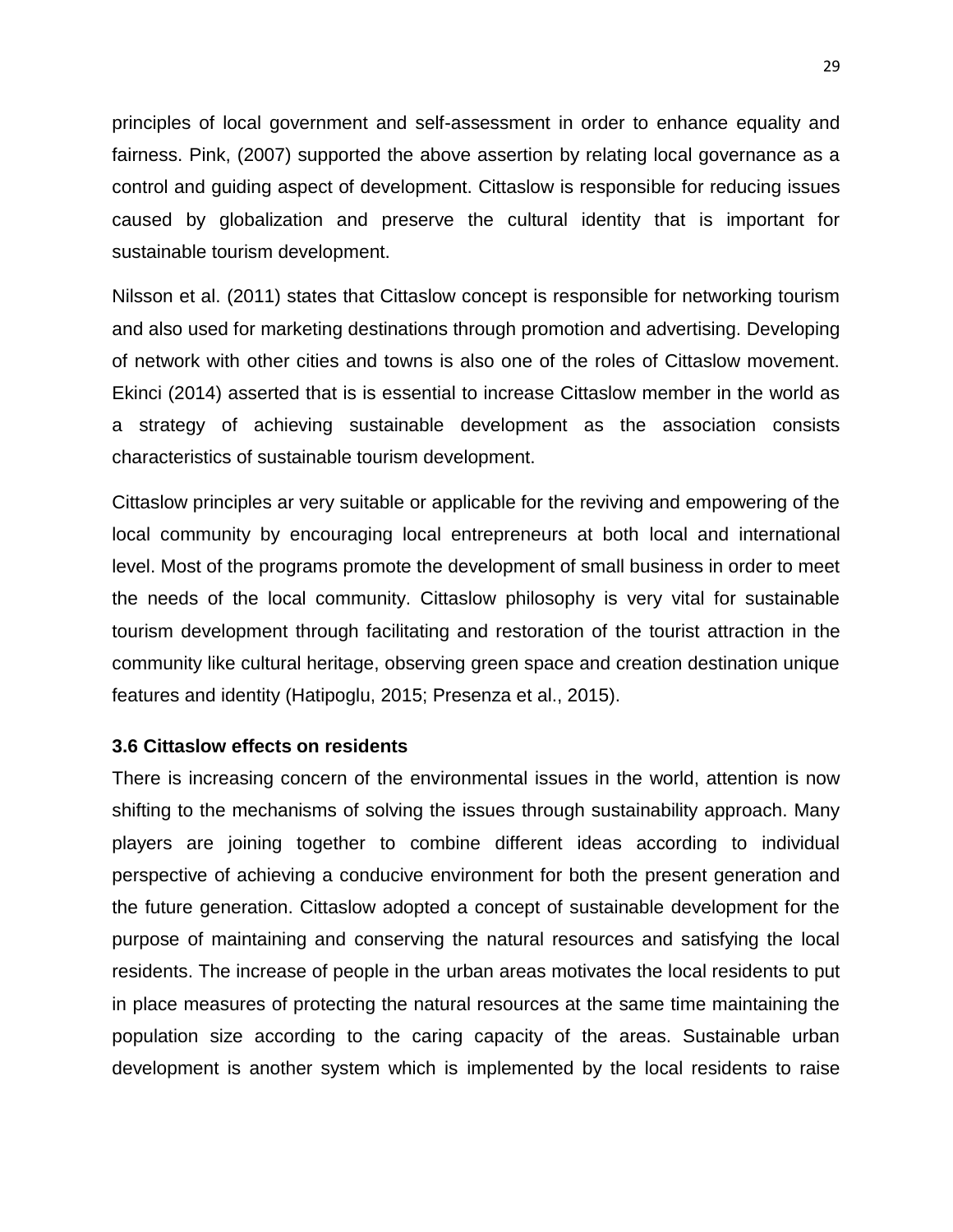awareness of the important insights about management of the environment and the people.

Tourism planning and development as well as policy formulation plays a crucial role incorporating local communities for Cittaslow movement as they understand the tourism products better for instance the local rituals, cultural values and norms. Local people play a crucial role in planning and managing tourism resorts and recreational facilities. As they are the custodians of the resources their aim is to benefits from sustainable tourism and ensuring sustainable development of the communities. Through initiatives like community based tourism the local communities are valuing the important to tourism activities as well as benefits which are associated with it (Stone & Stone, 2011). Pink, (2008) state that the involvement of the local communities in Cittaslow is different from Sustainable tourism. Cittaslow is more of a local based participation by using their knowledge, skills, experience, and government provision for the sustainable development of the community.

Local communities understand the potential of development of the community resources for economic benefits and environmental protection as the power of management is given to them by the government for Cittaslow movement. Friedmann (1992) asserts that there is a need to strike a balance between ownership, politics and development in order to enhance sustainable development through Cittaslow movement

According to Friedmann's (1992) state that the issue of political influence on the economic, environmental, and socio-cultural development and conflicts of interest are inevitable. The civil society and the government should work on striking a balance of power sharing starting from decision making from top-down to down- top approaches. Bothe strategies should be used in order to avoid conflicts of interest and solve issues through the involvement of both parties (Scherl & Edwards, 2007).

In Cittaslow movement development both upward and downward approach can to ensure total empowerment of the local community and involvement in decision making. Community empowerment in the Cittaslow principles is very essential as it encourages the involvement of the local community in the economic, tourism planning and environment development (Weng & Peng, 2014).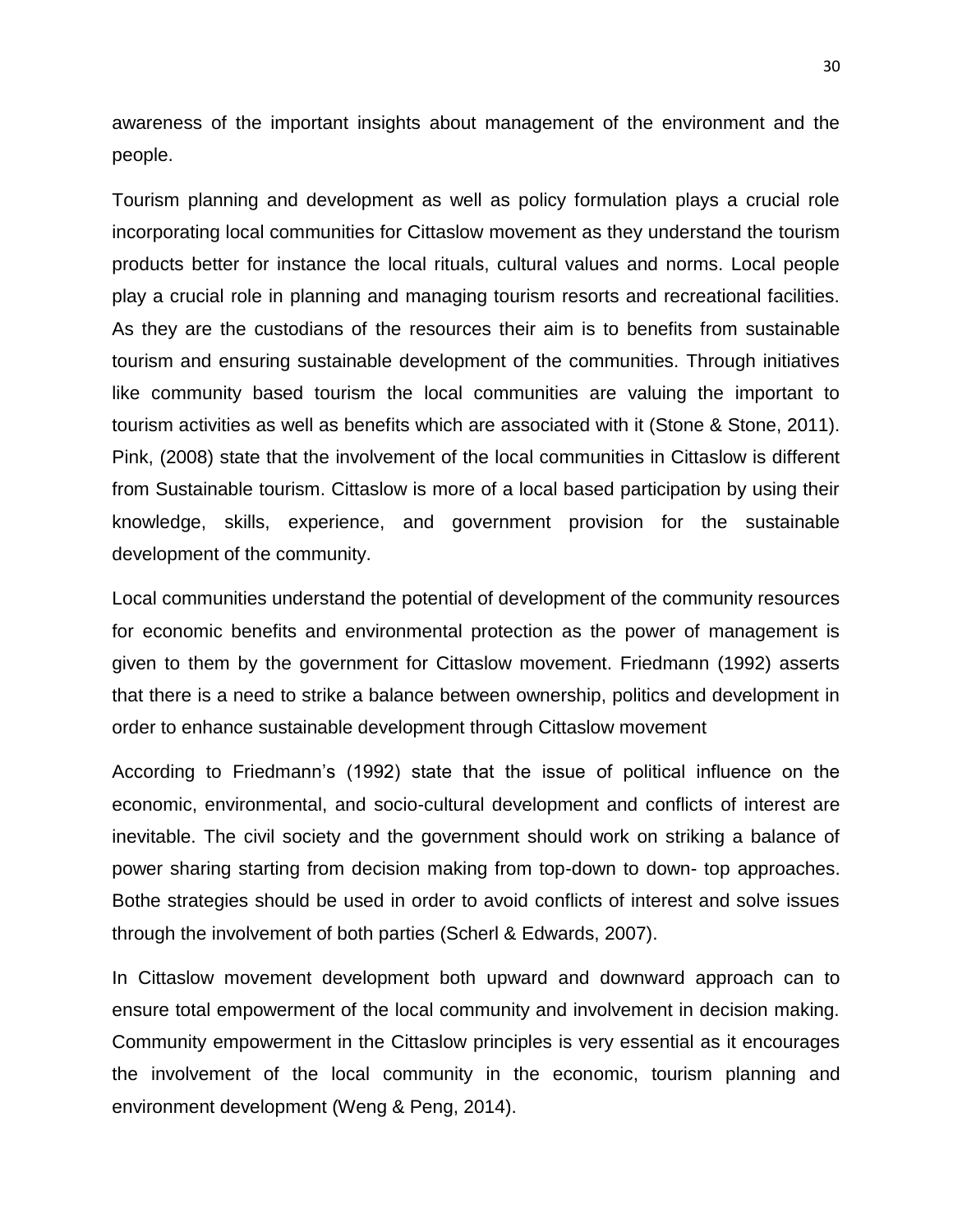Freidmann (1992) have a different perception of the word poverty as he defined it as a results of poor social, political and psychological development. Akama (1996) highlighted the importance of nature- based tourism for the development of sustainable tourism development

#### **3.7 Social cultural effects**

The local community is affected positively by the development of Cittaslow movement. Culture can be perceived as an asset to tourism sustainable development. Maintaining cultural values identity and norms is vital for the economic development and preserving cultural dilution. Social identity plays an essential party in conserving the cultural values. Social cohesion encourages harmony peace and tranquility of the local community.

The strength of the culture can be noticed through concentrating on the holistic towns, cultural values, sense of belonging or place, and also food festivals or other food events. Networking of the communities fostered by Cittaslow enable the community to produce local products through project management and a local level. The projects like agricultural encourages a collectivism approach in solving societal issues and people can share resources.

Cooperation of the local community in Cittaslow is very common as ideas and approaches to economic development and changes in the business cycle need infusion of ideas. The system of incorporating Cittaslow in tourism ensures consistence in supply of good and services. The following areas was executed by all volunteers like: cooking for the group, working in gardens, organizing food festivals. Availability of the food produces provide ways of meeting the market demand of local goods. Local communities organize food events that requires the participation of all members and they eat and drink together.

It is necessary for the community to air their view and comments about politics, economic and environmental development through political empowerment. There should be a translation of social empowerment to political empowerment in order to claim the ownership of the community and their needs can be easily acknowledged (Friedman, 1992). If the community gained ownership implementation of Cittaslow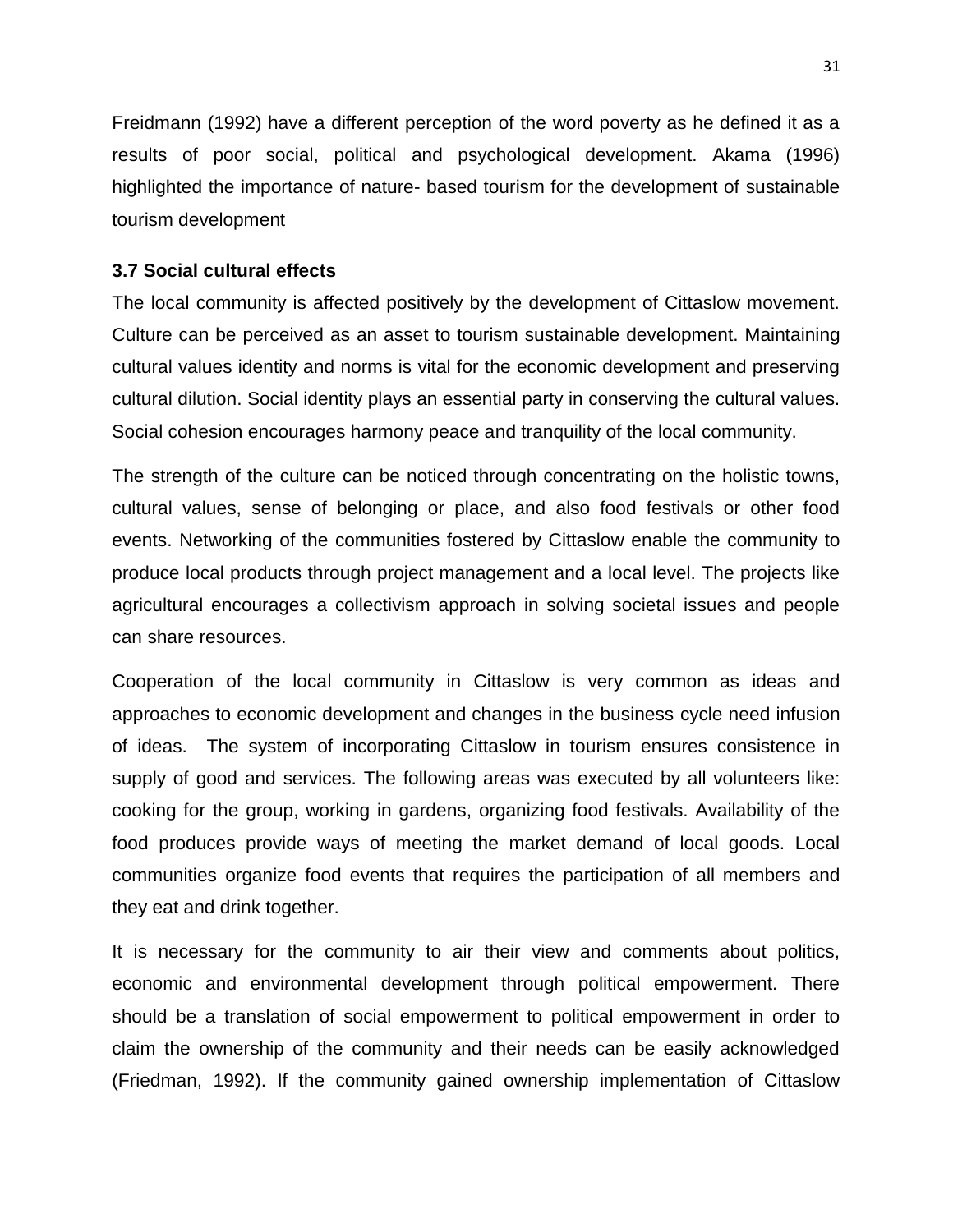principles and tourism development strategies will be easily articulated for the development of the community (Scheyvens, 2002).

#### **3.8 Economic effects**

Furthermore, Mayor and Knox (2006) consider Cittaslow movement as a strategy for socio-economic development through providing necessary knowledge to the local community through networking and sharing of experiences and skills of building a strong economic background. Pink (2008) suggested that the Cittaslow principles are not only centered on cooking, agriculture and handcraft but it goes as far as creating sustainable development through poverty alleviating by meeting the needs of the local community with sustainable management skills and proper governance.

According to Scheyvens (1999; 2002) economic empowerment includes equal distribution of the income and good or produces generated through Cittaslow movement and tourism activities to all the local community people for instance the less privileged people, women and investors.

since, Sustainable Development has been a huge discussion issue in literature lately the rising awarenessof unfavorable development has occured There has been a huge on the human life rising in the research made on any development that causes any risks sustainable development" in the long term and from here came the concept of ". Cittaslow has been connected with sustainability as a model of achieving it. Pink (2008) also explained how Cittaslow not only offers region-specific knowledge and skills for example, cooking, handcrafts and business skills) but also encourages economic sustainability for small local businesses.

### **3.9 Environmental effects**

Environmental protection is one of the Cittaslow Movement which concentrate on the preservation and conservation of natural resources. The environmental awareness and campaigns are also part of Cittaslow Movement as it maintains biodiversity maintenance and ensuring renewable energy sources as well as recycling. The environmental awareness campaigns give the community the sense of ownership of development of their cities and towns.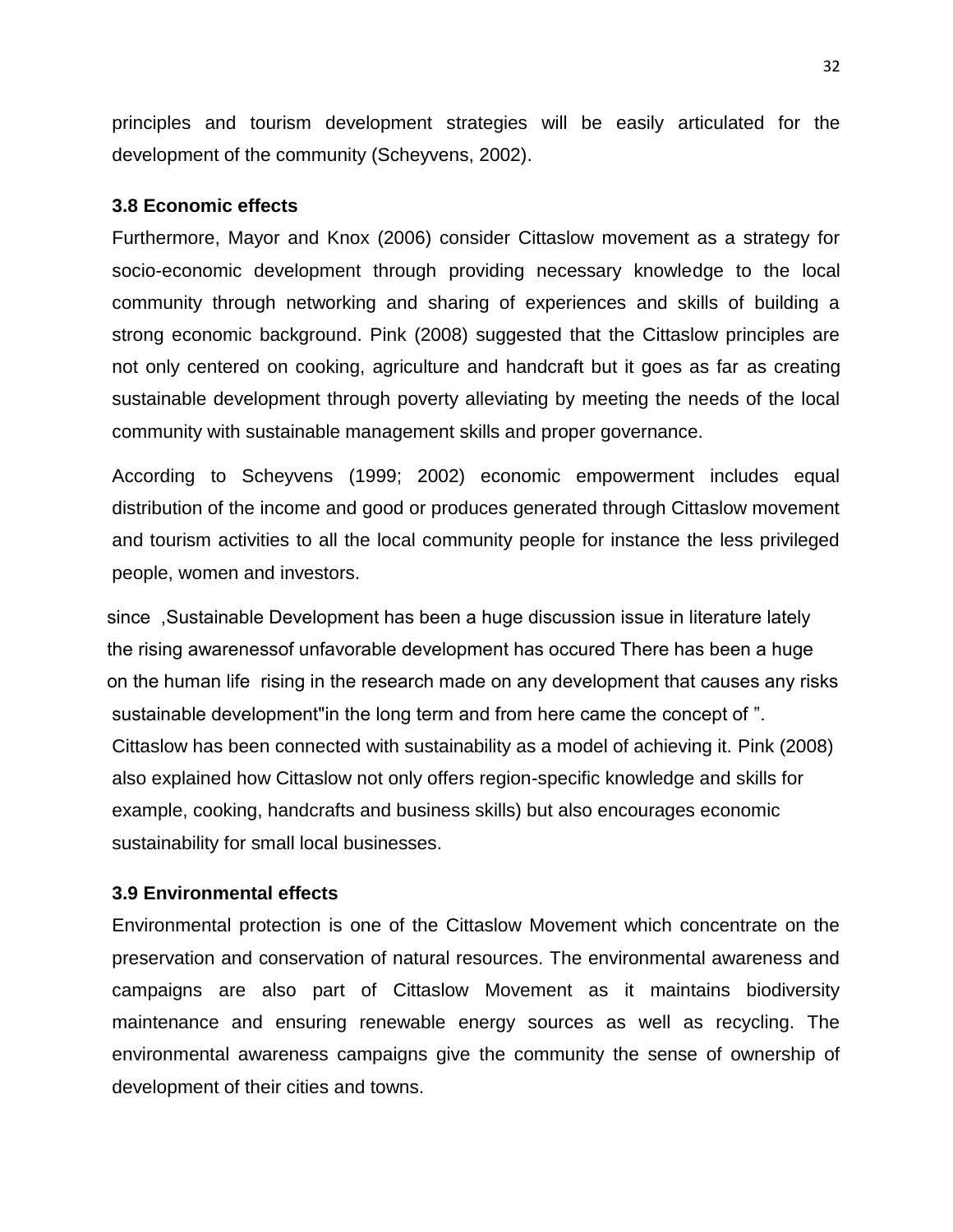As the local community participated in the development of the tourism ndustry though Cittaslow principles the tourist received enough information about towns and cities attractions and events. Tourist have got an opportunity to participate in cultural and festival events through the guidance of the local people. Local people in countries like Cyprus guided tourist by following the historical routes which was used by the Cypriots before 1974. Visitors form United Kingdom got an advantage of patronizing the area by following the old routes which they used to follow before the country was invaded by Greece and Turkey.

Cittaslow certification system was drafted in a way whereby the member countries conducted periodic review of the development as well as checking if the country is following the requirements of the slow cities. There is a high possibility of achieving sustainable tourism as most of the cities are following the ethos of Cittaslow movement.

Psychological empowerment plays an important role in the development of Cittaslow Movement areas as it instills the sense of ownership self-esteem and pride as the down to top approach is used for decision making and building the communities. It is also recognized by the involvement of external communities in evaluation of the participation of the local people in putting a value to their natural heritage and culture as well as maintain the natural resources like sea, sand and sun. (Weng & Peng, 2014). Participation of the local community does not just instill the feeling of pride but it encourages knowledge sharing and experiences with tourist (Timothy, 2007)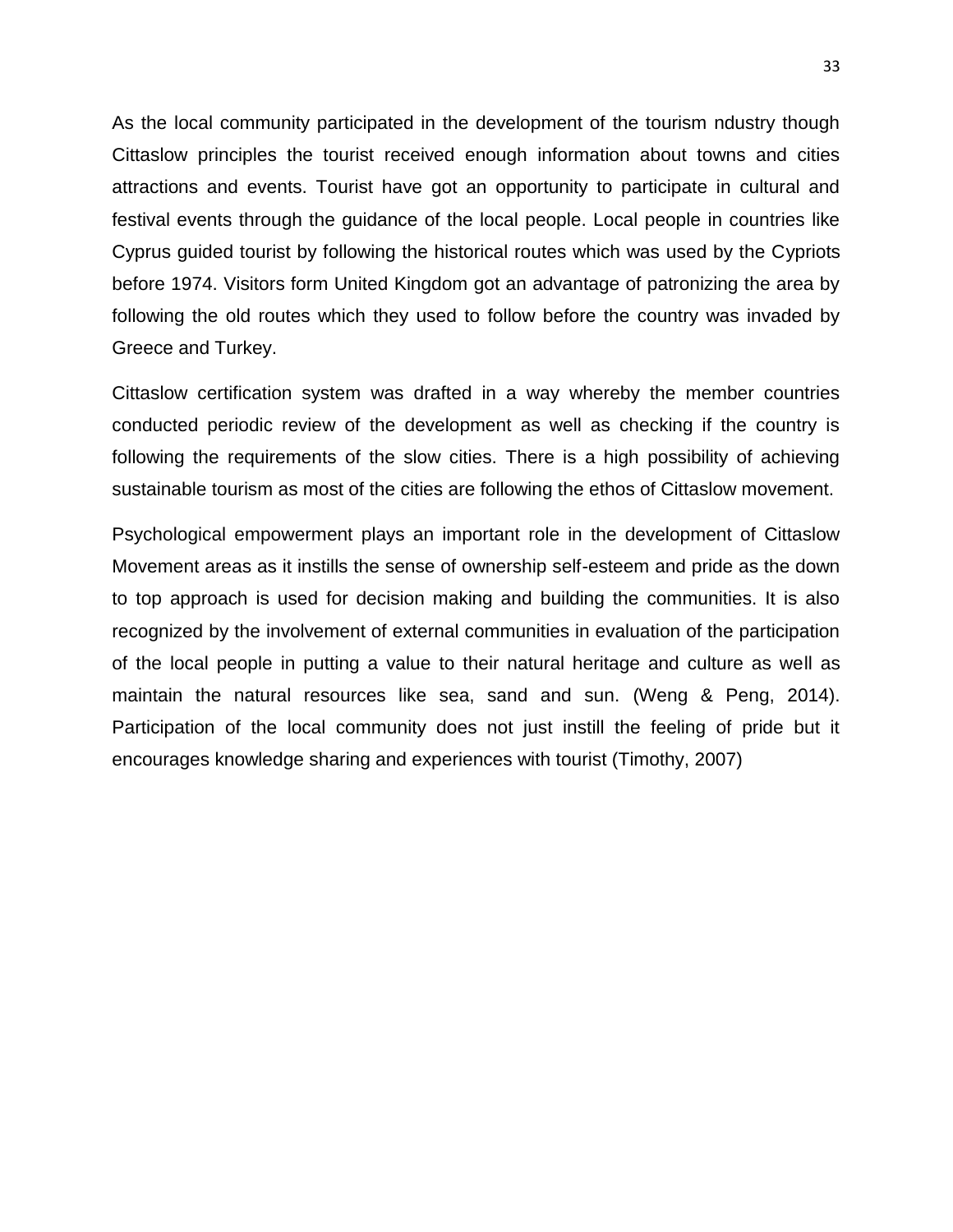# **CHAPTER 4**

# **METHODOLOGY**

#### **4.1 Introduction**

This chapter consists of the following topics, research philosophy, research design, research approach, time horizons, population, sample size, questionnaire design, response rate analysis and reliability statistics. The main aim of this research is to follow a quantitative procedure for assessing the level of awareness of the local residents' of Yeniboğaziçi for sustainable tourism in the certified Cittaslow areas. An exploratory research method was used in order to provide more detailed information about the concepts as well as the statistical data.

#### **4.2 Research Design**

Research design is referred to a technique of discovering the suitable structure of with the purpose of finding out solutions to certain objectives or aims under study. A proper research design gives appropriate solution to the issues under study or any matter under investigation. It also follows a certain strategy and policies which governs the application of the research tools in order to solve the issue under scrutiny (Creswell, 2013).

#### **4.3 Research Approach**

This is quantitative research and a survey method was carried out in order to achieve the aim of the research. This research method includes numerical information in a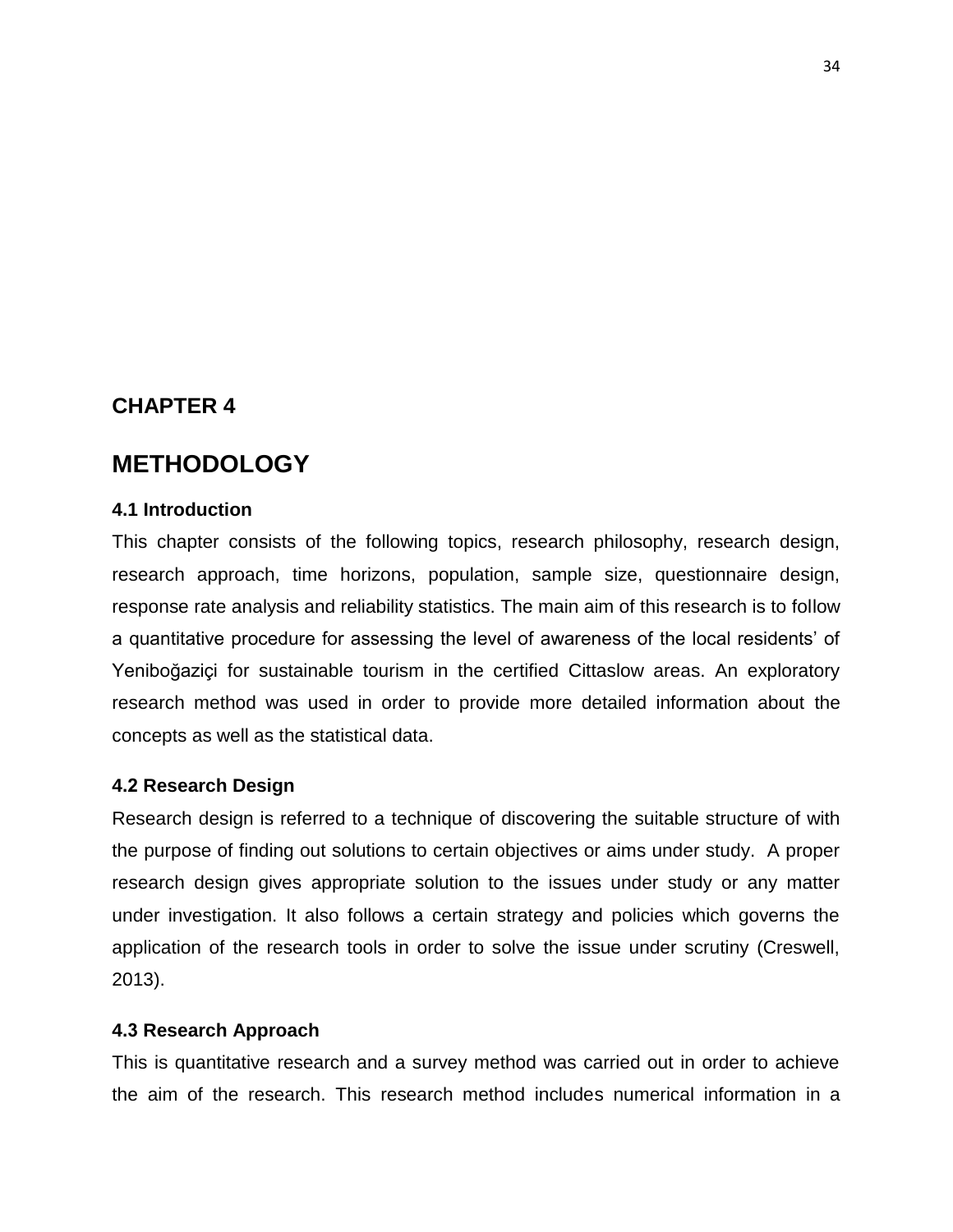statistical form for analysis. According to Kumar (2011), quantitative research encompasses the element of exploring and measuring the subject under study. A deductive approach method was used for testing hypotheses and also used to develop models that address the relationship between the variables.

### **4.1 Time Horizons**

This a cross sectional research that was completed within the recommended time period of the study. 2018 of April 28/27 The data collection started on. The research did not carry out a longitudinal research because of the time constraints.

### **4.5 Primary data information**

Primary data was obtained from the respondents through distribution of questionnaires. A survey was also used in order to collect primary data (Kothari, 2004). The primary data for the study was collected by the researcher through distribution of questionnaires to the local community of the Yeniboğaziçi.

### **4.6 Secondary data sources**

This is a technique that involves collection of data which was already available for analysis and validating its relevant to the subject under study. The most available secondary data which was used by the researcher are as follows academic journals, books, websites like the Yeniboğaziçi website that gives the information about the operation and participation of the local residents.

# **4.7 Sampling Techniques**

# **4.7.1 Target population and Sample Size**

The research targeted the local business people, government official of the area, restaurants and café, souvenir shop, hotel and food outlets. The notion of including various community members in the study was supported by previous researchers on local residents' participation and involvement on the impact of tourism by differentiating the group and individual responses over the subject under study (Moyle, Croy and Weiler, 2000).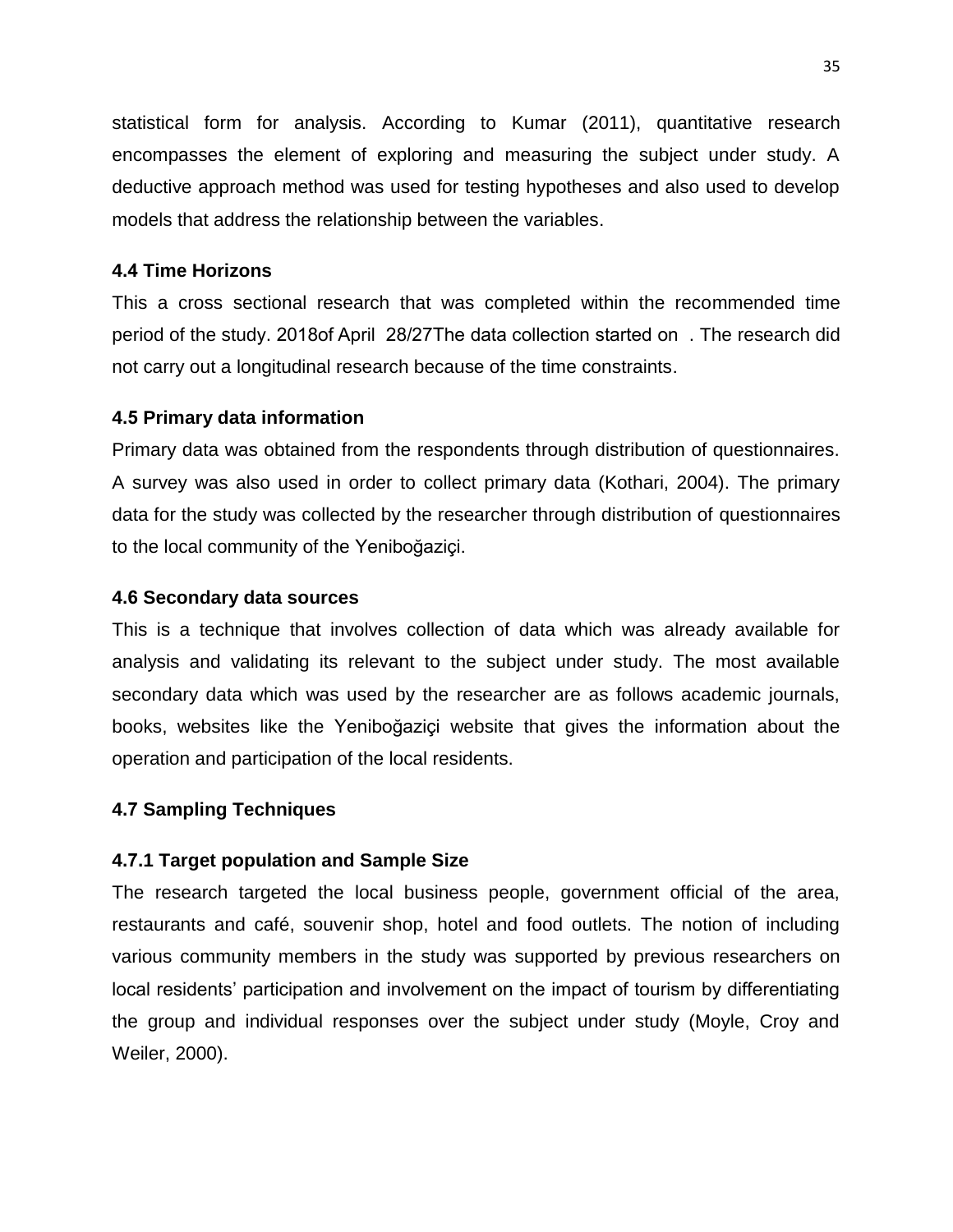The total population of the people are living in the city is 7000 According to Krejcie and Morgan 1970 indicated that for a population of 7000 then 365 is the recommended sample size. A sample size is just a unit selected from a total population. Authors like Sekeran (2003) highlighted that the sample size should not be too small or large in order to obtain reliable data. Roscoe (1975) suggested that the sample sizes for most researchers should adhere to the rule of using of respondents ranges from 30 to 500.

#### **4.7.2 Questionnaire design**

A questionnaire was designed in a way that aims to measure all the construct by considering the findings and the relevant literature. All the important constructs on the research model were included in the designing of the questionnaire which are the economic, social, technological, political, and environmental benefits of Cittaslow movement. Others authors suggested that the proposed construct should be measured by at least three indicators (Andarabi, 2012).

#### **4.7.3 Sampling Method**

The data collection process took place in June 2018 through self-administered questionnaires was distributed randomly based on the random sampling method. Probability random sampling method created an equal chance for all the respondents to be selected. The questionnaire contained two distinctive categories. The first category consists of demographic information of the respondents. The second category is a set of questions whereby the respondents gave their opinion about Cittaslow and sustainable tourism. These questions were structured in a Likert scale of 1 to 5 and the choices ranges from strongly agree and strongly disagree.

#### **4.7.4 Response Rate**

A total number of 400 questionnaires were distributed to the respondents and a number of questionnaires received from sampled city had to be eliminated or were not usable due to the fact that they were incomplete. 154 questionnaires were not returned from the respondents and four of the returned questionnaires were incomplete and not suitable for coding. Therefore, the researcher collected 242 completed questionnaires.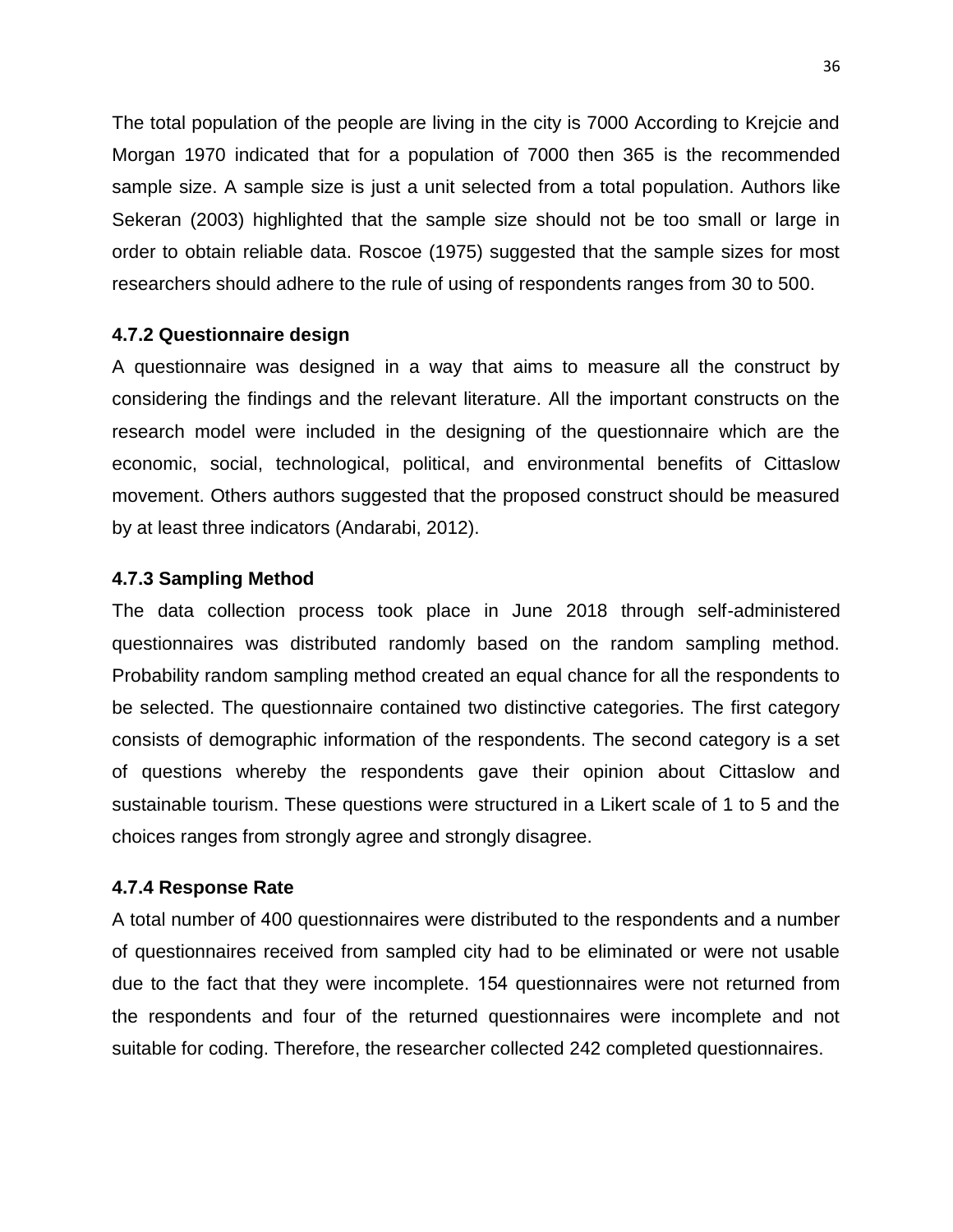### **4.7.5 Survey response Rate**

# **Table 4.1 Response Rate**

|                       | <b>Numbers</b> | Percent |
|-----------------------|----------------|---------|
| Self-administered     | 250            | 100%    |
| <b>Total returned</b> | 246            | 98.4%   |
| Total coded samples   | 242            | 96.8%   |

### **4.8 Ethical consideration**

This research is governed by certain principles which does not violate the rights of the respondents and other researchers. According to Carr (2006) ethics are known as the principles which a person has to adhere to what is good and bad. Most of the ethical principles safe guide or protect the human rights especially the respondents. The study was designed in a way which allows the respondents to participate voluntarily. The questionnaire does not include offensive and discriminatory. The respondents were given explanation, guaranteed anonymity, and confidentiality assurance of their responses.

# **4.9 Summary of Chapter**

This research highlighted methods used to gather information from the respondents. It gives an outline of the stages followed to collect primary data and justification of the method used was also given. It includes the sample size selected and also all the instrument used to gather information and ways used to measure the variables.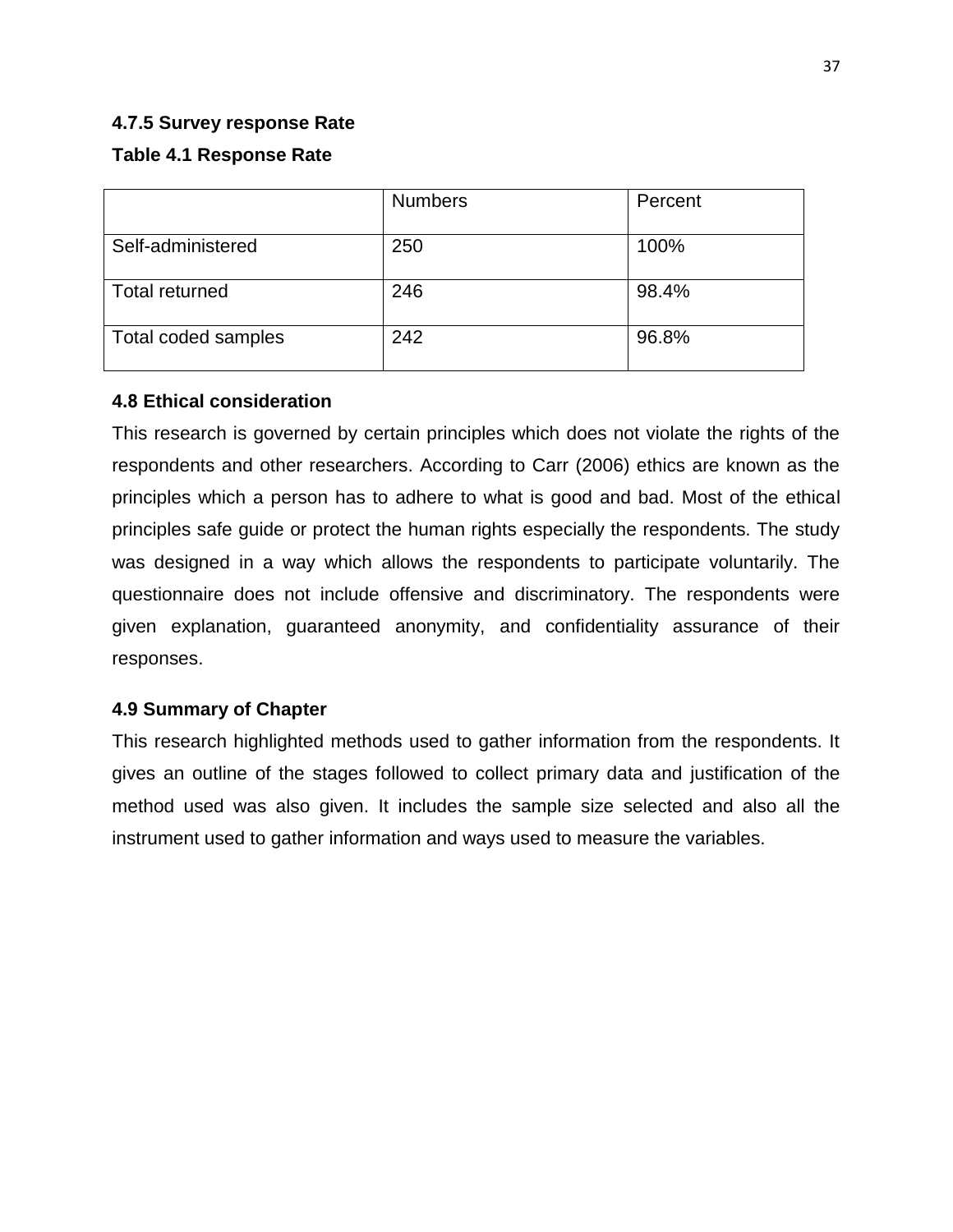# **CHAPTER 5**

# **CITTASLOW DATA ANALYSIS**

This chapter gives a description statistic of the variables of this research. Correlation and regression analysis was employed to find the connection between the variables and to identify if the hypothesis is supported by the findings. In this chapter the independent variables are as follows the economic development, social development and environmental development, then the mediator is community awareness followed by the dependent variable which is the sustainable development.

| <b>Variable</b>       |               | <b>Frequency</b> | Percentage (%) |
|-----------------------|---------------|------------------|----------------|
|                       |               | (f)              |                |
| <b>Gender</b>         | Female        | 105              | 44             |
|                       | Male          | 137              | 56             |
| Age                   | Under 18      | 6                | 2.5            |
|                       | 18-25         | 6                | 2.5            |
|                       | 26-35         | 67               | 27.7           |
|                       | 36-45         | 87               | 36             |
|                       | 46-60         | 75               | 31             |
|                       | 60 and above  | 1                | $\overline{4}$ |
| <b>Nationality</b>    | <b>Turkey</b> | 53               | 21.9           |
|                       | North Cyprus  | 189              | 78.1           |
| <b>Marital Status</b> | Single        | 58               | 24             |

### **Table 5.1 Demographic variable resources**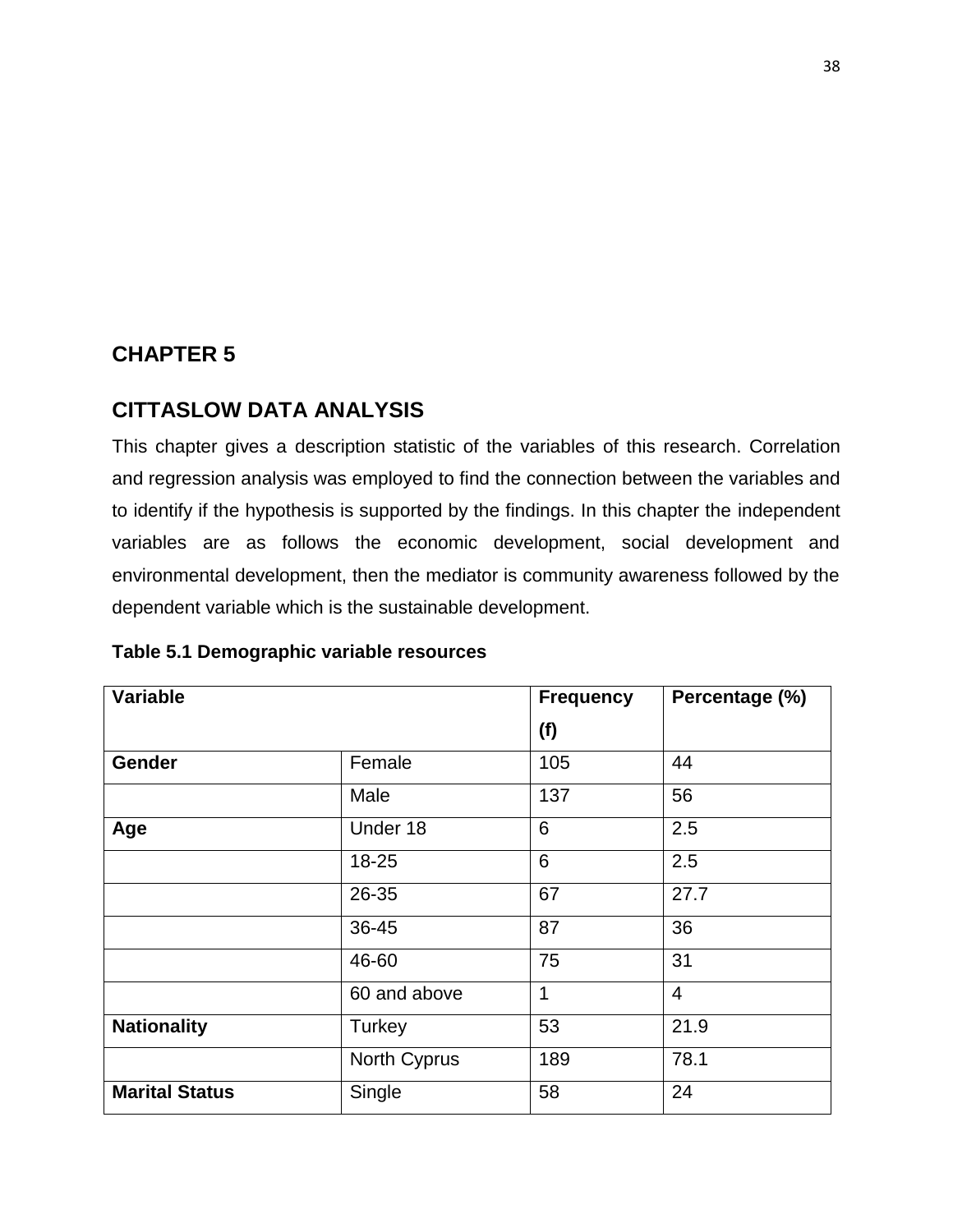|                                     | married               | 184 | 76   |
|-------------------------------------|-----------------------|-----|------|
| Housewife<br><b>Business Status</b> |                       | 10  | 4.1  |
|                                     | Farmers               | 16  | 6.6  |
|                                     | <b>Drivers</b>        | 19  | 7.6  |
|                                     | <b>Students</b>       | 25  | 10.3 |
|                                     | <b>Hoteliers</b>      | 33  | 13.6 |
|                                     | <b>Retired</b>        | 54  | 22.3 |
|                                     | Civil servants        | 85  | 35.1 |
| <b>Work</b>                         | Other sectors linked  | 30  | 12.4 |
|                                     | to tourism            |     |      |
|                                     | In the tourism sector | 40  | 16.5 |
|                                     | Non tourism sector    | 172 | 71.1 |
| <b>Year Income</b>                  | 3000tl and below      | 123 | 50.8 |
|                                     | 3000tl -- 6000tl      | 89  | 36.8 |
|                                     | 6000tl - 10000tl      | 27  | 11.2 |
|                                     | 10000tl and above     | 3   | 1.2  |

### **5.1.1 Age**

The respondent shows that most of the people who are well aware of the development of their area aged 36 to 45 years and above according the results obtained of 36% followed by 45 years with 31%. Lastly 18 to 25 and 18 and below with 6%.

### **5.1.2 Gender**

The results are showing that male and female respondents are 57% and 43% respectively. Most of the respondents are men who are very active in the economic development of the region through participating in community development program.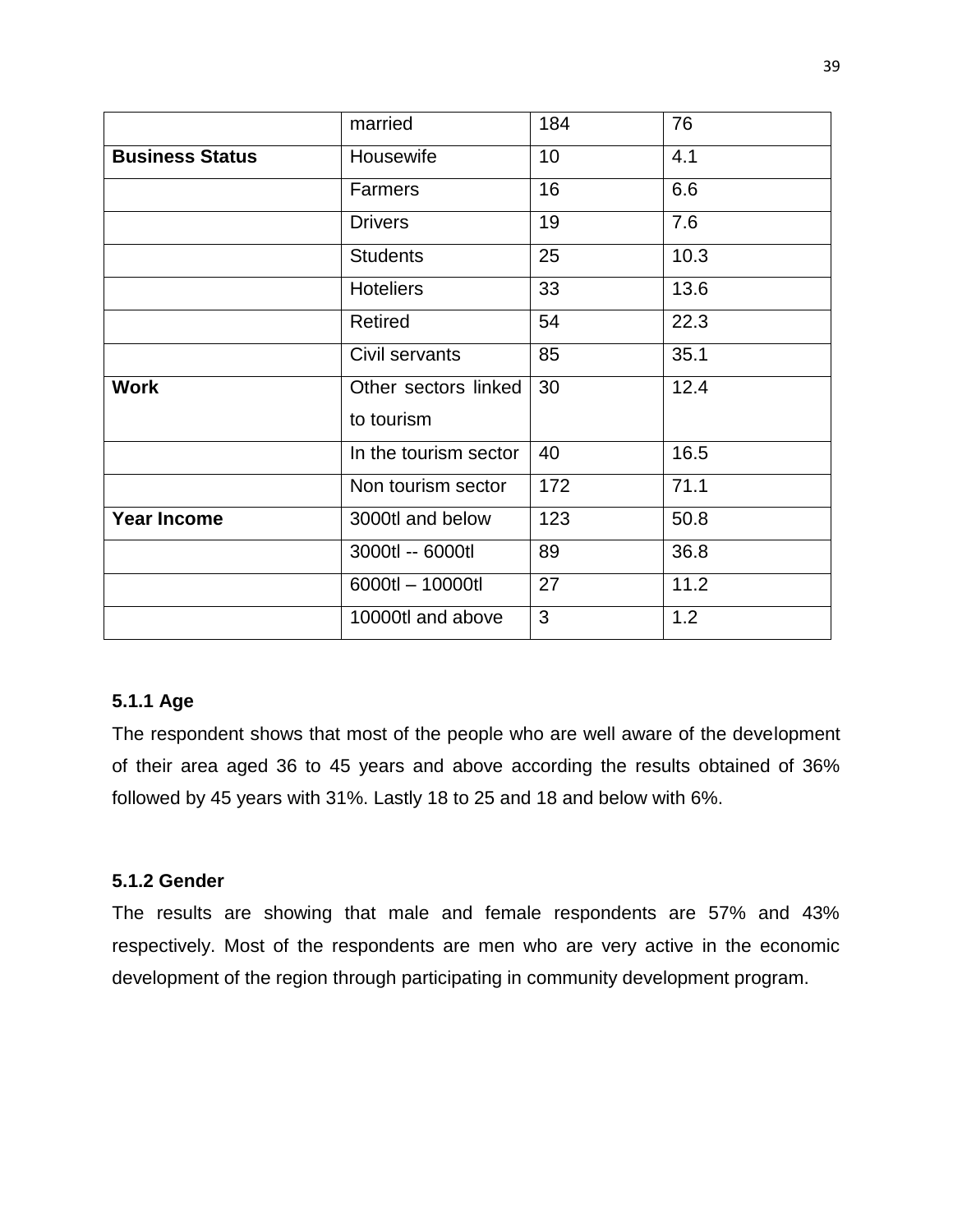# **5.1.3 Nationality**

Most of the people who participated in this research are Cyprus people with a percentage of 78% and those who come from Turkey are only 22%. The North Cyprus people have the desire of developing their country through qualifying to be a Cittaslow member.

# **5.1.4 Marital Status**

The statistics of the respondents shows that 76 % of the participants are married people and only 24 % are still single. The married people have a lot of responsibility to take care of than the single ones. The participation of the married people in this study it shows that they value the benefits of sustainability development.

### **5.1.5 Business Status**

The business people who works in the government provided a lot of information of the development of the area through Cittaslow movement with a 35% of respondents followed by retired people with 22 %. Students participated in this study through providing their views, opinion and suggestions about Cittaslow movement, 10%. Lastly the farmers gave their opinions about Cittaslow with only 7%

### **5.1.6 Work**

Most of the respondents who gave their knowledge and experience are those who work in other industries than the tourism sectors with 71%. 17% are of those who are working in the tourism sector. Then 30% are those who benefit from tourism sector but they are not specializing with tourism development only.

### **5.1.7 Year Income**

The table shows that most of the people are earning salaries of less than 3000tl participated in this research, 51%, followed by those who get 3001 to 6000tl with 37 %, then lastly, 1% are earning more than 10001tl.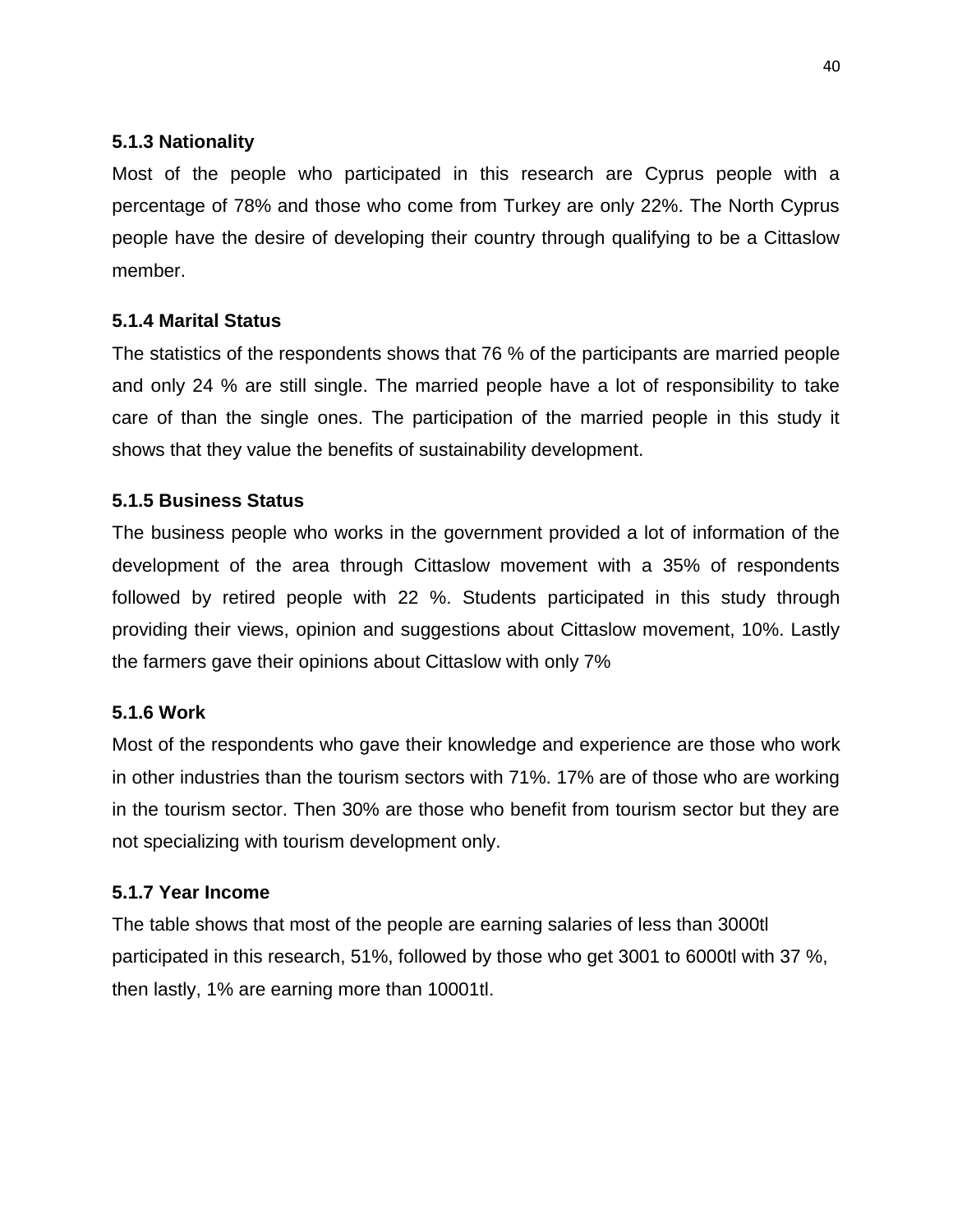### **Table 5.2 Overview of Tourism**

| <b>Intensity of Tourism</b>   | Yes                   | 24               | 9.9              |
|-------------------------------|-----------------------|------------------|------------------|
|                               | <b>No</b>             | $\overline{218}$ | 90.1             |
| <b>Which country visited</b>  | <b>Middle East</b>    | $\mathbf{1}$     | 0.4              |
|                               | Africa                | 3                | 1.2              |
|                               | Other countries       | $\overline{4}$   | 1.7              |
|                               | America               | $\overline{4}$   | 1.7              |
|                               | Pacific Ocean         | 6                | 2.5              |
|                               | Australia             | 8                | $\overline{3.3}$ |
|                               | Cyprus                | 8                | 3.3              |
|                               | <b>Arab Countries</b> | $\overline{24}$  | 9.9              |
|                               | Europe                | 87               | $\overline{36}$  |
|                               | Turkey                | $\overline{97}$  | 40.1             |
| <b>Local People preferred</b> | The Middle East       | $\overline{1}$   | 0.4              |
| tourism market                |                       |                  |                  |
|                               | Other countries       | 3                | 1.2              |
|                               | Cyprus                | $\overline{4}$   | 1.7              |
|                               | Pacific Ocean         | 5                | 2.1              |
|                               | Europe                | 8                | $\overline{3.7}$ |
|                               | America               | $\overline{11}$  | 4.5              |
|                               | Australia             | 12               | 5.0              |
|                               | <b>Turkey</b>         | 38               | 15.7             |
|                               | Arab countries        | 57               | 23.6             |
|                               | Europe                | 101              | 41.7             |

# **5.2.1 Do you know about the intensity of tourism in the region**

The results show that 90% are not aware of the impact of the tourism in their region. 10% of the respondents are aware of the development that emanating from tourism project.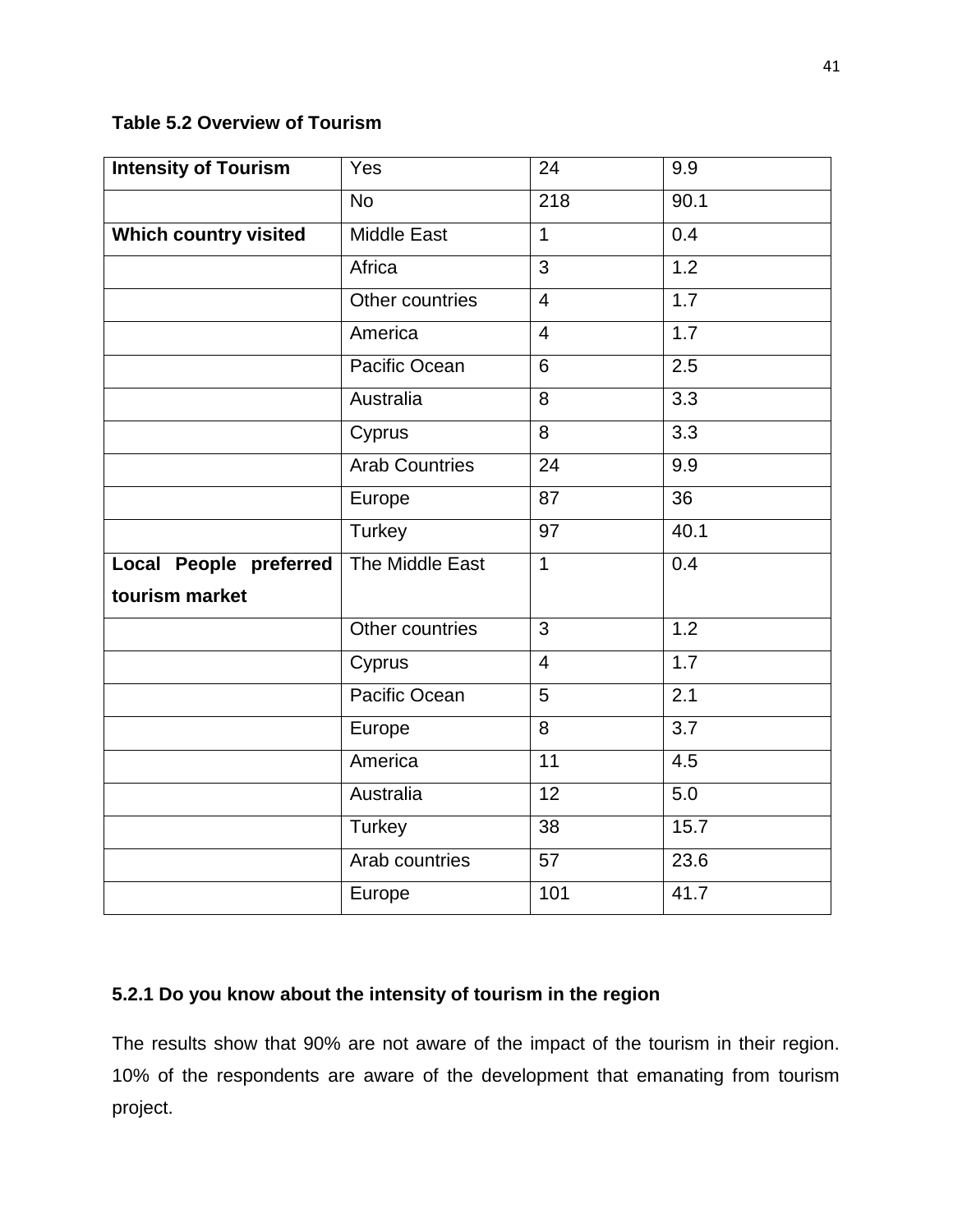### **5.2.2 Which region is the tourist destination?**

The area received most of the tourist from Turkey the neighboring country with 40% followed by Europe with 36 of the respondents then lastly, is meddle East with 1%. There is a significant number of the people who are visiting the area from Arab countries with 35%.

# **5.2.3 What country do you prefer to be the tourists arriving in your region?**

Most of the respondents indicated that they prefer to receive more than 42% of the tourism from Europe because of their purchasing power followed by Arab countries with 24%. Most of the Arab countries they have high spending power of purchasing good and services. Lastly, respondents show that they don't like Middle East to patronize their area with 1%

### **5.3 Descriptive statistics analysis**

Descriptive statistics such as standard deviation, mean, distribution data was used to compare, contrast and analyses the data obtained from the respondents. Data was put into the SPSS (Statistical Package for Social Science (SPSS) to obtain statistical information from the questionnaire. Cronbach Alpha coefficient was used to check the validity and reliability of the data. A 5 point Likert scale was used in the study for rating questions and to measure the level of community awareness of the impact of Cittaslow to sustainable development.

|                                        | N   | Minimum | Maximum | Mean   | Std. Deviation |
|----------------------------------------|-----|---------|---------|--------|----------------|
| Cittaslow is a brand                   | 242 | 1.00    | 5.00    | 3.6157 | 1.39540        |
| <b>Cittaslow</b><br>good<br>a<br>model | 242 | 1.00    | 5.00    | 3.7893 | 1.31422        |
| Improve Quality of Life                | 242 | 1.00    | 5.00    | 3.8058 | 1.36323        |
| <b>Cittaslow in my City</b>            | 242 | 1.00    | 5.00    | 3.8719 | 1.29639        |
| Valid N                                | 242 |         |         |        |                |

#### **Table 5.3 Community awareness**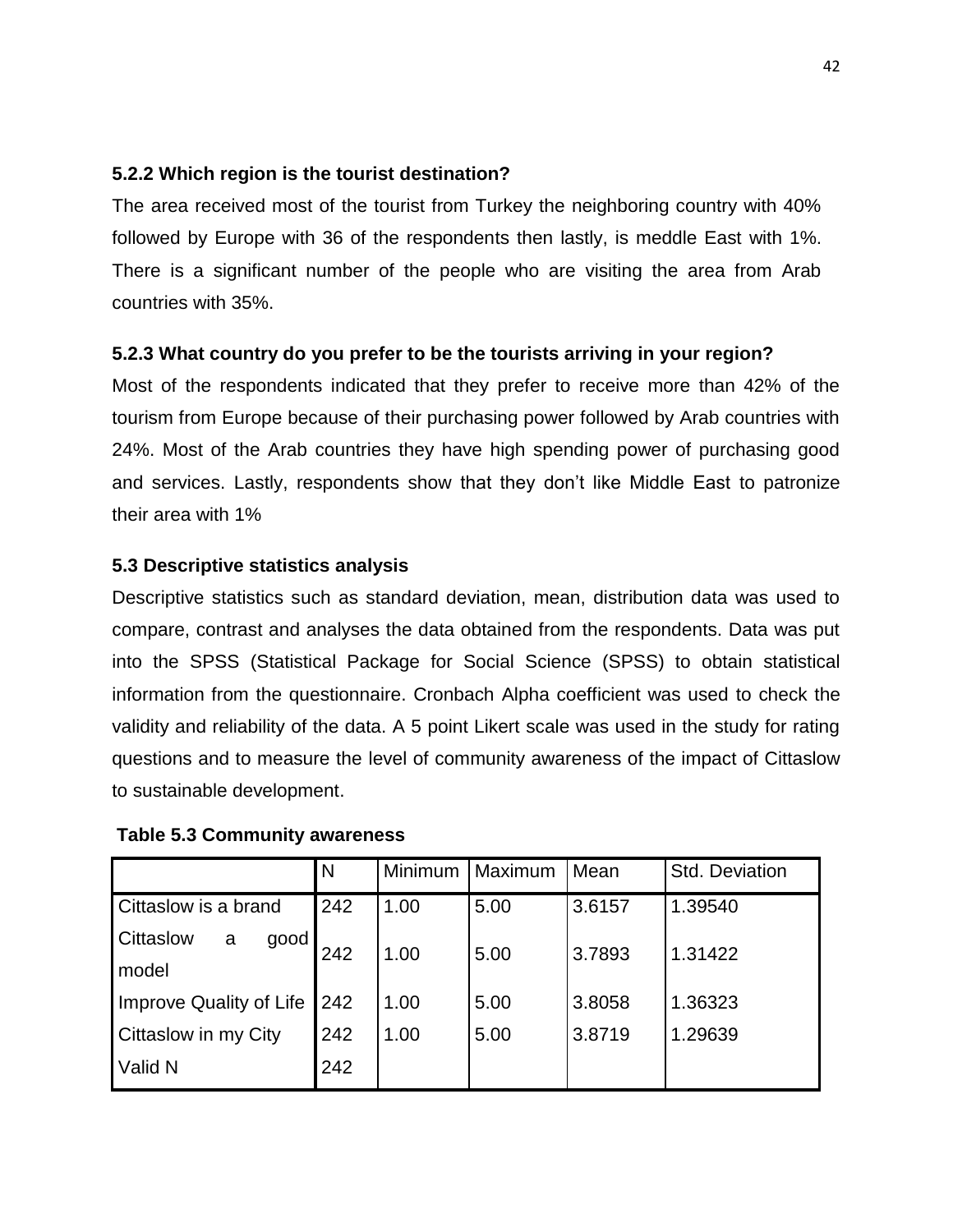Table 4.2 above shows the responses of the people who live in the Cittaslow area where the study was carried out. Most of the respondents were glad that Cittaslow was in their city for development (M=3.9, S=1.3) followed by those who believe that Cittaslow is their area to improve the quality of life of the local community (M=3.8, S=3.4. Those who recognize Cittaslow as a brand were very few as compared to other variables  $(M=3.6, S=1.3)$ 

|                                              | N   | Minimum | Maximum | Mean   | Std. Deviation |
|----------------------------------------------|-----|---------|---------|--------|----------------|
| Tourism promotion                            | 242 | 1.00    | 5.00    | 3.8140 | 1.41807        |
| Tourism and Education level                  | 242 | 1.00    | 5.00    | 4.0413 | 1.55022        |
| Cultural eradication                         | 242 | 1.00    | 5.00    | 3.3017 | 1.53653        |
| Tourism Source of income                     | 242 | 1.00    | 5.00    | 3.7025 | 1.39736        |
| Tourism creates employment                   | 242 | 1.00    | 5.00    | 3.7934 | 1.31330        |
| Tourism provide economic support             | 242 | 1.00    | 5.00    | 3.6818 | 1.35196        |
| Tourism improves the standard of life        |     | 1.00    | 5.00    | 3.8182 | 1.23234        |
| Tourism creates expensive region             |     | 1.00    | 5.00    | 3.7645 | 1.25829        |
| Tourism<br>cause<br>increase<br>of<br>second | 242 | 1.00    | 5.00    | 3.6240 | 1.34624        |
| house                                        |     |         |         |        |                |
| Valid N                                      | 242 |         |         |        |                |

#### **Table 5.4 Economic Development**

Table 5.4 indicates that tourism contributes to the rise of education of the local people in the Cittaslow region (M=4.0, S=1.6). Tourism is also known by contributing to the economic development of the region (M=3.8, S=1.4). Tourism is known as a tool which is used by developers to support women through project initiative (M=3.7, S=1.4). However, Tourism is known for contributing an influential role in making goods and services expensive in the region M3.8, S=1.3). Tourism causes the locals to move away from their family  $(M=3.3, S=1.5)$ .

This has been highlighted in many studies in literature and there is enough evidence to support this conclusion as we can see in the work of Park, E., & Kim, S. (2016). Where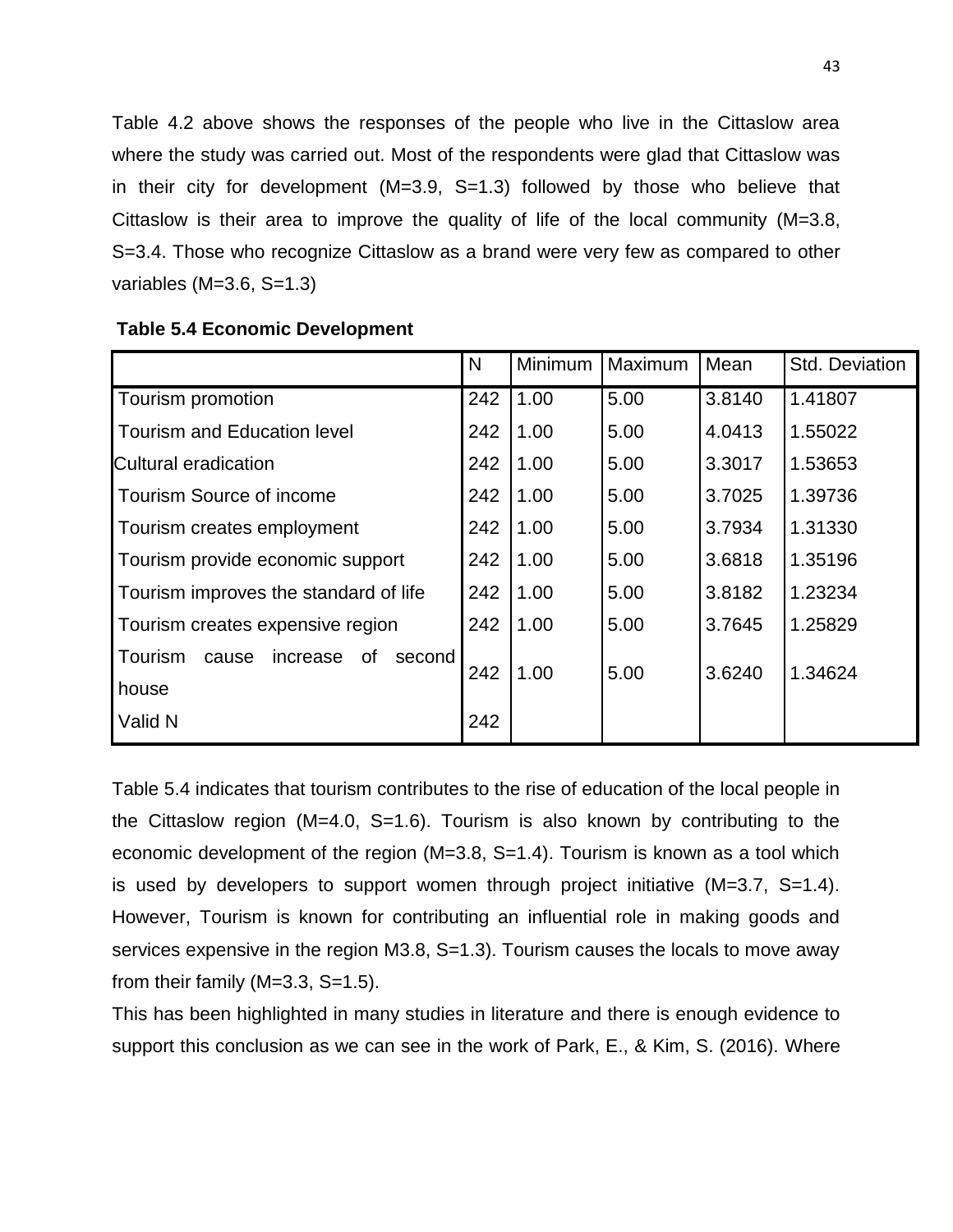they discuss how the concept of slow city has a potential in sustainable development and empowering communities.

|                                                  | N   | Minimum | Maximum | Mean   | Std. Deviation |
|--------------------------------------------------|-----|---------|---------|--------|----------------|
| Local people invest more                         | 242 | 1.00    | 5.00    | 3.6364 | 1.34195        |
| Preserving historical cultural heritage          | 242 | 1.00    | 5.00    | 3.6157 | 1.33460        |
| <b>Deterioration</b><br>traditional<br>0f<br>and |     | 1.00    | 5.00    | 3.4545 | 1.43171        |
| customs                                          |     |         |         |        |                |
| Cultural and artistic activities                 | 242 | 1.00    | 5.00    | 3.4504 | 1.39338        |
| Spiritual values in family structure             | 242 | 1.00    | 5.00    | 3.2149 | 1.47851        |
| Alcohol and drug use                             |     | 1.00    | 5.00    | 3.1488 | 1.47826        |
| Use of cigarettes                                | 242 | 1.00    | 5.00    | 3.1198 | 1.41352        |
| Valid N                                          | 242 |         |         |        |                |

### **Table 5.5 Social Development**

Table 5.5 Shows that tourism causes local people to invest more in the region (M=3.6, S=1.3), followed by tourism is known as an instrumental in preserving cultural heritage (M=3.6, S=1.3). Tourism reduces the importance given to spiritual values in family structure (M=3.2, S=1.5). However, some respondents said that tourism increases the use of cigarettes (M=3.1, S=1.4).

**Table 5.6 Environmental development**

|                                | IN. | <b>Minimum</b> | Maximum | Mean   | Std. Deviation |
|--------------------------------|-----|----------------|---------|--------|----------------|
| Tourism parks, beaches         | 242 | 1.00           | 5.00    | 3.0496 | 1.47932        |
| Pollution of the environment   | 242 | 1.00           | 5.00    | 3.0331 | 1.49096        |
| <b>Traffic congestion</b>      | 242 | 1.00           | 5.00    | 3.0868 | 1.45639        |
| Noise pollution                | 242 | 1.00           | 5.00    | 3.0289 | 1.45585        |
| Deterioration of urban texture | 242 | 1.00           | 5.00    | 2.9959 | 1.45328        |
| Commercial and industrial      | 242 | 1.00           | 5.00    | 3.0331 | 1.39611        |
| Valid N                        | 242 |                |         |        |                |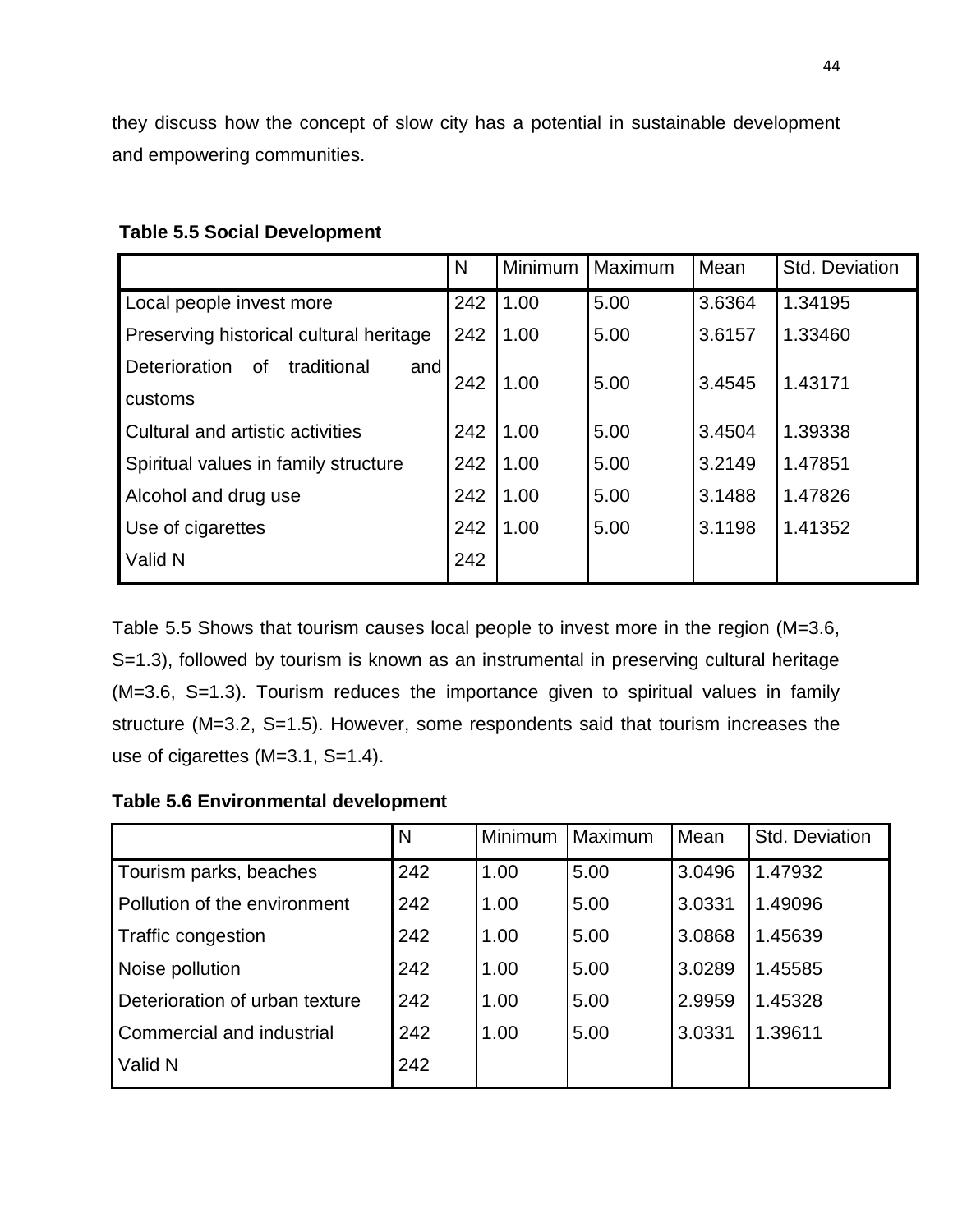Table 5.6 shows that tourism causes traffic congestion in the region (M=3.1, S=1.5). Tourism, parks beaches and picnic places cause pollution (M=3.0, S=1.5). Followed by tourism causes the development of commercial and industrial activities which are harmful to environmental in the region (M=3.0, S=1.4). Lastly, Tourism causes the deterioration of urban texture (M=2.99, S=1.4).

|                                    | N   | <b>Minimum</b> | Maximum | Mean   | Std. Deviation |
|------------------------------------|-----|----------------|---------|--------|----------------|
| Development of a culture           | 242 | 1.00           | 5.00    | 3.1694 | 1.39658        |
| Use of imported goods              | 242 | 1.00           | 5.00    | 3.1942 | 1.35407        |
| Rise of infrastructure standards   | 242 | 1.00           | 5.00    | 3.2562 | 1.39964        |
| Food and beverages for the tourist | 242 | 1.00           | 5.00    | 3.2562 | 1.36664        |
| Changing traditional food          | 242 | 1.00           | 5.00    | 3.4215 | 1.29635        |
| <b>Handcraft products</b>          | 241 | 1.00           | 5.00    | 3.4232 | 1.39169        |
| Corruption of commercial ethics    | 242 | 1.00           | 5.00    | 3.3760 | 1.31190        |
| Local people to be tolerant        | 242 | 1.00           | 5.00    | 3.6116 | 1.31932        |
| Valid N                            | 241 |                |         |        |                |

#### **Table 5.7 Sustainable development**

Table 5.6 indicates that Tourism allows local people to be tolerant (M=3.6, S=1.3). Tourism leads to the rise of infrastructure standards in the region and Tourism facilitates the increase of restaurants that cater to the taste of tourist, rather than local dishes (M=3.3, S=1.4). Then tourism is a factor that helps the development of the culture of the people of the region and causes the use of imported goods in the region (M=3.2,  $S=1.4$ ).

#### **5.4 Correlation Analysis**

Correlation analysis is a technique used in this research to identify the relationship between variables which are as follows community awareness, economic development, social development, sustainable development and environmental relationship.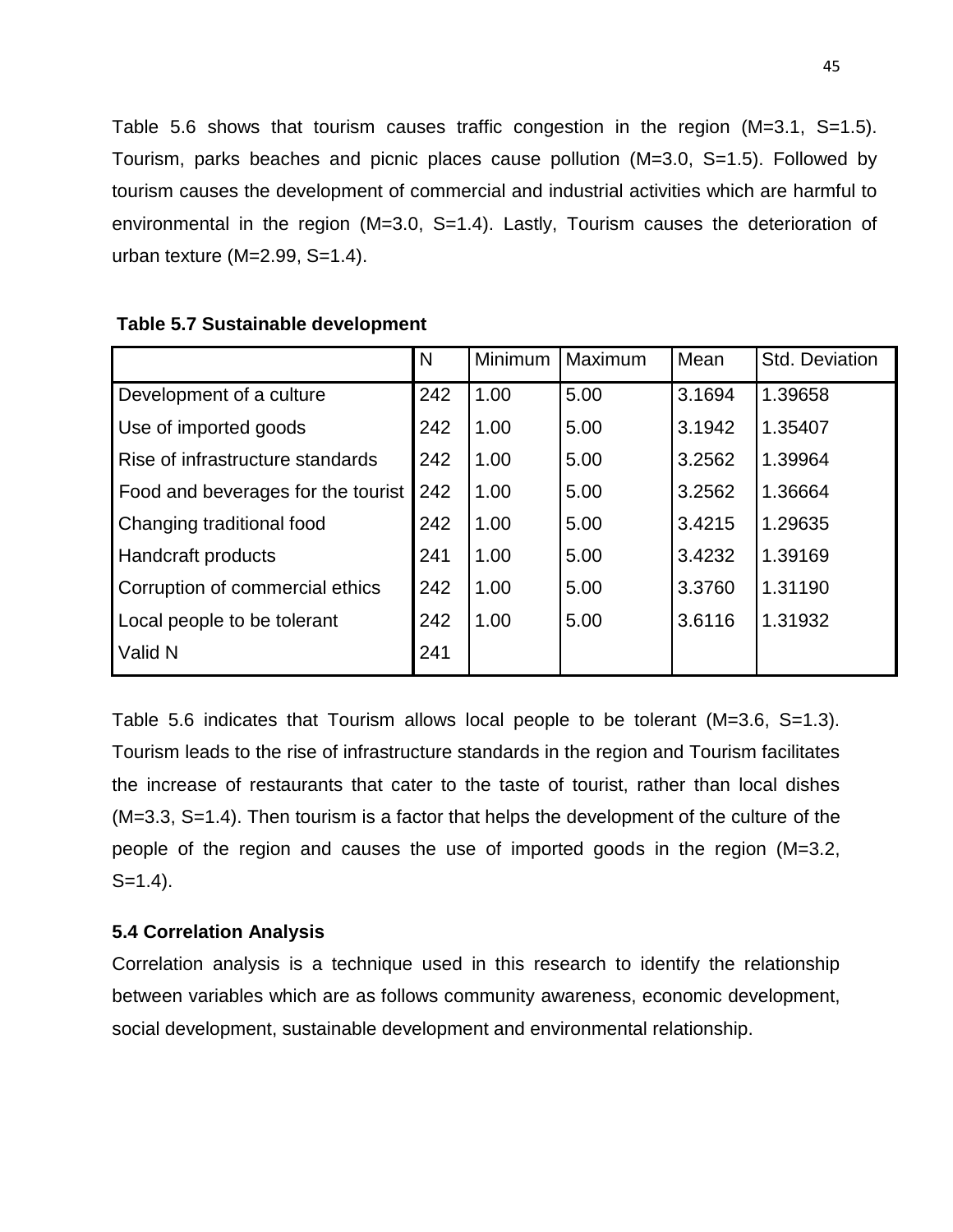# **Table 5.8 Correlation Analysis**

|               |                 | community | Economic  | Social               | Sustainable | Environme   |
|---------------|-----------------|-----------|-----------|----------------------|-------------|-------------|
|               |                 | awareness | develop   | develop              | develop     | ntal develo |
| Community     | Pearson         | 1         |           |                      |             |             |
| awareness     | Correlation     |           |           |                      |             |             |
|               | Sig. (2-tailed) |           |           |                      |             |             |
|               | $\mathsf{N}$    | 242       |           |                      |             |             |
| Economic      | Pearson         | $.616$ ** | 1         |                      |             |             |
| development   | Correlation     |           |           |                      |             |             |
|               | Sig. (2-tailed) | .000      |           |                      |             |             |
|               | $\mathsf{N}$    | 242       | 242       |                      |             |             |
| Social        | Pearson         | $.222$ ** | $.458$ ** | 1                    |             |             |
| development   | Correlation     |           |           |                      |             |             |
|               | Sig. (2-tailed) | .001      | .000      |                      |             |             |
|               | N               | 242       | 242       | 242                  |             |             |
| Sustainable   | Pearson         | $.283$ ** | $.413$ ** | $.420$ <sup>**</sup> | 1           |             |
| development   | Correlation     |           |           |                      |             |             |
|               | Sig. (2-tailed) | .000      | .000      | .000                 |             |             |
|               | $\mathsf{N}$    | 241       | 241       | 241                  | 241         |             |
| Environmental | Pearson         | $.135*$   | $.270$ ** | $.464$ **            | $.561$ **   | $\mathbf 1$ |
| development   | Correlation     |           |           |                      |             |             |
|               | Sig. (2-tailed) | .036      | .000      | .000                 | .000        |             |
|               | N               | 242       | 242       | 242                  | 241         | 242         |

\*\*. Correlation is significant at the 0.01 level (2-tailed).

\*. Correlation is significant at the 0.05 level (2-tailed).

# **5.4.1 Pearson correlations**

Pearson correlation is a technique employed in this research to assess the relationship between variables namely community awareness, economic development, social development, environmental development and sustainable development. Table 4.7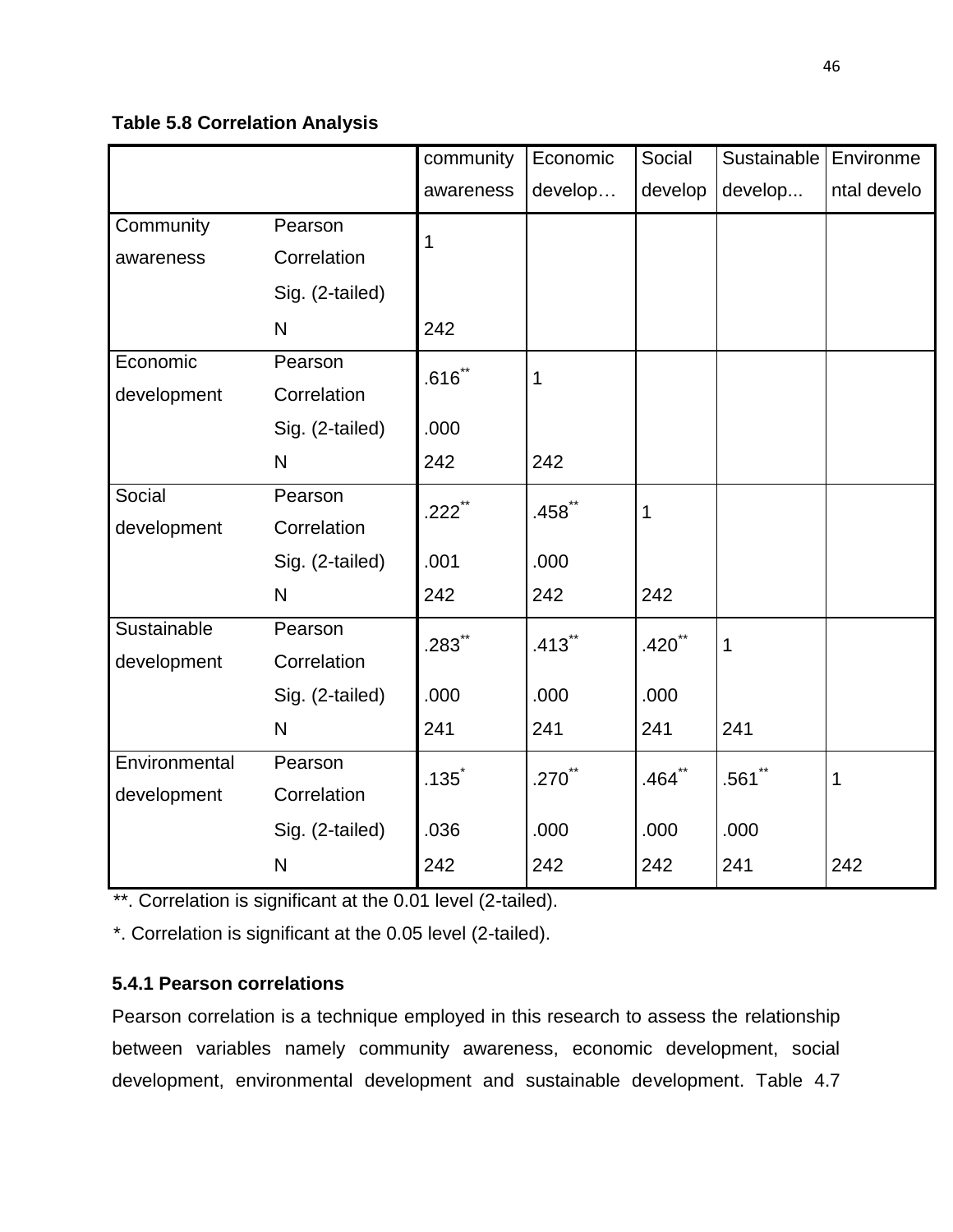above highlighted the significant relationship between economic development and community awareness of 0.616. There is also a significant relationship between social development and economic development of 0.458. The relationship between social development and sustainable development is 0.420.

The relationship between sustainable development and environmental development is also significant 0.561. There is also a significant connection between community awareness and social development of 0.222. The relationship between sustainable development and community awareness is 0.283, however the relationship between community awareness and environmental development is 0.135. Furthermore, the relationship between sustainable development and economic development is 0.413 and for economic development and environmental development is 0.270. In addition to this the relationship between social development and environmental development is 0.464

### **5.4 Regression Analysis**

Regression analysis is known as a method which is used to explore the correlation between independent variables and dependent variables.

### **5.5 Testing hypothesis**

**H1**: Cittaslow principles related to economic development has a direct effect on community awareness

|         |                 |                        | Adjusted |                            |
|---------|-----------------|------------------------|----------|----------------------------|
| Model R |                 | <b>R</b> Square Square |          | Std. Error of the Estimate |
|         | .685 $^{\rm a}$ | 469                    | .467     | .85532                     |

**Table 5.9 Model Summary of economic development and community awareness** 

a. Predictors: (Constant), economic development

The results shown on this table above is 47%, explanatory power, this model is statistically significant. Furthermore, it means that economic development contributes 47% of the prediction of community awareness.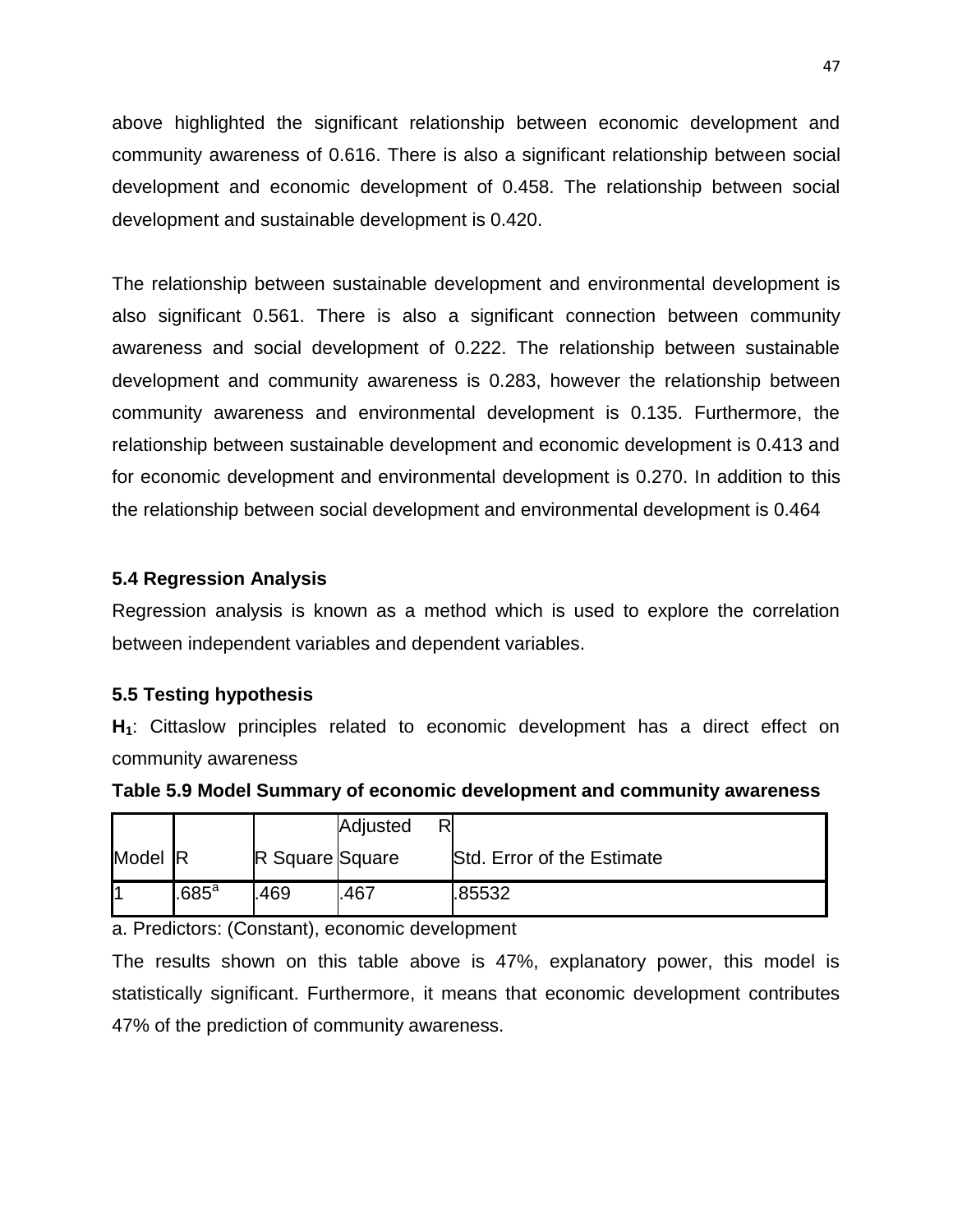|       |                    | Sum<br>Οt |     | Mean    |         |                   |
|-------|--------------------|-----------|-----|---------|---------|-------------------|
| Model |                    | Squares   | df  | Square  |         | Sig.              |
| ł1    | Regression 155.295 |           |     | 155.295 | 212.277 | .000 <sup>b</sup> |
|       | Residual           | 175.576   | 240 | .732    |         |                   |
|       | Total              | 330.871   | 241 |         |         |                   |

**Table 5.10 ANOVA** Analysis for economic development and community awareness

a. Dependent Variable: community awareness

b. Predictors: (Constant), economic development

|           |  |  | Table 5.11 Coefficients Value between economic development and community |  |
|-----------|--|--|--------------------------------------------------------------------------|--|
| awareness |  |  |                                                                          |  |

|       |                         | <b>Unstandardized Coefficients</b> |            | Standardized Coefficients |             |      |
|-------|-------------------------|------------------------------------|------------|---------------------------|-------------|------|
| Model |                         |                                    | Std. Error | Beta                      |             | Sig. |
|       | (Constant)              | .632                               | .221       |                           | 2.862       | .005 |
|       | Economic<br>development | .852                               | .059       | .685                      | 14.570 .000 |      |

a. Dependent Variable: community awareness

The significant vale is used to determine economic development has an effect to community awareness. The significant value is 0.00 which is less than 0.05. Therefore, H1 is supported according to the results obtained

**H2**: Cittaslow principles related to social development has a direct effect on community awareness

# **Table 5.11 Model Summary of social development and community awareness**

| Model R |                      |      | R Square Adjusted R Square | <b>Std. Error of the Estimate</b> |
|---------|----------------------|------|----------------------------|-----------------------------------|
|         | $1.316^{\mathrm{a}}$ | .100 | 096                        | 1.18853                           |

a. Predictors: (Constant), community awareness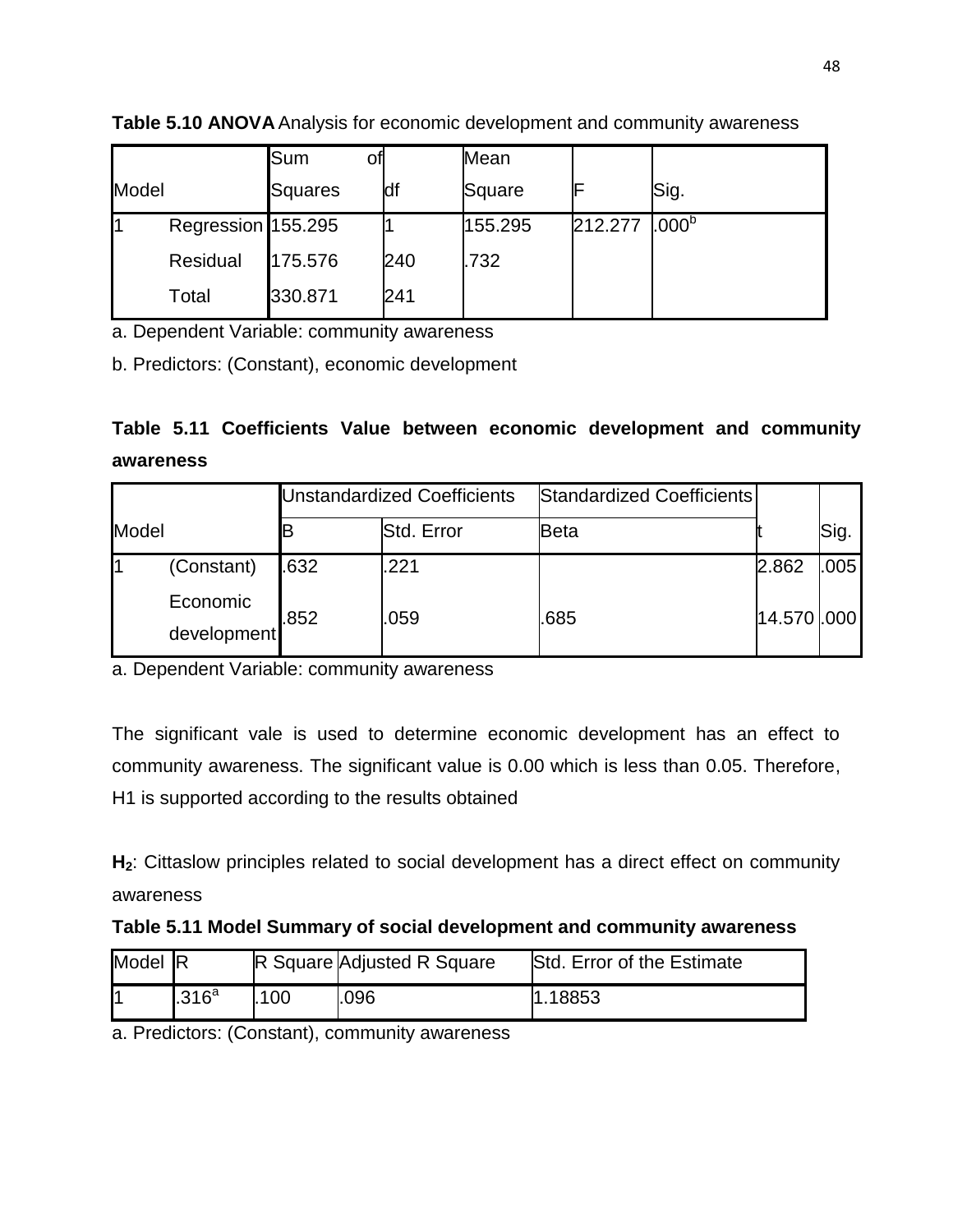The regression of community awareness and social development is indicated by 10%. This model is statistically significant. However, the social development contributes 10% of the prediction of the community awareness.

**Table 5.12 ANOVA** Analysis between social development and community awareness

|       |            | Sum<br>ΟΙ |     |             |        |                   |
|-------|------------|-----------|-----|-------------|--------|-------------------|
| Model |            | Squares   | ldf | Mean Square | -lF    | Sig.              |
|       | Regression | 37.560    |     | 37.560      | 26.589 | .000 <sup>b</sup> |
|       | Residual   | 339.024   | 240 | 1.413       |        |                   |
|       | Total      | 376.584   | 241 |             |        |                   |

a. Dependent Variable: social development

b. Predictors: (Constant), community awareness

| Table 5.13 Coefficients Value of community awareness and social development |
|-----------------------------------------------------------------------------|
|-----------------------------------------------------------------------------|

|       |            | Unstandardized<br><b>Coefficients</b> |            | Standardized        |        |      |
|-------|------------|---------------------------------------|------------|---------------------|--------|------|
|       |            |                                       |            | <b>Coefficients</b> |        |      |
| Model |            |                                       | Std. Error | <b>Beta</b>         |        | Sig. |
|       | (Constant) | 2.675                                 | .256       |                     | 10.431 | .000 |
|       | Community  | .337                                  | .065       | .316                | 5.156  | .000 |
|       | awareness  |                                       |            |                     |        |      |

a. Dependent Variable: social development

The table above shows the significant value between social development and community awareness as 0.00. The ANOVA was used to test the significant value in one or more characteristics of the variables. The yardstick of the significant value should be less than 0.05. In this case the Anova value is 0.00 shows a positive significant value. The results show that the H2 hypothesis is supported.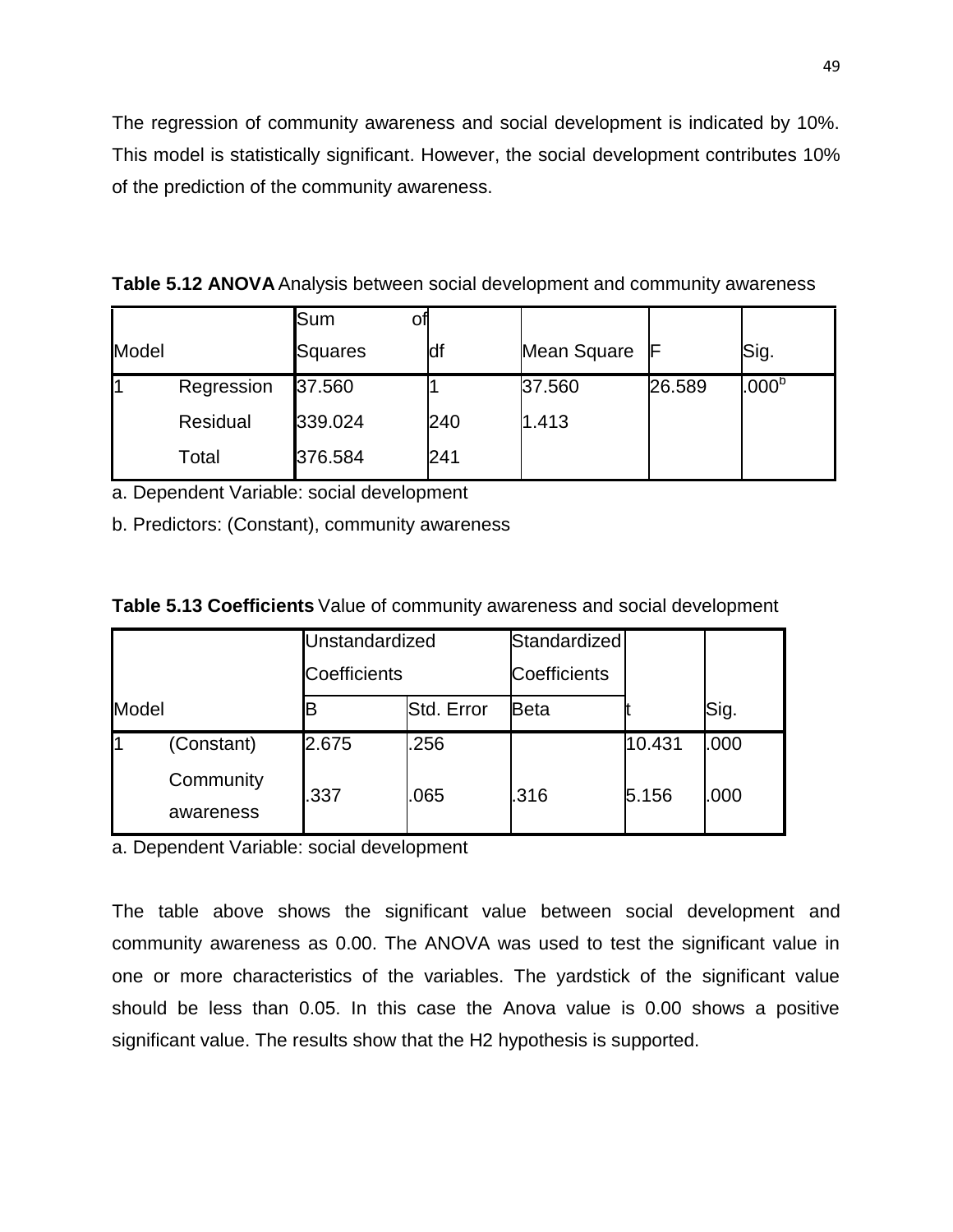**H3**: Cittaslow principles related to environmental development has a direct effect on community awareness

| Table 5.14 Model Summary environment development and community awareness |  |  |
|--------------------------------------------------------------------------|--|--|
|                                                                          |  |  |

| Model |          | <b>R</b> Square | <b>Adjusted R Square</b> | Std. Error of the Estimate |
|-------|----------|-----------------|--------------------------|----------------------------|
|       | $.183^a$ | .033            | .029                     | .29610                     |

a. Predictors: (Constant), community awareness

**Table 5.15 ANOVA** Analysis Between environment development and community awareness.

| Model |            | <b>Sum of Squares</b> | df  | Mean Square F |       | Sig.              |
|-------|------------|-----------------------|-----|---------------|-------|-------------------|
|       | Regression | 13.898                |     | 13.898        | 8.273 | .004 <sup>b</sup> |
|       | Residual   | 403.172               | 240 | 1.680         |       |                   |
|       | Total      | 417.070               | 241 |               |       |                   |

a. Dependent Variable: Environmental development

b. Predictors: (Constant), community awareness

**Table 5.16 Coefficients** Value between environment development and community awareness

|       |                        | Unstandardized<br>Coefficients |            | Standardized<br><b>Coefficients</b> |       |      |
|-------|------------------------|--------------------------------|------------|-------------------------------------|-------|------|
|       |                        |                                |            |                                     |       |      |
| Model |                        | В                              | Std. Error | Beta                                |       | Sig. |
| l1    | (Constant)             | 2.337                          | .280       |                                     | 8.358 | .000 |
|       | Community<br>awareness | .205                           | .071       | .183                                | 2.876 | .004 |

a. Dependent Variable: Environmental development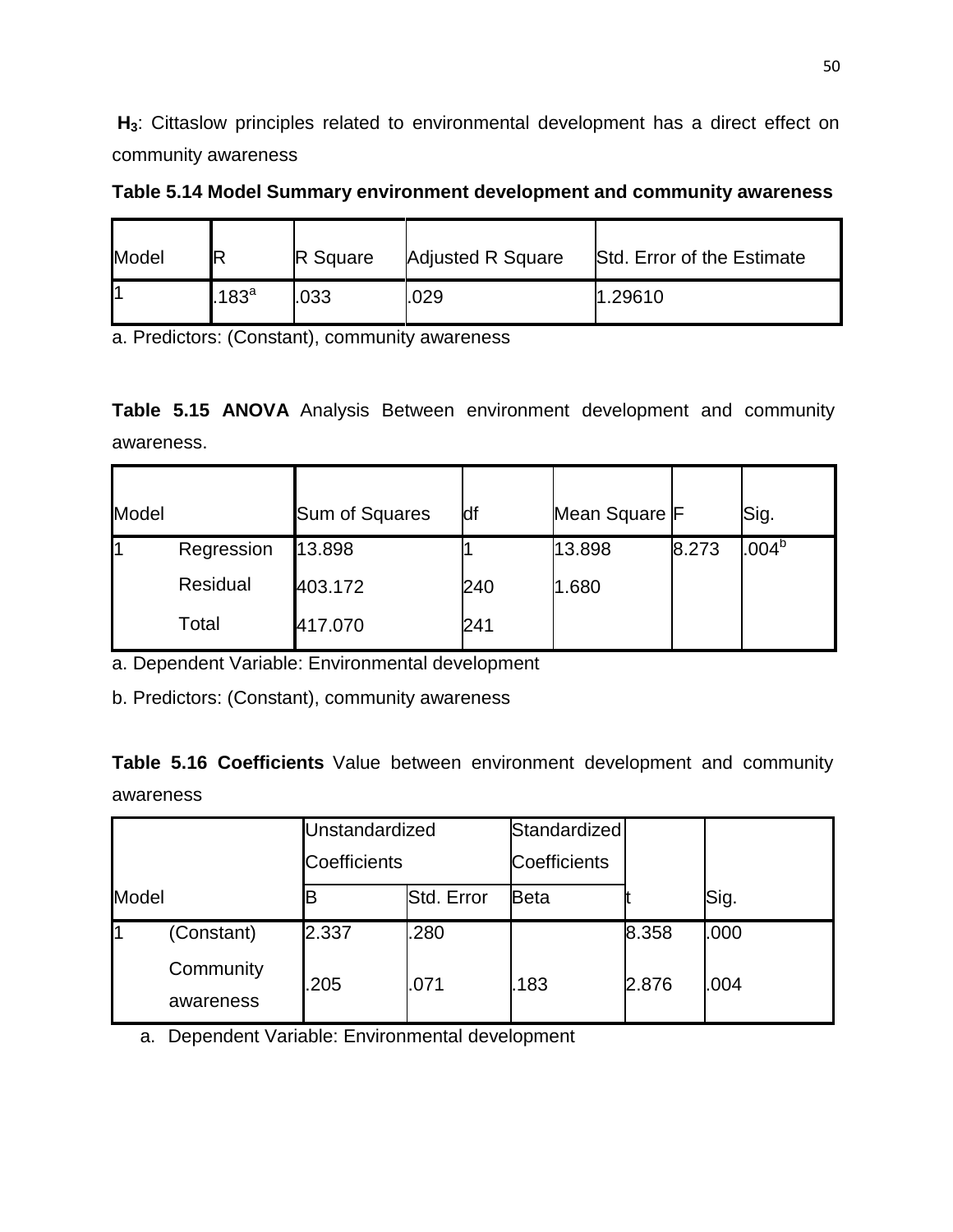To test for H3 regression analysis regarding the effect of environmental development has on community awareness. The r square change is 3%, shows that environmental development contributes 3% of the prediction of the community awareness. There is a statistical significant value of 0.00 which is less than 0.05. In conclusion, H3 is supported.

**H4:** Community awareness related to community awareness has a direct effect to sustainable development

# **5.5.1 Sustainability and community awareness**

Table 5.17 Model Summary of Hypothesis four between environment and sustainable development

| Model | IR    |     | <b>R</b> Square Adjusted R Square | Std. Error of the Estimate |
|-------|-------|-----|-----------------------------------|----------------------------|
|       | .347a | 121 | .117                              | 1.09060                    |

a. Predictors: (Constant), sustainable development

| Table 5.18 ANOVA Analysis of Community awareness and sustainable development |  |
|------------------------------------------------------------------------------|--|
|------------------------------------------------------------------------------|--|

| Model |                   | <b>Sum of Squares</b> | <b>df</b> | Mean Square |        | Sig.              |
|-------|-------------------|-----------------------|-----------|-------------|--------|-------------------|
|       | Regression 39.034 |                       |           | 39.034      | 32.818 | .000 <sup>b</sup> |
|       | Residual          | 284.266               | 239       | 1.189       |        |                   |
|       | Total             | 323.300               | 240       |             |        |                   |

a. Dependent Variable: community awareness

b. Predictors: (Constant), sustainable development

Table 5.19 Coefficients Value community awareness and sustainable development

|       |                            | <b>Unstandardized Coefficients</b> |            | Standardized<br>Coefficients |       |                  |
|-------|----------------------------|------------------------------------|------------|------------------------------|-------|------------------|
| Model |                            |                                    | Std. Error | <b>Beta</b>                  |       | Sig.             |
|       | (Constant)                 | 2.391                              | .249       |                              | 9.618 | L <sub>000</sub> |
|       | Sustainable<br>development | .410                               | .072       | .347                         | 5.729 | <b>1.000</b>     |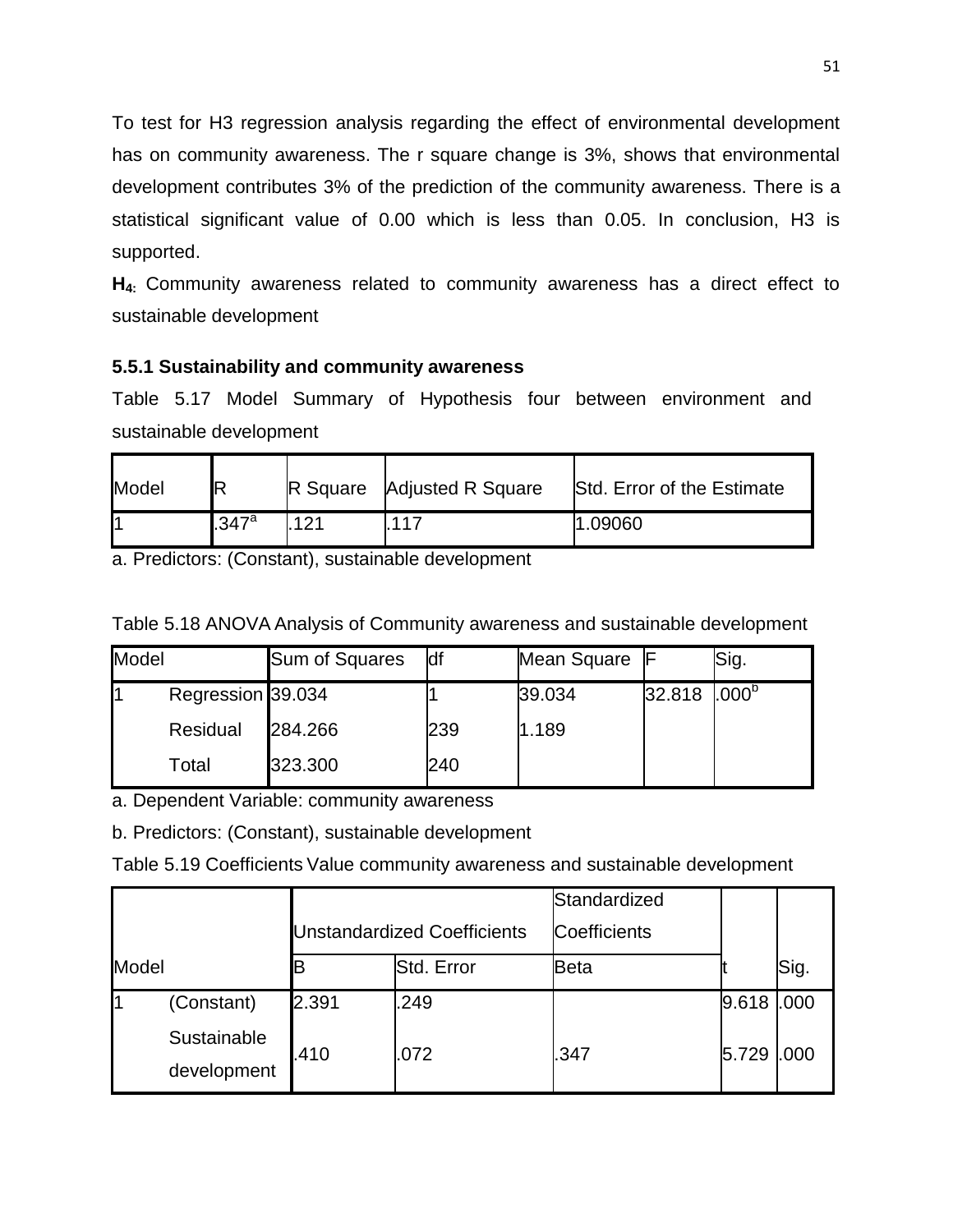#### a. Dependent Variable: community awareness

To test for H4 regression analysis regarding that effect that community awareness has on sustainable development. The results are shown in Table above; 12% explanatory power, this model is statistically significant. Furthermore, community awareness contributes 12% of the prediction of the sustainable development. The significant value is used to determine community awareness had an effect to sustainable development. The significant value is 0.00 is below the yardstick of 0.05. Therefore, H4 is supported according to the results obtained.

#### **5.6 Discussion of results**

This section gives feedback of the findings from the study by providing views and opinions of the respondents in relation to every variable. This section gives detailed responses from participants concerning community awareness, economic development, social development, environment development and sustainable development.

#### **5.6.1 Community Awareness**

The community of Yeniboğaziçi is very much aware of the advantages of being a Cittaslow member. The community is benefiting significantly from the Cittaslow activities and to adhere to the principles of Cittaslow movement. Since the inception of the province as a Cittaslow member the number of tourism visiting the area increased. Most of the respondents acknowledged that they grew their own food as a way of sustainability through the inception of Cittaslow movement in their area. The majority of the people who live in Yeniboğaziçi Pointed out that they knew about the concept of slow city.

#### **5.6.2 Economic Development**

Cittaslow plays a pivotal role in the economic development of Yeniboğaziçi through implementation of technologies like bio architecture has electronically establishing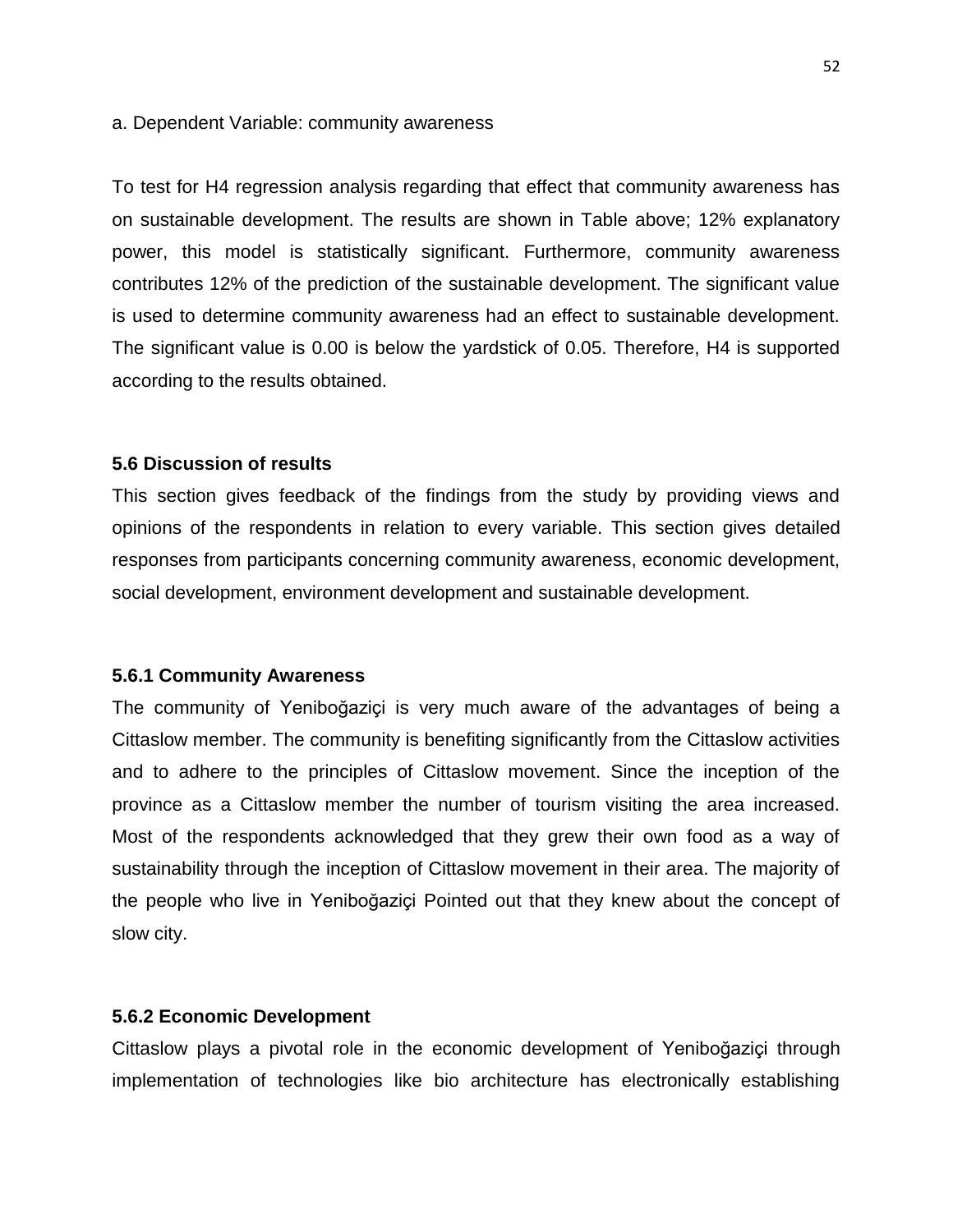connection network of the community by taking advantage of the internet. The municipality and the citizens of Yeniboğaziçi are connected through tapping into technological advantages, the municipality adapted smart technological services. The adoption of Cittaslow movement policies assisted the local people to start their own businesses like farming, fishing, travel agency and tour operators, restaurants, lodges, hotels and bars for creating employment for all age groups.

One of the participant mentioned that Cittaslow principles encourages a fair distribution of resources in the community by respecting and incorporating three sustainability aspect, namely economy, ecology and equity. Equity involves the resources ownership, economy includes the benefits of the available resources to the present and future generation and lastly ecology described the structure of the environmental preservation and conservation in the natural state. The town of Yeniboğaziçi managed to incorporate all the three E's of sustainability in a mutual agreement for the sustainability of the local community.

#### **5.6.3 Social development**

Some respondents mentioned that the concept of slow movement encourages the present generation to shape the future of the future generation through conserving and preserving the natural resources of the area. The participants who responded to this study mentioned that the local people are encouraged to effectively use natural resources, promote community cohesion and increase economic prosperity by taking advantage of the three Cs namely; Sea, Sand and Sun for tourism attraction.

A community cohesion was created through adopting Cittaslow movement as the local people established farming projects and a selling market for the produce. The Cittaslow movement opened a platform for economic prosperity of young people who acquired academic knowledge and business skills of utilizing the available resources like farms, fishing and timber for improving the quality of life. The economy of Yeniboğaziçi as an area is sustained with agriculture and tourism because the local people acquired practical skills. The Cittaslow movement fosters the reproducing of practical techniques to ensure continuity of technical traditions.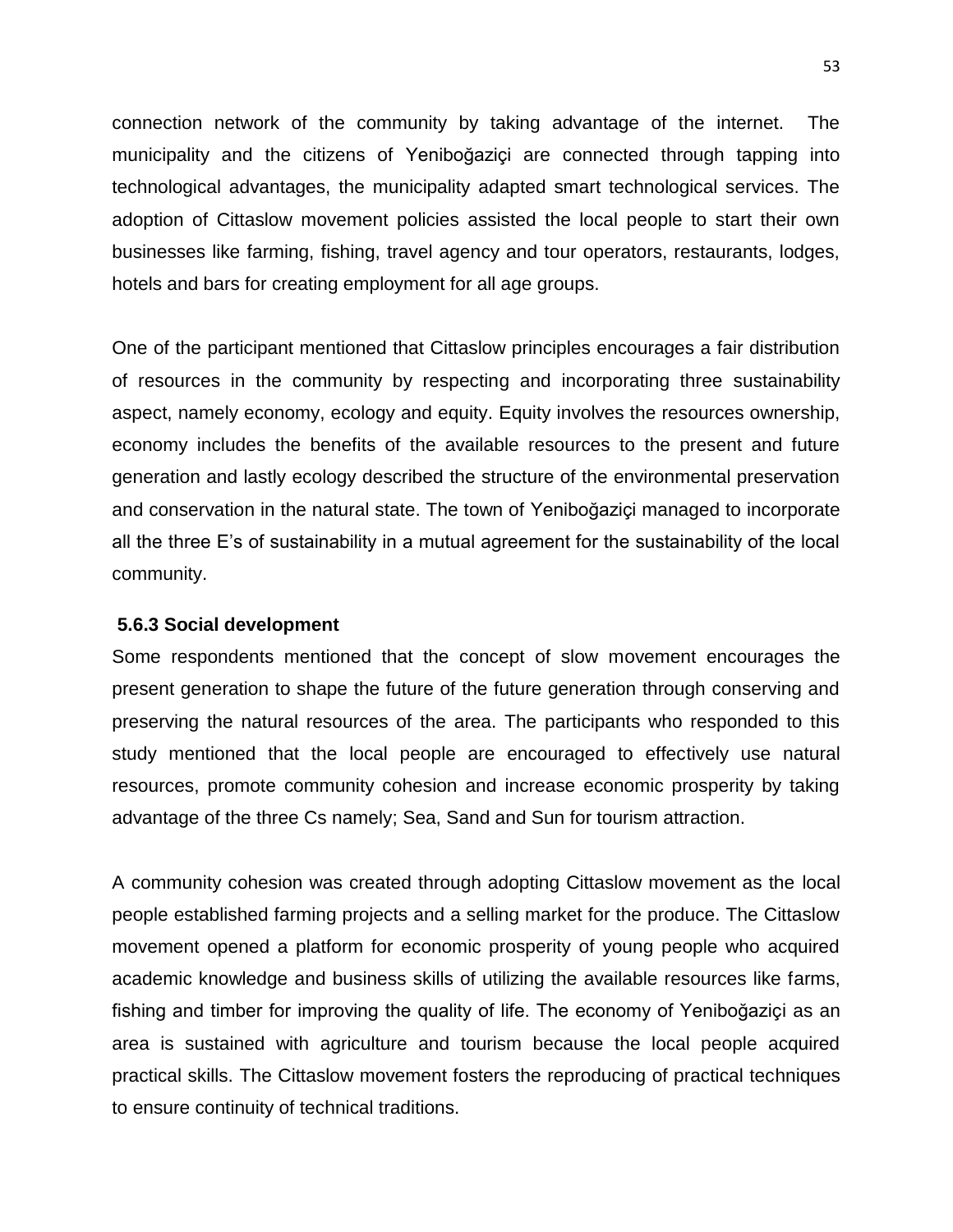#### **5.6.3 Environmental development**

The participants show the highest level of accepting the concept of Cittaslow movement as far as the environment protection is concerned. Cittaslow Movement have policies which encourages people to preserve and conserve the natural resources like sea, animals and vegetation. Deforestation, pollution in any form like air, water or land is prohibited in Yeniboğaziçi as a way of keeping the town clean. The Municipality and council of Yeniboğaziçi drafted policies which governs the environmental through enforcing laws and regulations to those who violate the policies. The tough measures given to those who abuse the resources for her or his benefit are painful to those who commit the crimes especially road regulations.

#### **5.6.4 Sustainable development**

The municipality and the council of the of Yeniboğaziçi adopted the policies and principles mentioned in The Brundtland report's (1987) and defined Sustainable development as a strategy of ensuring development for both the present and future. The concept of Cittaslow movement encourages communities to be self-sustainable through encouraging local produce, improving the quality of life, hospitality and creating development awareness. Most of the people acknowledged that the Cittaslow is effective element which encourages a hormone relationship between environment and people.

Many people gained knowledge and skills of managing resources in a sustainable way by adopting policies of slow city movement in Yeniboğaziçi The participants said they are using environmentally- friendly techniques in producing food in a sustainable way through using organic manure. Some respondents said that Cittaslow movement created an opportunity for the local people to enjoy the traditional cuisine that allows enjoyment of individual life. Many local people enjoy Turkish coffee in most of the shops in the town.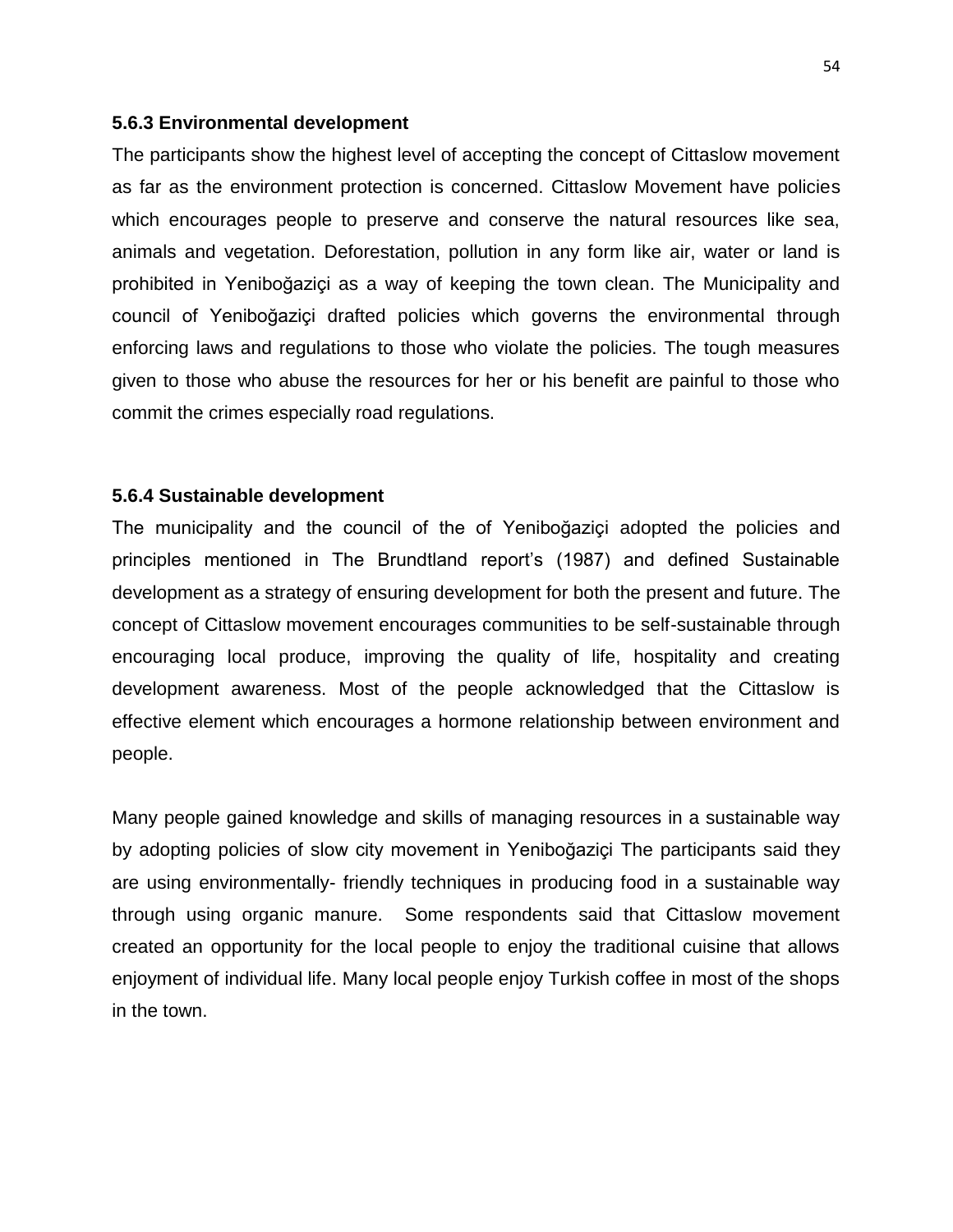# **CHAPTER 6**

# **DISCUSSION AND CONCLUSION**

The study takes into account the effect of being a Cittaslow movement member by considering the economic, environmental and social development. Some research questions have been established in order to analyze the response of the participants as well as their perception towards Cittaslow Movement.

- What are awareness strategies used by local authorities for sustainable tourism development?
- What are the benefits of adopting Cittaslow movement aspect in Yeniboğaziçi?
- What is the level of participation of the local people in sustainable development through Cittaslow in Yeniboğaziçi.

Many respondents highlighted that Cittaslow is considered as sustainable development strategy for economic, environmental and socio-cultural development. Cittaslow is a pathway for achieving sustainable development. Moreover, Cittaslow strategies are for strengthening the destinations by maintaining and improving the visibility and attractiveness of a region.

One of the resident of Yeniboğaziçi said that our Municipality is playing a pivotal role in implementing Cittaslow principles, *I have participated in many events which were organized by our leaders in this community namely planting flowers for the bees, preparing Cypriot traditional pasta, attending Stop GMO platform meeting and preparing Cypriot Traditional Cuisine/Molehiya.*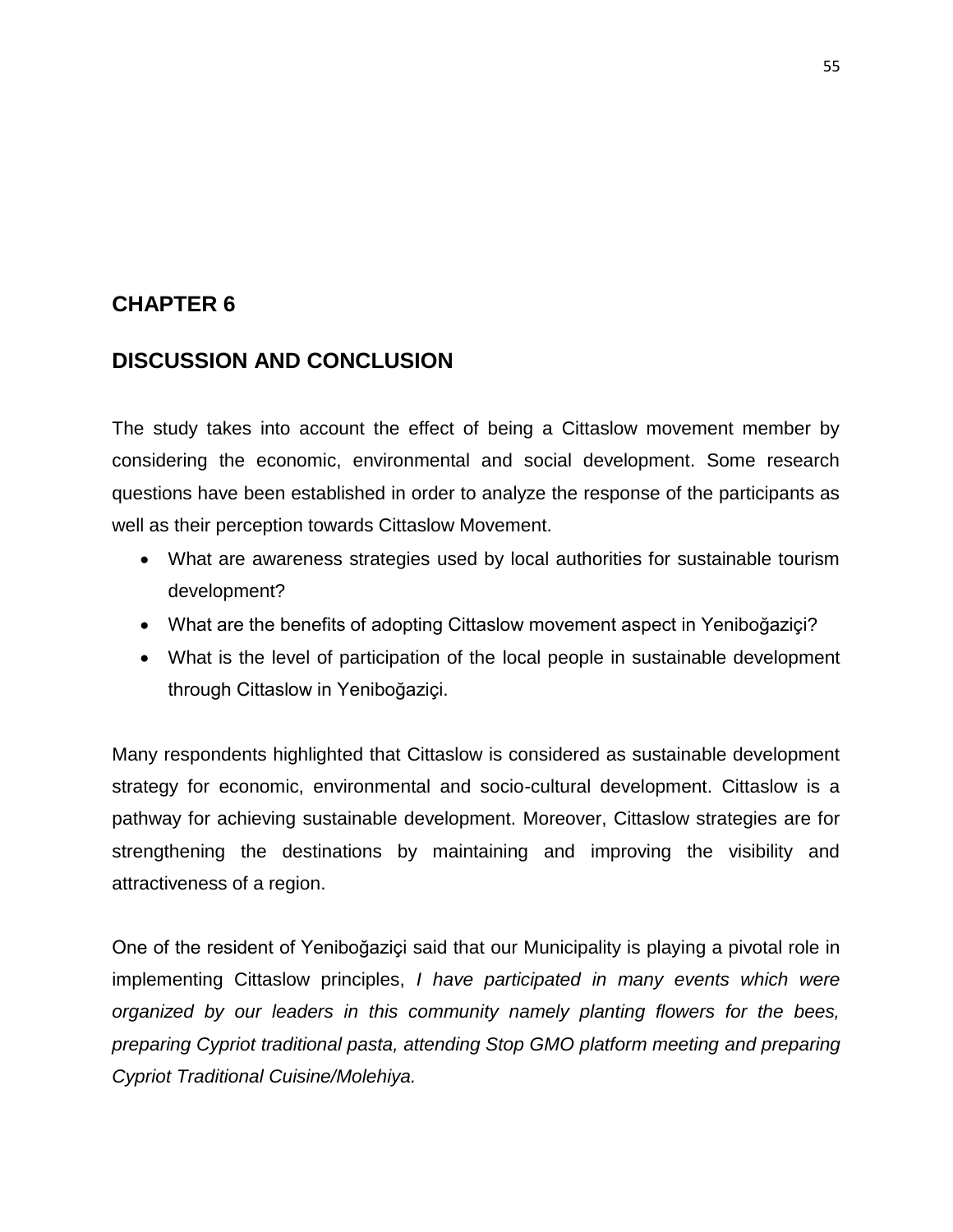Cittaslow enhances networking and communication with other cities which are the member countries that got certification from International Cittaslow Movement. The networking process is very effective for sustainable development as it enhances infusion of different ideas, support and assistance through sharing of experiences. Many respondents mentioned that they are learning more Cittaslow Movement objectives from networking with other cities which have been member for many years.

Yeniboğaziçi community is learning from cities and towns in Italy through sharing experiences in agriculture and environmental awareness campaigns. Most of the local residents admitted that they were trained by the Cittaslow members to meet the expectations of the board as well as to maintain its membership. Destination networking is very essential for sustanable development and encourages competition (Eisenschitz, 2010). The local people were encouraged to cooperate especially in managing farming project in order to achieve sustainable development. Towns and cities benefited a lot from the local produce and it is the best strategy to improve the living standard of the people.

Tourism planning and policy formulation plays a pivotal role in balancing the relationship between the local people's needs and tourist's needs. The cities and towns are easily achieving tourist satisfaction without conflicting with the interest of other stakeholders. The policy makers take into account the needs of the public and tourism prayers in order to draft a workable public tourism policy for the protection and sustainability of the local people (Jenkins et al, 2014).

The results obtained shows that a deeper understanding of the managing projects and policy formulation. According to Eisenschitz, (2010) Cittaslow strategies encourage destinations networks which allows towns and cities interaction and compete for a better growth in terms of improving the living standard of the local people.

The policy makers considered the effect of being a member of the Cittaslow and incorporated the local people in decision making and participation through initiating projects which enhancing destination development.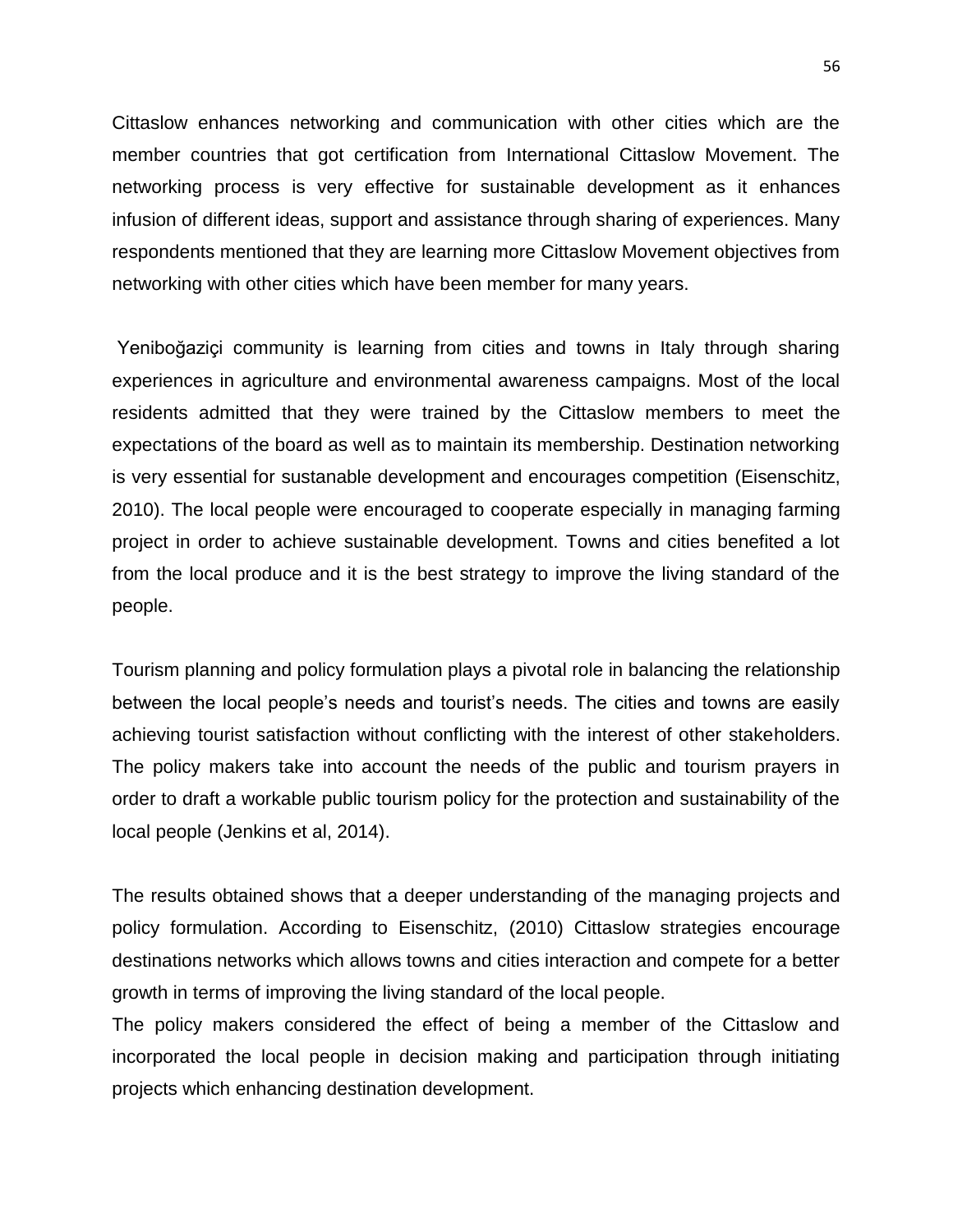#### **6.1 Academic and Managerial Implications**

This study is essential for academicians as it provide literature for Cittaslow movement and strategies of enhancing sustainable development of cities and towns. This research shows that the local community have got an advantage of claiming the territorial certificate as they are full involved in the development of the areas through managing and initiating projects by following the Cittaslow movement rules.

The policy makers of the local communities encouraged to formulate and implement policies which enhances development of projects that support the Cittaslow certifications and initiating strategies for sustainable development. Furthermore, Cittaslow movement requires policies which favors the community at large in order to achieve a better living standard of the local people. The objectives of the strategy is to maintain and develop the local areas by utilizing the available resources for development and improve the quality of life of the local people.

#### **6.2 Limitation of the study**

This study is a cross-sectional study which can be completed within a short space of time because of time constraints.

#### **6.3 Recommendation for the future research**

This researcher will concentrate on a longitudinal study which requires enough time to analyses and evaluate the effects of Cittaslow Movement to sustainable development by comparing different towns and cities. The researcher will use this research as a research background for Cittaslow Movement and sustainable development for the North Cyprus.

However, this research is also essential for the empirical investigations through measuring the effects of Cittaslow to the economy, environment, socio-cultural of a city or a town by gathering information about the direct and indirect benefit of the strategy to the sustainable development of a destination. The research will incorporate statistical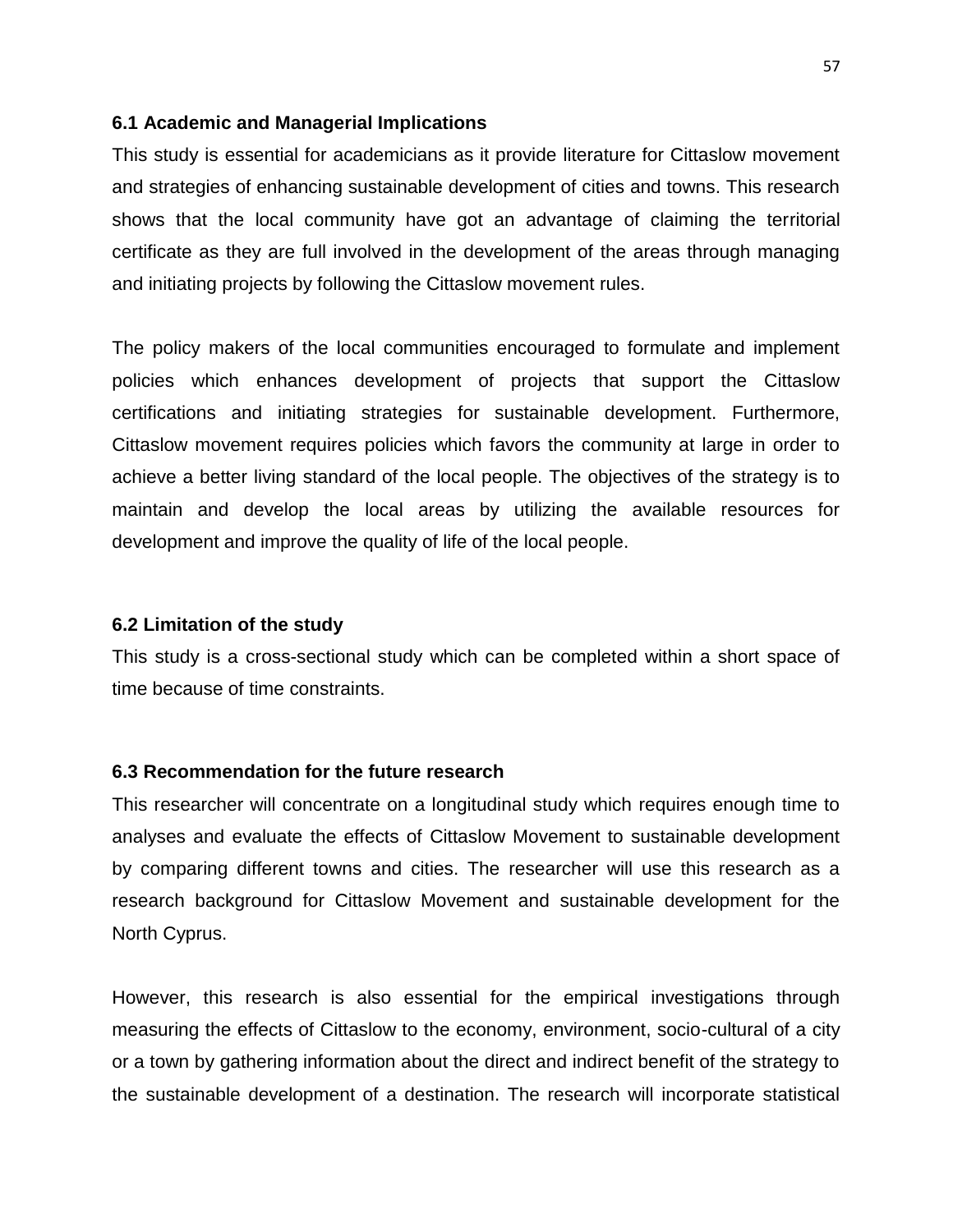information for instance GDP, GNP and also income generated from the Cittaslow Movement Communities in North Cyprus.

The research can be very helpful for providing knew knowledge and skills to the local people through consulting experts in different industries like agriculture, mining, tourism and sports. The research indicated that Cittaslow Movement is very essential aspect for the interaction, collaboration and networking in order to achieve sustainable development by looking into three pillars of sustainability namely, economic, environmental, socio-cultural development.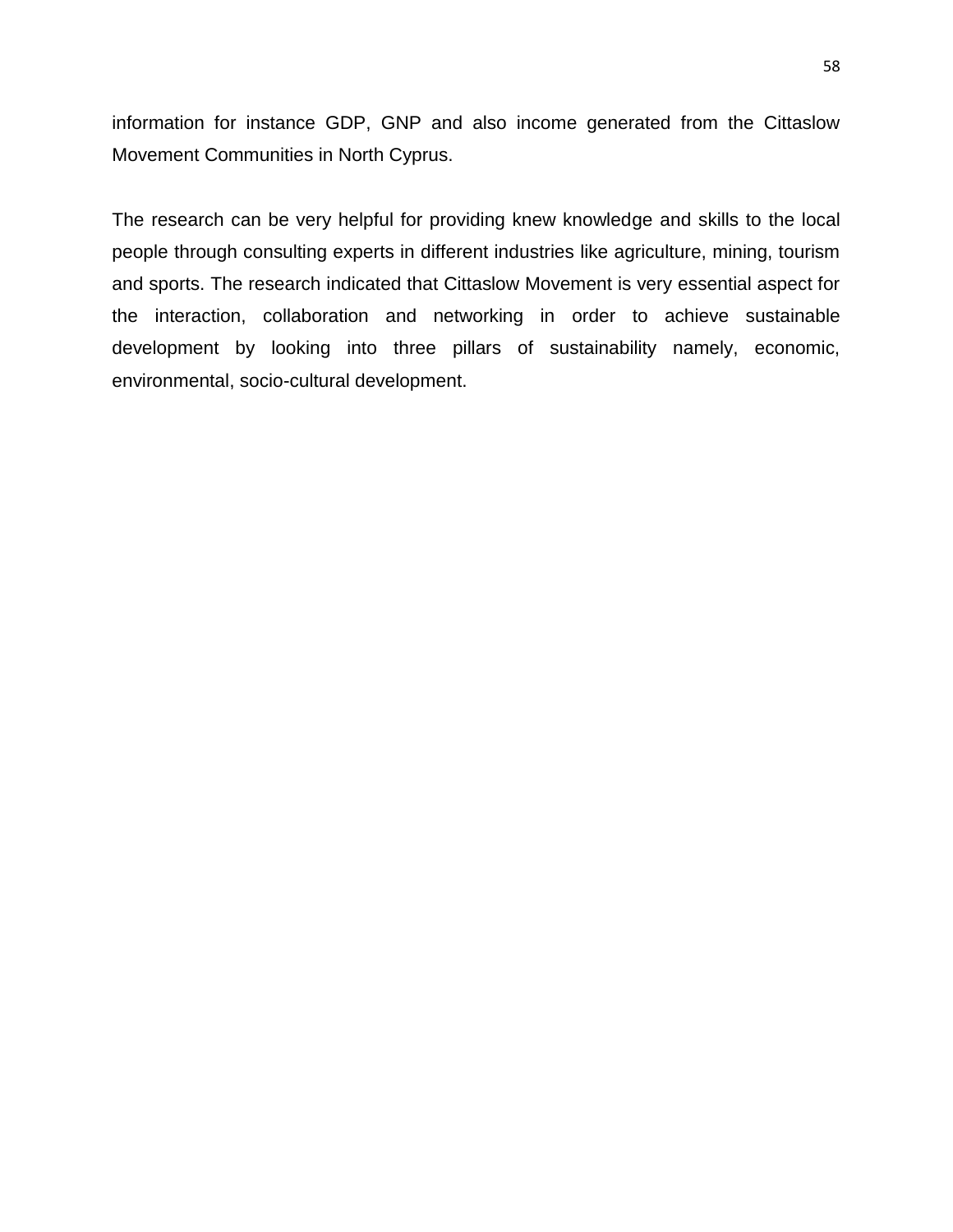#### **REFERENCES**

Akama, J. (1996). Western environmental values and nature-based tourism in Kenya. *Tourism Management*, 17(8), 567–574.

Andarabi, F. F., (2012) "Cittaslow Markasina Sahip Şehirlerde Yerel Halkin Turizme Yaklaşimi Üzerine Bir Analiz: Seferihisar Örneği.

- Bjelland, M. D. (2010) Small town sustainability: Economic, social and environmental innovation, *Urban Geography,* 31(8), pp. 1150–1151.
- Carr W. (2006),Philosophy,Methodology and Action Research. Journal of philosophy of education, 40: 421-435
- Cittaslow (2014). *Cittaslow International Charter*. [online] Available at: <http://www.cittaslow.org/download/DocumentiUfficiali/Charter\_2014.pdf> Accessed 2 April 2016.
- Cittaslow (2014). *Cittaslow Metropole Working Table*. [online] Available at: <http://www.cittaslow.org/article/cittaslow-metropole-working-table> Accessed 2 April 2016.
- Cittaslow (2014). *Cittaslow Metropole Working Table*. [online] Available at: <http://www.cittaslow.org/article/cittaslow-metropole-working-table> Accessed 2 April 2016
- Cole, S. (2006). Information and empowerment: The keys to achieving sustainable tourism. *Journal of Sustainable Tourism*, *14*(6), 629–644.
- Comune di Levanto (2015). *Accordo Comune-Enel Sole per Riqualificare*  L'Illuminazione Pubblica. [online] Available at: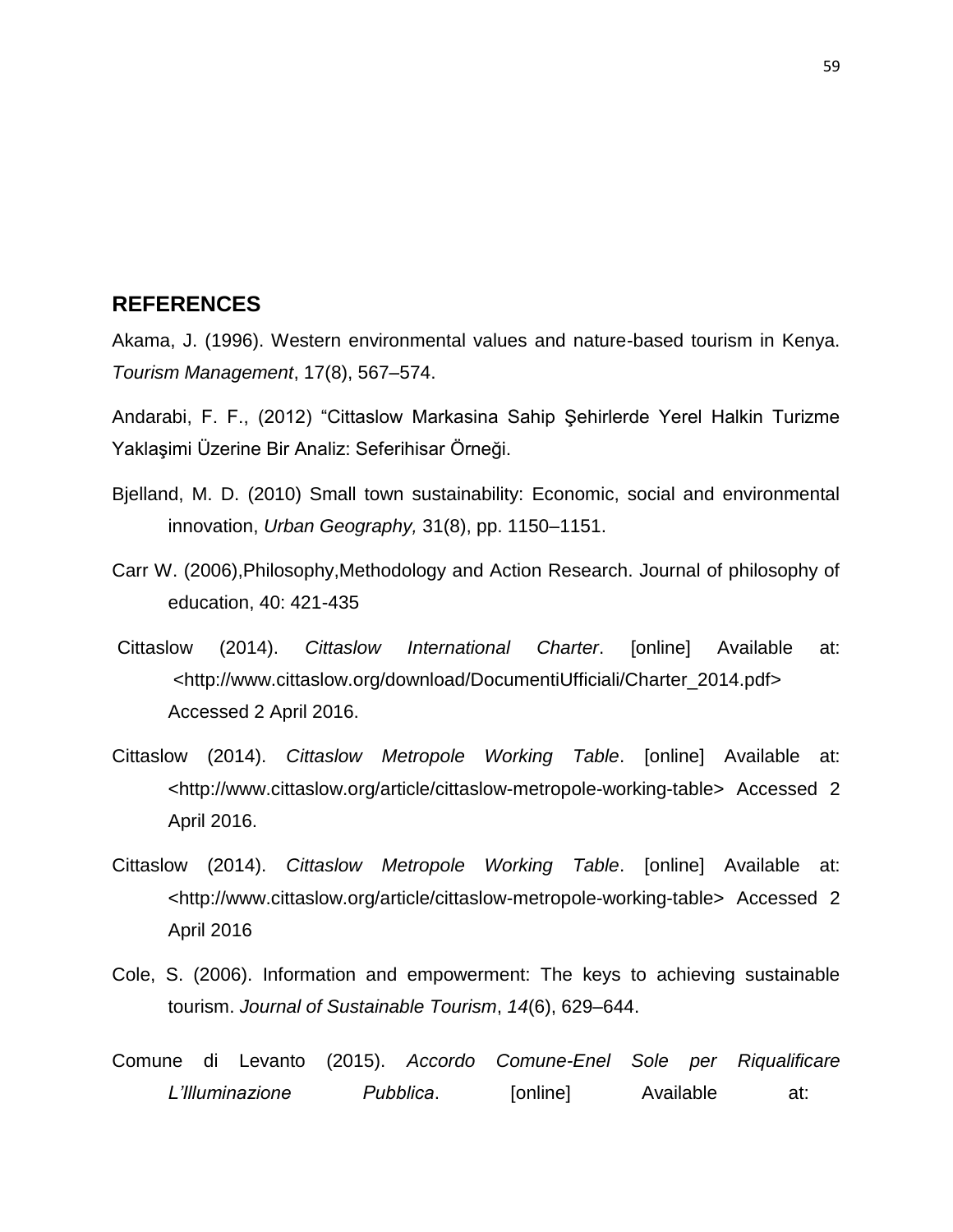<http://www.comune.levanto.sp.it/notizie/dettaglio\_notizia-artaccordo\_comune\_enel\_sole\_per\_riqualificare\_l\_illuminazione\_pubblica-articolo-99.html> Accessed 2 April 2016.

- Conway, D., & Timms, B. (2010). Re-branding alternative tourism in the Caribbean: The case for 'slow tourism'. *Tourism & Hospitality Research, 10*(4), 329-344.
- Conway, D., & Timms, B. (2012). Are slow travel and slow tourism misfits, compadres or different genres? *Tourism Recreation Research, 37*(1), 71-76.
- Creswell, 2013. Research Design.Thousand Oaks: SAGE Publications
- Dickinson, J. E., & Lumsdon, L. (2010). Slow travel and tourism. New York: Earthscan.
- Dickinson, J. E., Lumson, L. M., & Robbins, D. (2011). Slow travel: Issues for tourism and climate change. *Journal of Sustainable Tourism, 19*(3), 281-300.
- Edinburgh World Heritage (2016). Showcase your Shopfront. [online] Available at: <http://www.ewht.org.uk/looking-after-our-heritage/shopfronts>
- Edinburgh World Heritage (2016). Showcase your Shopfront. [online] Available at: <http://www.ewht.org.uk/looking-after-our-heritage/shopfronts>
- Eisenschitz, A. Neo-liberalism and the future of place marketing. *Place Branding and Public Diplomacy*, Vol. 6 (2), 2010, pp. 79-86. ISSN: 1751-8040
- Ekinci, M. B. (2014). The Cittaslow philosophy in the context of sustainable tourism development; the case of Turkey. *Tourism Management*, *41*, 178–189
- Font, X. (2002) Environmental certification in tourism and hospitality: progress, process and prospects. *Tourism Management*, Vol. 23 (3), 2002, pp. 197-205. ISSN 0261-5177.
- Friedmann, J. (1992). *Empowerment: The politics of alternative development*. Malden, MA: Blackwell Publishers.
- Friedmann, J. (1992). *Empowerment: The politics of alternative development*. Malden, MA: Blackwell Publishers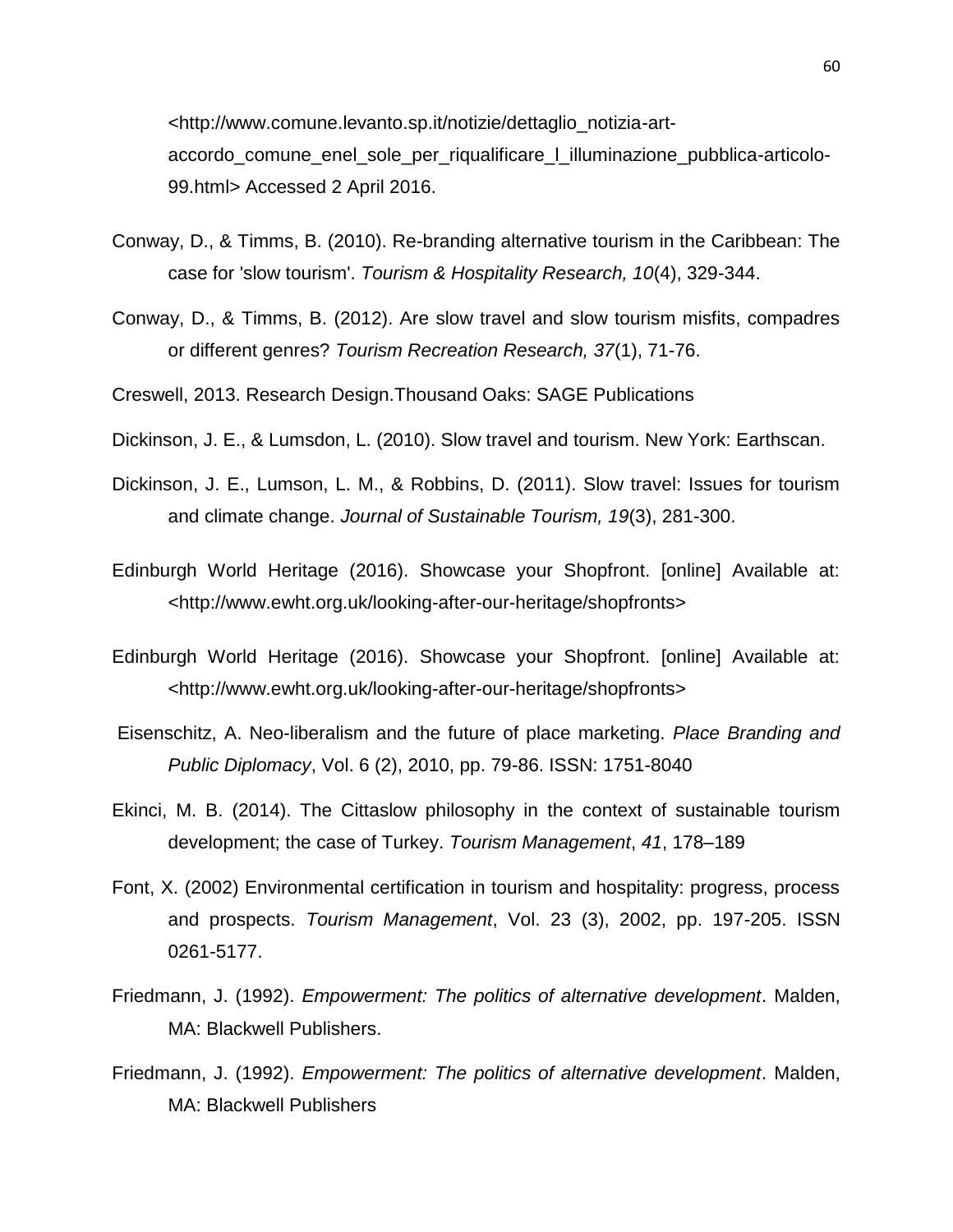- Grzelak-Kostulska, E., Hołowiecka, B., & Kwiatkowski, G., (2011) *Cittaslow International Network: An Example of a Globalization Idea?* In: The Scale of Globalization. Think Globally, Act Locally, Change Individually in the 21st Century, 186-192. Ostrava: University of Ostrava
- Hatipoglu, B. (2015). "Cittaslow": Quality of life and visitor experiences. *Tourism Planning & Development*, *12*(1), 20–36.
- Hoeschele, W. (2010) Measuring abundance: The case of Cittaslow's attempts to support better quality of life, *International Jou rnal of Green Economics*, 4(1).
- Hoeschele, W. (2010). Measuring abundance: The case of Cittaslow's attempts to support better quality of life. *International Journal of Green Economics*, *4*(1), 63– 81
- Honey, M.; Stewart, E. Introduction. In Honey M. (Ed.), *Ecotourism and Certification:*
- Jenkins, J.; Hall, C.M.; Muchazondida, M. Tourism and public policy: contemporary debates and future directions. In Lew, A.; Hall, C. M.; Williams, A. (Eds). *The Wiley Blackwell Companion to Tourism*. Chichester: John Wiley & Sons, 2014, pp. 542-
- Jovicic, D. Z. (2014). Key issues in the implementation of sustainable tourism. *Current Issues in Tourism*, *17*(4), 297–302.
- King, B., & Pearlman, M. (2009). Planning for tourism at local and regional levels: Principles, practices and possibilities. In T. Jamal & M. Robinson (Eds.), *The Sage Handbook of Tourism Studies* (pp. 416–431). London, UK: Sage
- King, B., & Pearlman, M. (2009). Planning for tourism at local and regional levels: Principles, practices and possibilities. In T. Jamal & M. Robinson (Eds.), *The Sage Handbook of Tourism Studies* (pp. 416–431). London, UK: Sage.
- Kothari, C.R. (2004) Research Methodology: Methods and Techniques. 2nd Edition, New Age International Publishers, New Delhi.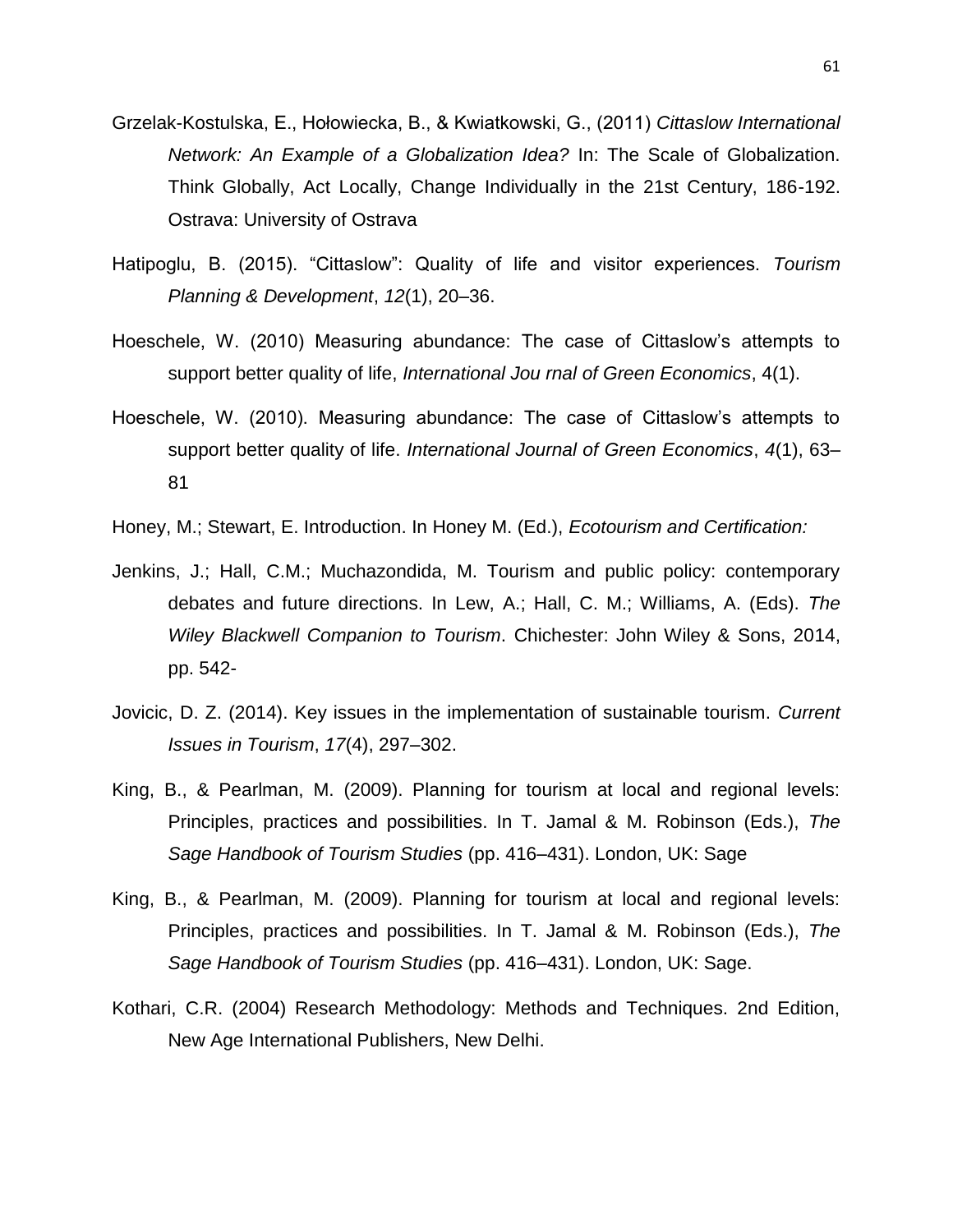- Krejcie, R.V., & Morgan, D.W. (1970). Determining Sample Size for Research Activities. Educational and Psychological Measurement, 30, 607-610
- Kumar, R. (2011). Research methodology: A step-by-step guide for beginners. Los Angeles: SAGE.
- McKay, Z. (2015). Big City Living May Help You Slow Down, Stress Less, and Be Happy. Really!. April 17, 2015. *yes! magazine*. < http://www.yesmagazine.org/happiness/how-the-worlds-biggest-cities-arehelping-residents-slow-down-stress-less-and-be-happier> Accessed April 2, 2016.
- Meyer, H., and Knox, P., 2006. Slow Cities: sustainable places in a fast world. Journal of urban affairs, 28 (4),321–334
- Minguzzi, A.; Presenza, A. Destination building. A strategic approach to the sustainable development of a tourism destination. In Morvillo A. (Ed.). *Advances in tourism studies*, Milano: McGraw-Hill, 2012, pp. 471-489.
- Moyle, B., Croy, G., & Weiler, B. (2010). Community perceptions of tourism: Bruny and Magnetic islands, Australia. *Asia Pacific Journal of Tourism Research*, *15*(3), 353– 366
- Moyle, B., Croy, G., & Weiler, B. (2010). Community perceptions of tourism: Bruny and Magnetic islands, Australia. *Asia Pacific Journal of Tourism Research*, *15*(3), 353–366.
- Nilsson, J. H., Svärd, A.-C., Widarsson, A., & Wirell, T. (2011). "Cittáslow" ecogastronomic heritage as a tool for destination development. *Current Issues in Tourism*, *14*(4), 373–386.
- Palazzo dei Sette 2010 Cittaslow, A good Case History, Cittaslow International-Palazzo dei Sette, Corso Cavour 87 - 05018 - Orvieto (Italy)
- Park, E., & Kim, S. (2016). The potential of Cittaslow for sustainable tourism development: enhancing local community's empowerment. Tourism Planning & Development, 13(3), 351-369.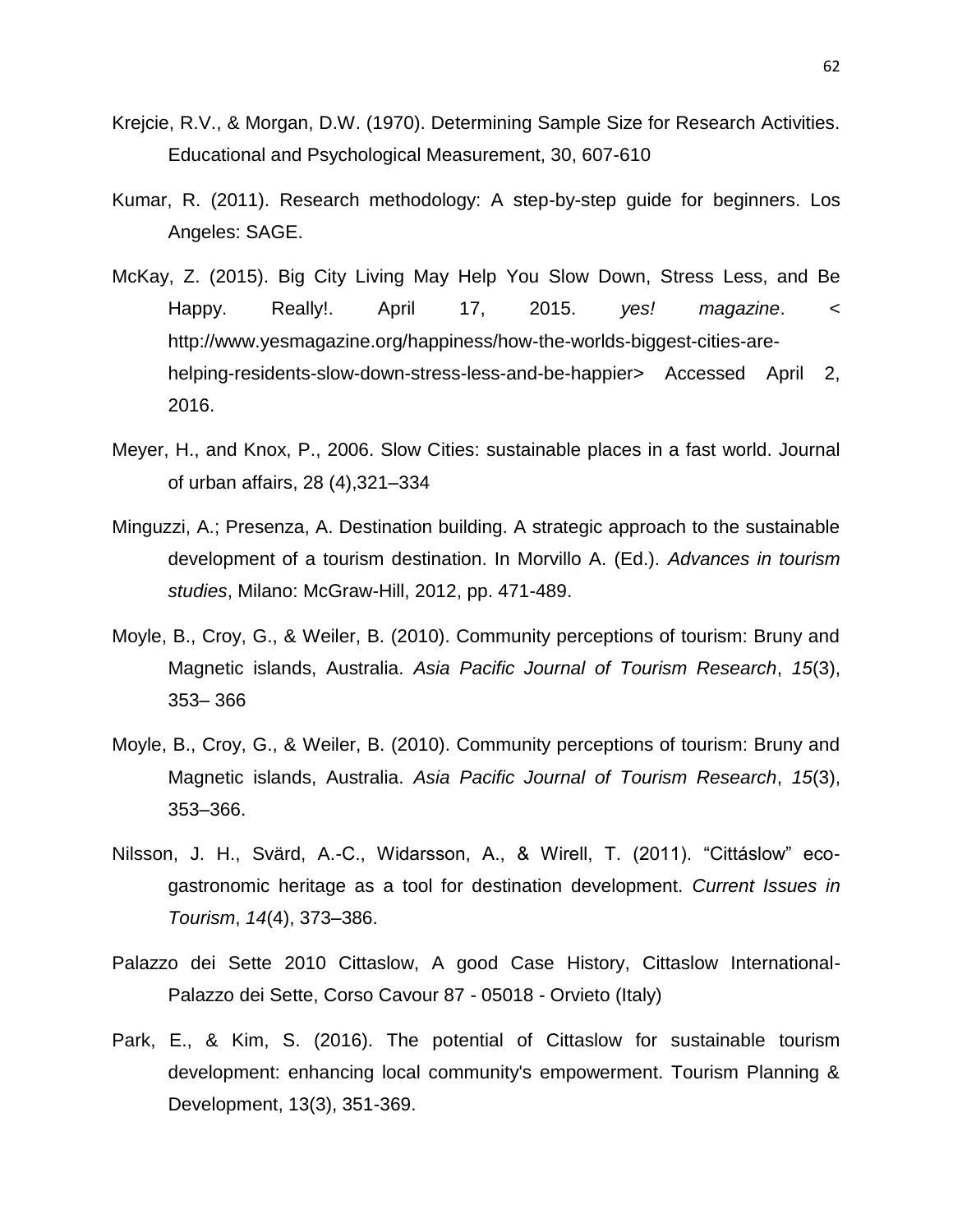Parkins, W., and Craig, G., 2006. Slow Living Oxford: Berg.

- Perth and Kinross Council (2008). *Assessment of Goals*. [online] Available at: <http://www.pkc.gov.uk/CHttpHandler.ashx?id=17359&p=0> Accessed 2 April 2016.
- Perth and Kinross Council (2010). A Frame Advertising Boards. [online] Available at: <http://www.pkc.gov.uk/CHttpHandler.ashx?id=4841&p=0> Accessed 2 April 2016.
- Pink, S., 2004. Home Truths. Oxford: Berg.
- Presenza, A., Abbate, T., & Micera, R. (2015). The Cittaslow Movement: Opportunities and Challenges for the Governance of Tourism Destinations. *Tourism Planning & Development*, (iFirst).<http://doi.org/10.1080/21568316.2015.1037929>
- Publicspace.org (2013). *Glasgow, winner of the City to City 2013*. [online] Available at: <http://www.publicspace.org/en/post/glasgow-winner-of-the-city-to-city-2013> Accessed 2 April 2016.
- Scherl, L. M., & Edwards, S. (2007). Tourism, indigenous and local communities and protected areas in developing nations. In R. Bushell & P. F. J. Eagles (Eds.), *Tourism and protected areas: Benefits beyond boundaries* (pp. 71–89). Wallingford: CABI.
- Scheyvens, R. (1999). Ecotourism and the empowerment of local communities. *Tourism Management*, *20*(2), 245–249.
- Scheyvens, R. (2002). *Tourism for development: Empowering communities*. New Jersey: Pearson Education
- Sekaran, U. (2003) Research Methods for Business A Skill-Building Approach. 4th Edition, John Wiley & Sons, New York.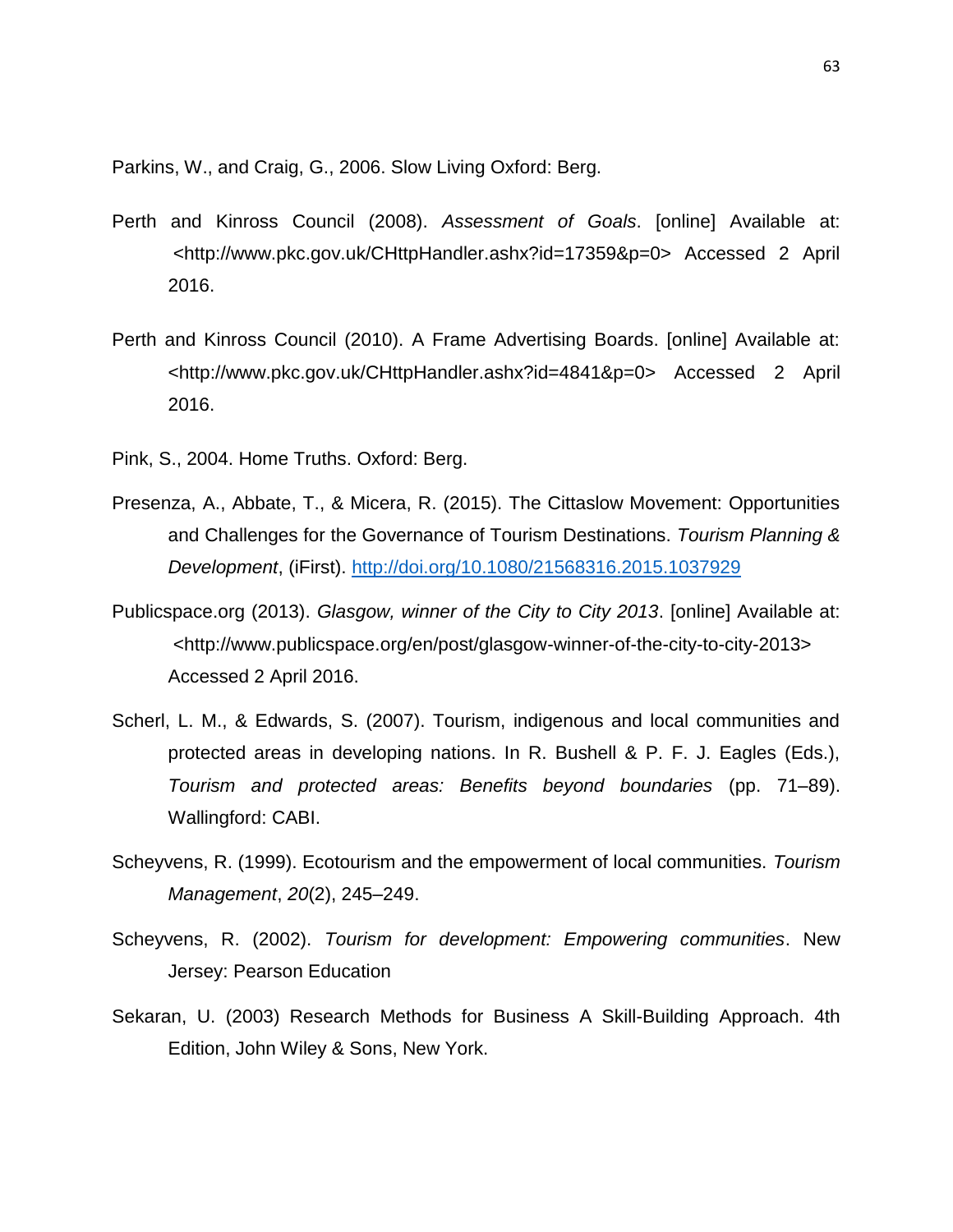- Semmens, J. & Freeman, C. (2012) The Value of Cittaslow as an Approach to Local Sustainable Development: A New Zealand Perspective. *International Planning Studies*, 17:4, 353-375
- Servon, L. J., & Pink, S. (2015). Cittaslow: going glocal in Spain. Journal of Urban Affairs, 37(3), 327-340.

*Setting Standards in Practice* Washington, DC: Island Press, 2002, pp. 1-32.

- Stone, L. S., & Stone, T. M. (2011). Community-based tourism enterprises: Challenges and prospects for community participation; Khama Rhino Sanctuary Trust, Botswana. *Journal of Sustainable Tourism*, *19*(1), 97–114
- Strzelecka, M., & Wicks, B. E. (2015). Community participation and empowerment in rural post-communist societies: Lessons from the leader approach in Pomerania, Poland. *Tourism Planning & Development*, (iFirst). http://doi.org/10.1080/21568316.2015.1013564
- Timothy, D. J. (2007). Empowerment and stakeholder participation in tourism destination communities. In A. Church & T. Coles (Eds.), *Tourism, power and space* (pp. 199–216). London, UK: Routledge
- Turkmen, A. (2015) Cittaslow and Cittaslow implementation in the World. *The Russian Academic Journal*, 32(2), 60-64
- Weng, S., & Peng, H. (2014). Tourism development, rights consciousness and the empowerment of Chinese historical village communities. *Tourism Geographies: An International Journal of Tourism Space, Place and Environment*, *16*(5), 772– 784.

*The Future of Cittaslow Towns (PDF Download Available)*. Available from: https://www.researchgate.net/publication/309349396 The Future of Cittaslow Towns [accessed Apr 08 2018].

[http://www.slowmovement.com/slow\\_cities.php](http://www.slowmovement.com/slow_cities.php) accessed on the 3 April 2018

[http://www.slowmovement.com/news\\_item.php#111](http://www.slowmovement.com/news_item.php#111) accessed on the 2 April 2018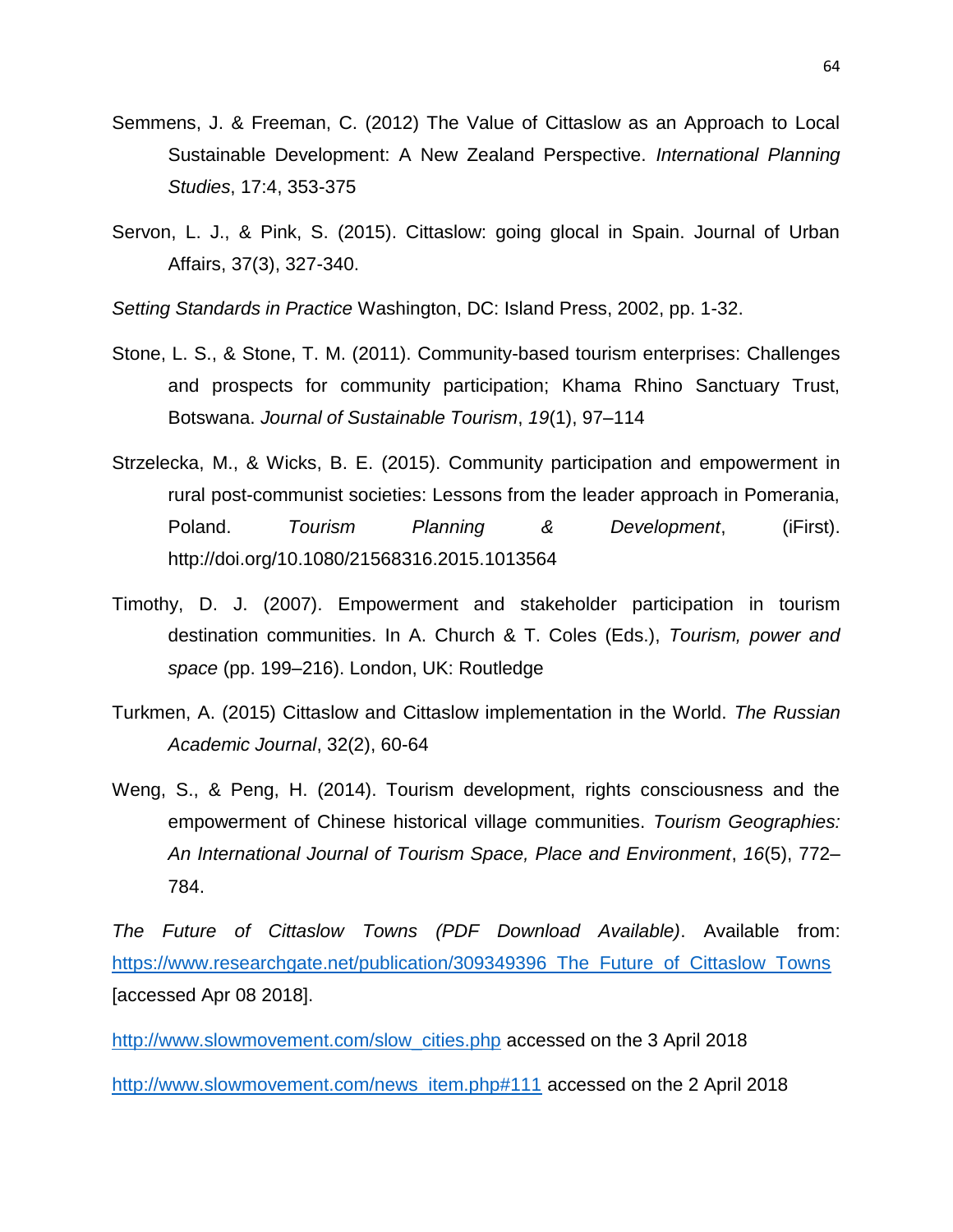<http://www.slowmovement.com/> accessed on the 5 April 2018

<https://www.citta-slow.com/> accessed on the 2 April 2018

[https://www.gov.uk/government/case-studies/cittaslow-uk Nov 2013](https://www.gov.uk/government/case-studies/cittaslow-uk%20Nov%202013) accessed on the 3 April 2018

<http://www.cittaslow.net/network/yenibogazici> accessed on 8 April 2018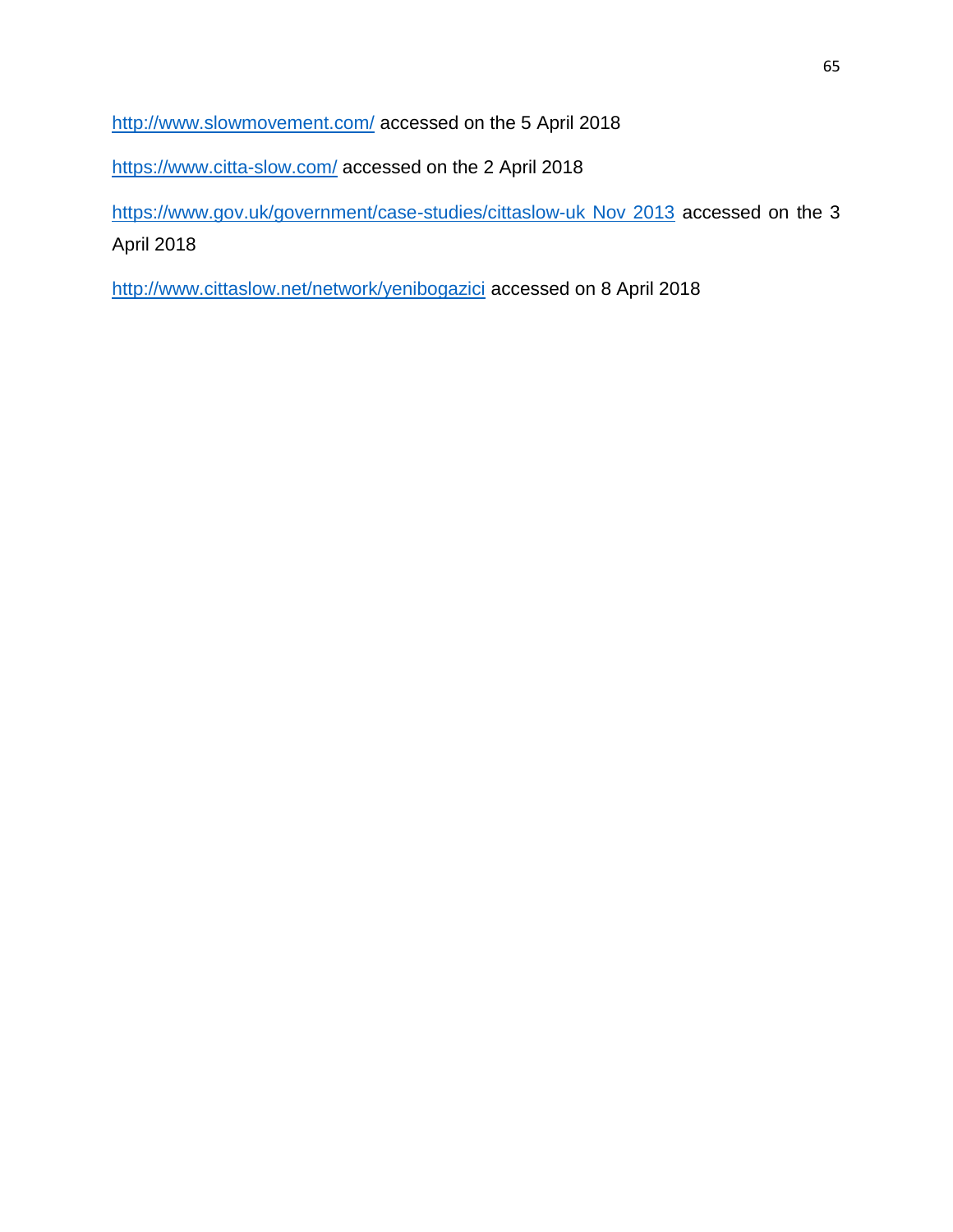# **APPENDIX**

# **QUESTIONNAIRE FORM**

**Section A**

#### **Group Questions – Demographic features**

1-Your age?

(a) Under 18 (b) 18-25 (c) 26-35 (d) 36-45 (e) 46yrs and above

2-Gender?

a (female) b (male)

3-Nationality?

(a)  $T.R.N.C.$  (b)  $T.C.$  (c) Other

4-marital status?

- A (married) b(single)
- 5-Business status?

(a) The Public and local Administration Officer (b) Student (c) housewife (d) (retired) (Farmer/Livestock worker trades

6-Work?

- (a) I work in a non-tourism sector
- (b) I work in tourism sector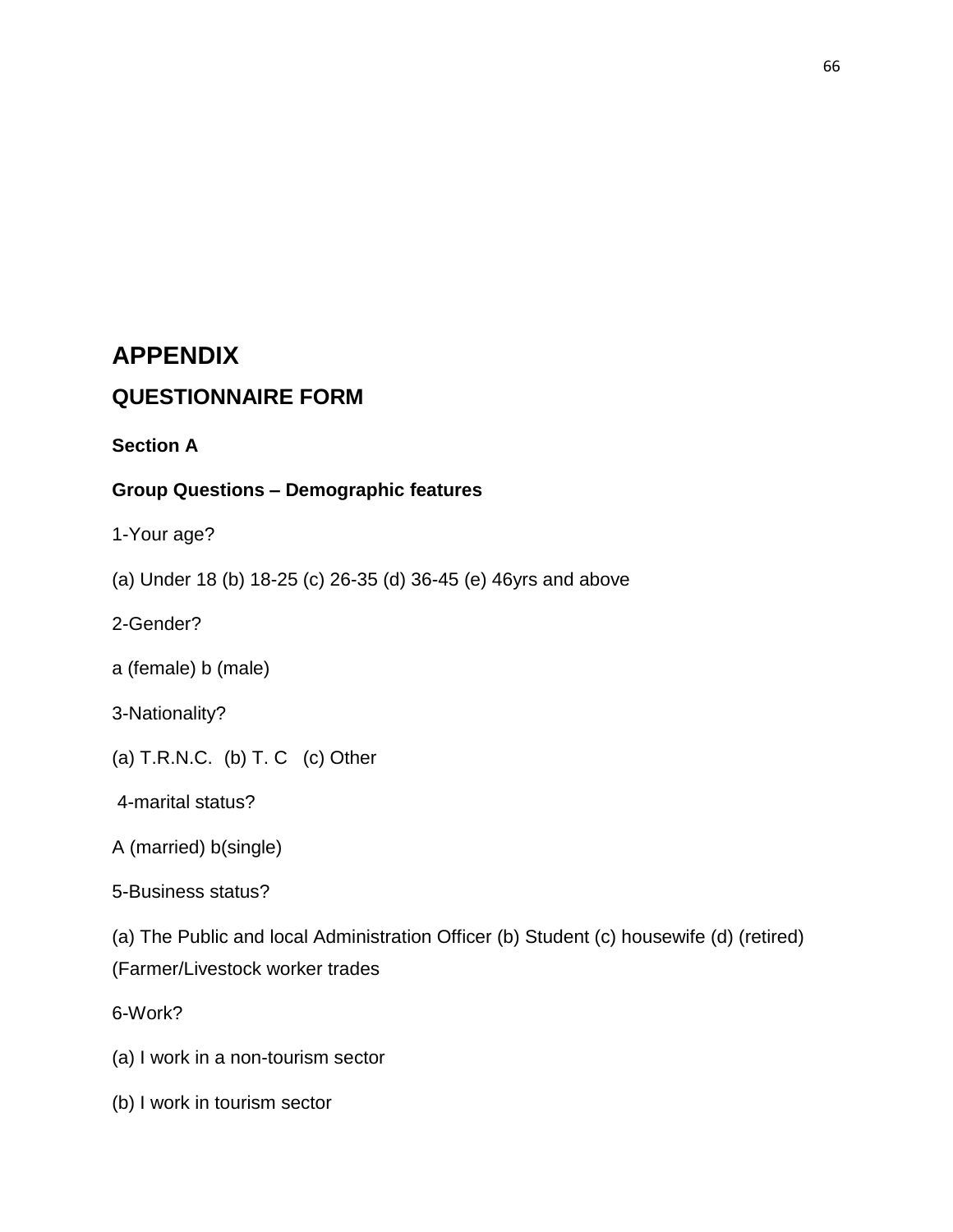(c) Part of the development is from the tourism sector

7-year income?

(a) 3000 TL and below (b) 3000tl – 6000 tl (c) 6000tl – 10000 tl (d) 10000 TL and above

8-Do you worry about the intensity of tourists in the region?

(a) Yes (b) No

9-which region is the tourist destination?

(a) Native (b) United States of America (c) Europe (d) the Middle East (e) The Arab countries (does not matter) (other).

10-What country do you prefer to be the tourists arriving in your region?

(a) Native (b) USA (c) Europe (d) the Middle East (e) the Arab States (none) (e) (other).

# **Section B**

Description: According to your degree of participation in the following questions, I agree at all, at the middle level agree, I agree very much, I agree with one of the options,

## **1. Strongly disagree 2.disagree 3.Neutral 4.agree 5. Strongly agree**

## **Please respond by marking**

**1. Group questions**: The following expressions are best suited for you

## **Community Awareness**

Mark only option with X

- 11. Cittaslow is an effective brand in the increase of the number of tourists.
- 12. Cittaslow is a good model for the development and improvement of the region
- 13. Cittaslow is a good model for raising the quality of life of local people.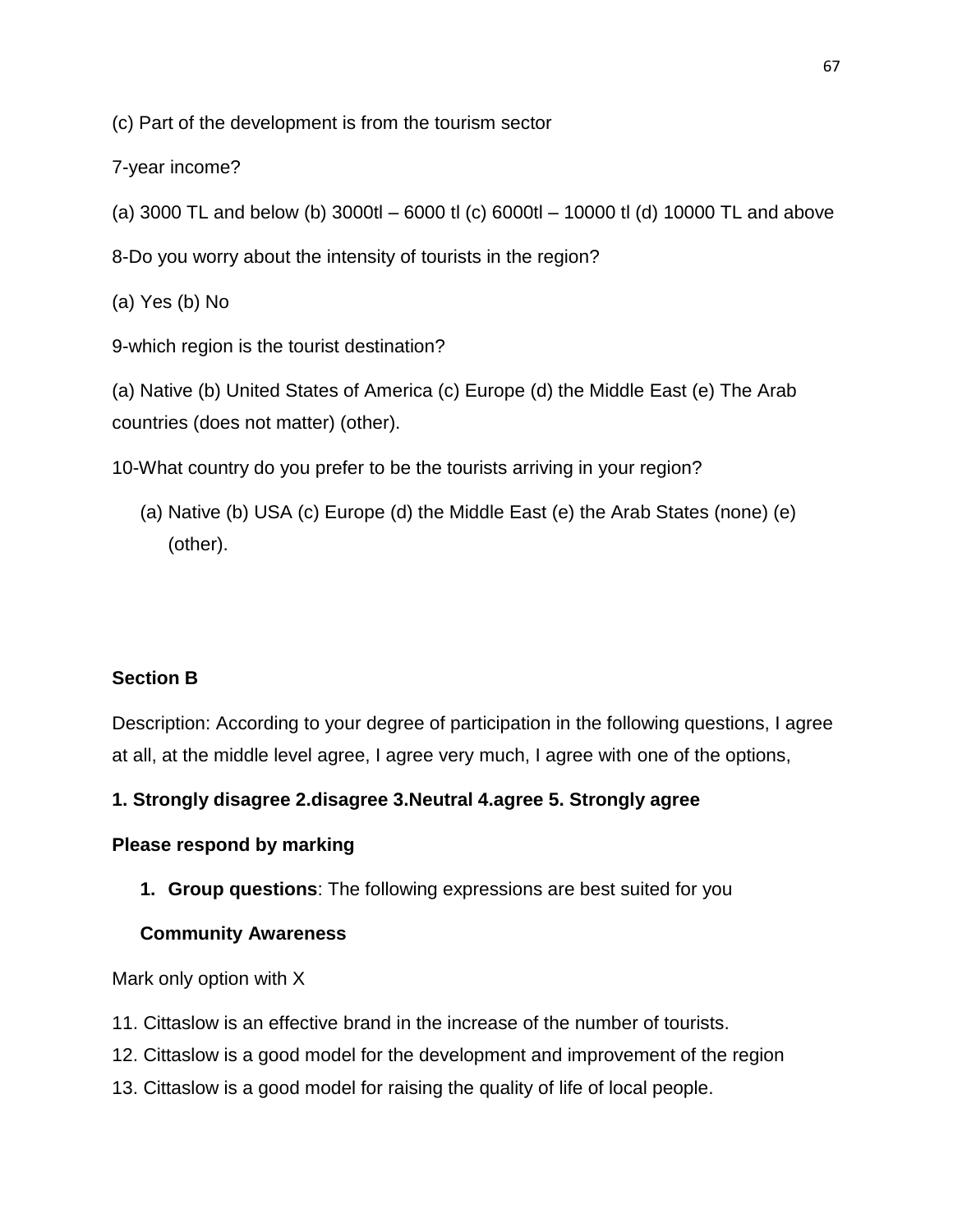14. I am pleased that the city where I live is cittaslow.

**2. Group questions**: In the statements mentioned below I agree with you at the middle level agree very much agree with the only option that suits you at all I agree at all

## **(1) Strongly disagree (2) disagree (3) Neutral (4)agree (5) strongly agree**

## **Economic development**

15. Tourism contributes to the promotion of the region.

- 16. Tourism contributes to the rise of the education level of the local people.
- 17. Tourism causes the locals to move away from their own language.
- 18. Tourism is an important source of income.
- 19. Tourism provides new job areas and employment.
- 20. Tourism provides economic support to women.
- 21. Tourism contributes to the rise of the people's quality of life.
- 22. Tourism creates an expensive region.
- 23. Tourism leads to increased sales of second housing in the region

**3. Group questions**: In the statements mentioned below I agree with you at the middle level agree very much agree with the only option that suits you at all I agree at all

# **(1) Strongly disagree (2) disagree (3) Neutral (4)agree (5) strongly agree**

## **Social development**

- 24. Tourism causes local people to invest more in the region.
- 25. Tourism is instrumental in preserving historical-cultural heritage.
- 26. Tourism leads to the deterioration of traditions and customs.
- 27. Tourism increases the cultural and artistic activities in the region.
- 29. Tourism reduces the importance given to spiritual values in family structure
- 30. Tourism increases alcohol and drug use.
- 31. Tourism increases the use of cigarettes.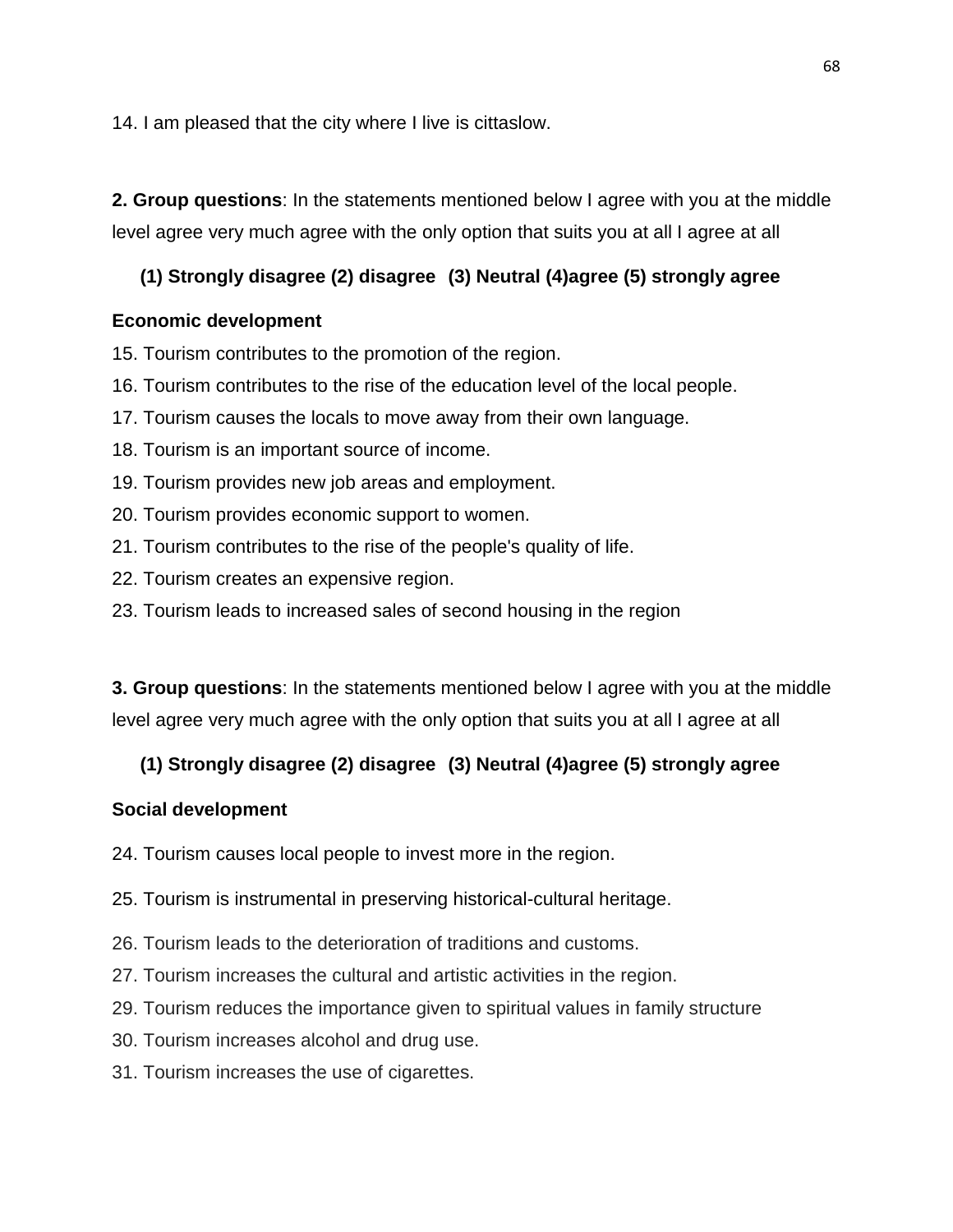#### **Environmental Development**

32. Tourism, parks, beaches and picnic places cause pollution.

33. Tourism causes pollution of the environment and nature.

34. Tourism causes traffic congestion in the region.

35. Tourism causes noise pollution in the region.

36. Tourism causes the deterioration of urban texture.

37. Tourism causes the development of commercial and industrial activities which are harmful to the environment in the region.

**3. Group questions**: In the statements mentioned below I agree with you at the middle level agree very much agree with the only option that suits you at all I agree at all

#### **(1) Strongly disagree (2) disagree (3) Neutral (4) agree (5) strongly agree**

**2.** GROUP QUESTIONS: The only option that suits you in the following expressions is with

#### **Sustainable Development**

38. Tourism is a factor that helps the development of the culture of the people of the region.

39. Tourism causes the use of imported goods in the region

40. Tourism leads to the rise of infrastructure standards in the region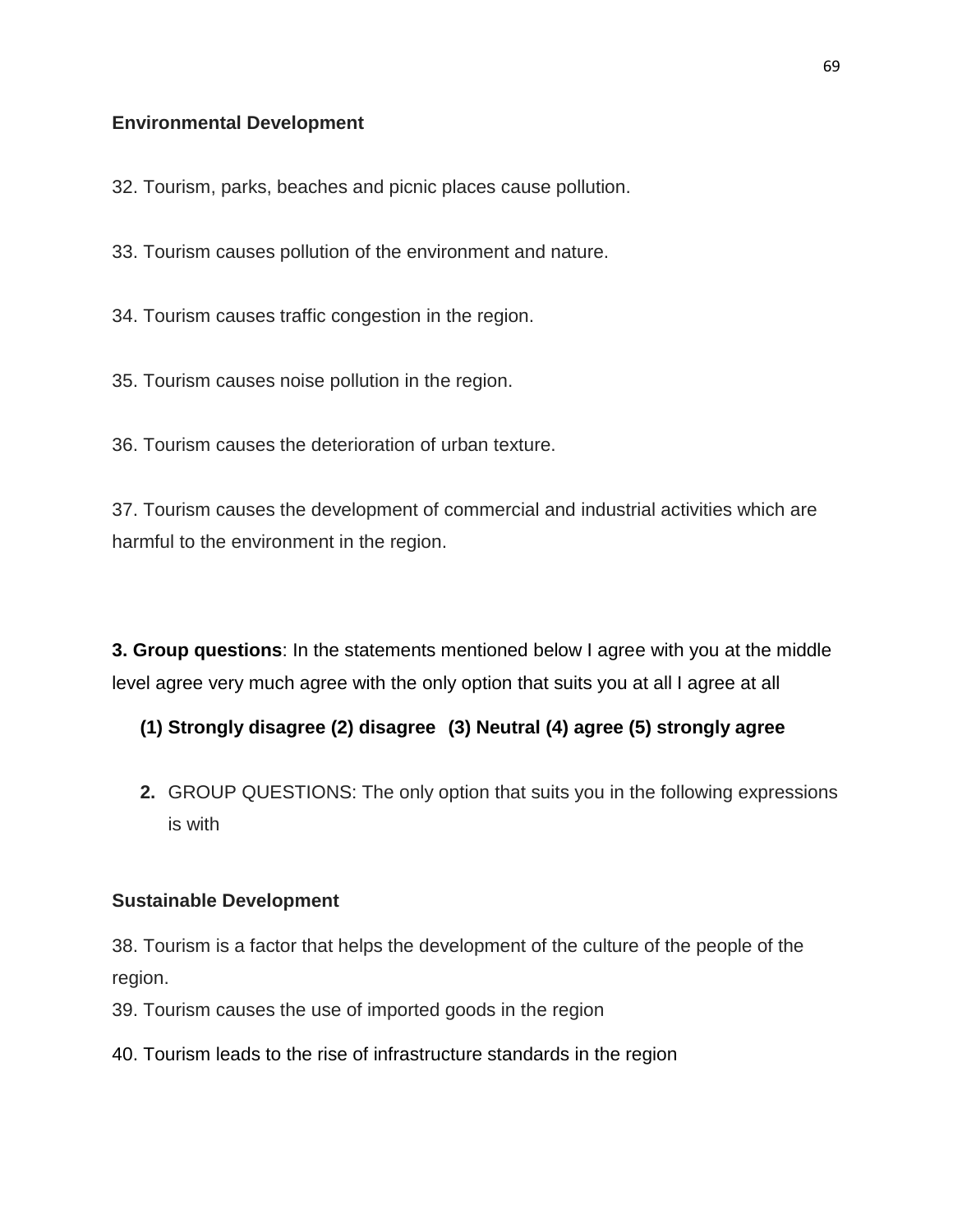41. Restaurants offer food and beverages that cater to the taste of tourists, rather than local dishes.

- 42. Tourism is changing the traditional food and beverage habits in the region.
- 43. Handicraft products reflect the region's culture, history and traditions.
- 44. Tourism leads to corruption of commercial ethics.
- 45. Tourism allows local people to be more tolerant.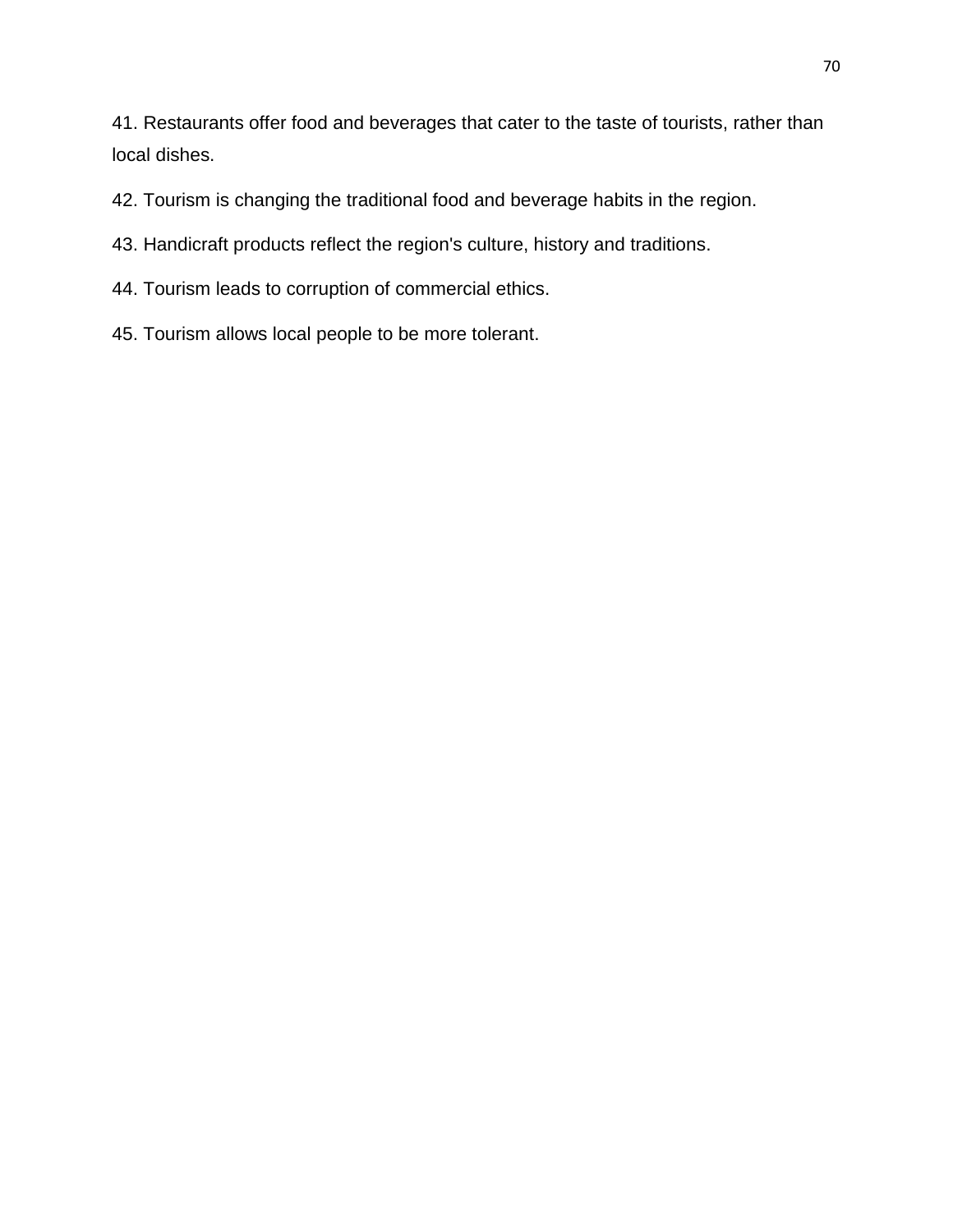# **SCIENTIFIC RESEARCH ETHICS COMMITTEE APPROVAL**



13.02.2019

Dear Adel Saleh Alrshaidat

Your application titled "An assessment of local residents' awareness for sustainable tourism in Cittaslow region; a case of Yeniboğaziç Northern Cyprus" with the application number YDÜ/SB/2019/362has been evaluated by the Scientific Research Ethics Committee and granted approval. You can start your research on the condition that you will abide by the information provided in your application form.

Assoc. Prof. Dr. Direnç Kanol

Rapporteur of the Scientific Research Ethics Committee

Direne Kanol

Note: If you need to provide an official letter to an institution with the signature of the Head of NEU Scientific Research Ethics Committee, please apply to the secretariat of the ethics committee by showing this document.